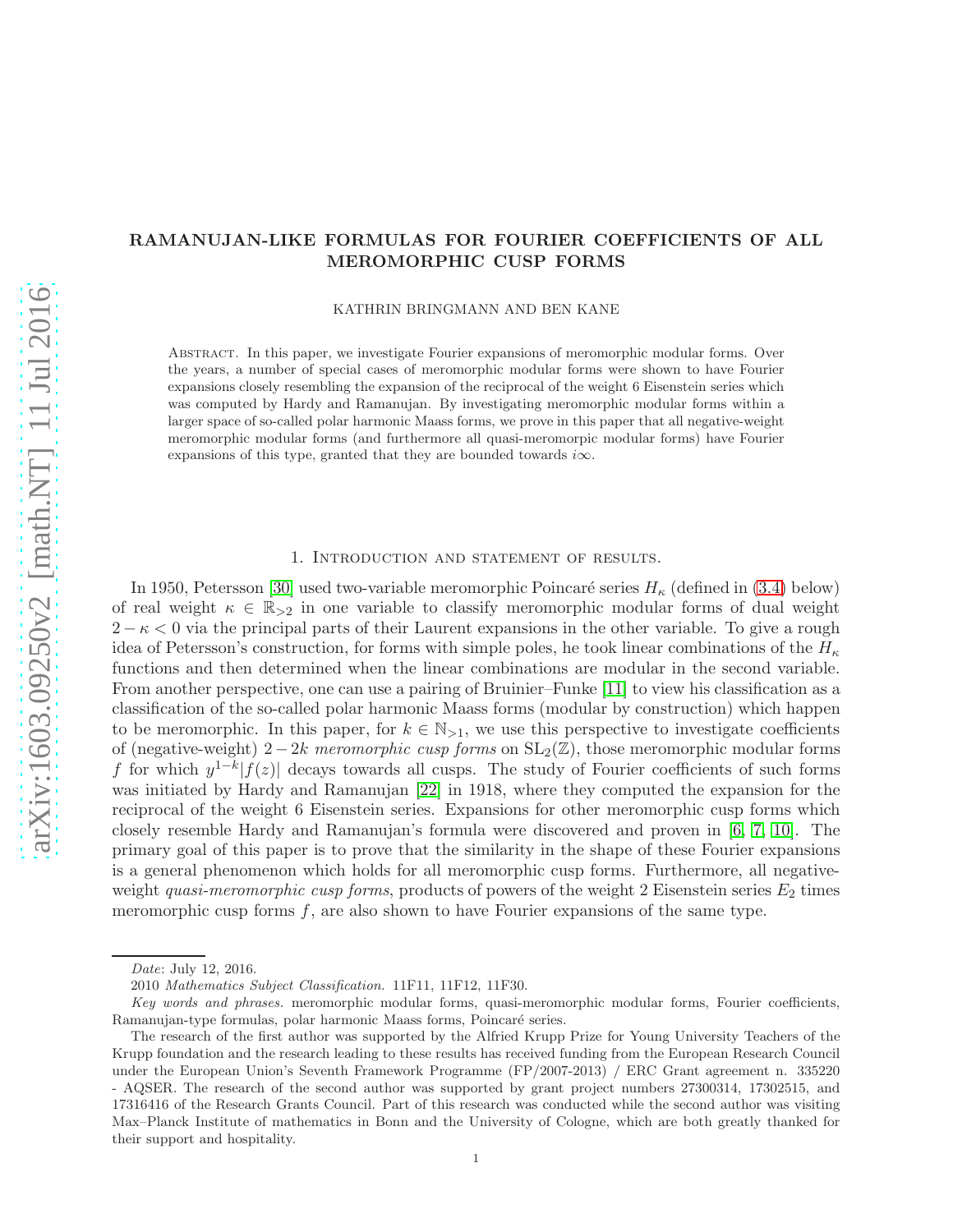Our investigation in this paper follows recent renewed interest in meromorphic cusp forms. For example, mirroring a construction of certain cusp forms  $f_{k,D}$  from binary quadratic forms of discriminant  $D > 0$  by Zagier [\[38\]](#page-26-2), Bengoechea [\[5\]](#page-25-4) defined meromorphic cusp forms  $f_{k,D}$  from binary quadratic forms of discriminant  $D < 0$ . Duke and Jenkins [\[15\]](#page-25-5) studied traces of meromorphic modular forms and such functions are also of importance for constructing canonical lifts [\[3,](#page-25-6) [19\]](#page-26-3). The classification of meromorphic cusp forms in [\[30\]](#page-26-0) also yields explicit formulas for the Fourier coefficients for them in the case of simple poles which are reminiscent of the formula first discovered by Hardy and Ramanujan [\[22\]](#page-26-1) for the reciprocal of the weight 6 Eisenstein series. In [\[30\]](#page-26-0), the Fourier coefficients appear as other Poincaré series evaluated at points in the upper half-plane, and similar results for a more general class of elliptic Eisenstein series were obtained by von Pippich [\[37\]](#page-26-4).

Before describing the expansions of meromorphic cusp forms, let us first recall what is known for weakly holomorphic modular forms, those meromorphic modular forms whose poles (if any) are supported at cusps. In work which gave birth to the Circle Method, Hardy and Ramanujan [\[20,](#page-26-5) [21\]](#page-26-6) derived their famous asymptotic formula for the partition function  $p(n)$ , namely, as  $n \to \infty$ ,

(1.1) 
$$
p(n) \sim \frac{1}{4n\sqrt{3}} e^{\pi \sqrt{\frac{2n}{3}}}.
$$

Rademacher [\[32\]](#page-26-7) then perfected the method to derive the exact formula

(1.2) 
$$
p(n) = 2\pi (24n - 1)^{-\frac{3}{4}} \sum_{k=1}^{\infty} \frac{A_k(n)}{k} I_{\frac{3}{2}}\left(\frac{\pi \sqrt{24n - 1}}{6k}\right).
$$

Here  $I_l(x)$  is the I-Bessel function of order l and  $A_k(n)$  denotes the Kloosterman sum

<span id="page-1-1"></span><span id="page-1-0"></span>
$$
A_k(n) := \frac{1}{4} \sqrt{\frac{k}{3}} \sum_{\substack{h \pmod{24k} \\ h^2 \equiv -24n+1 \pmod{24k}}} \chi_{12}(h) e\left(\frac{h}{12k}\right),
$$

where  $e(\alpha) := e^{2\pi i \alpha}$  and  $\chi_{12}(h) := \left(\frac{12}{h}\right)$  $\frac{12}{h}$ . A key ingredient of the proof of [\(1.2\)](#page-1-0) is the fact that the partition generating function is essentially the reciprocal of a modular form with no roots in the upper half-plane, but which vanishes at the cusp  $i\infty$  instead. To be more precise, the function

$$
P(z) := \sum_{n=0}^{\infty} p(n)e^{2\pi i \left(n - \frac{1}{24}\right)z} = e^{-\frac{\pi i z}{12}} \prod_{n=1}^{\infty} \frac{1}{1 - e^{2\pi i n z}},
$$

is a weight  $-1/2$  weakly holomorphic modular form. Rademacher and Zuckerman [\[33,](#page-26-8) [40,](#page-26-9) [41\]](#page-26-10) subsequently generalized [\(1.2\)](#page-1-0) to obtain exact formulas for the coefficients of all weakly holomorphic modular forms of negative weight. Using modern techniques, a new formula for  $p(n)$  as a (finite) trace of a certain weak Maass form evaluated at the CM points of discriminant  $1-24n$  modulo the action of  $\Gamma_0(6)$  was recently proven by Bruinier and Ono [\[12\]](#page-25-7). Much in the same way that the sum [\(1.2\)](#page-1-0) restricted to  $k \ll \sqrt{n}$  gives a very good asymptotic approximation to  $p(n)$ , Masri [\[24\]](#page-26-11) used Bruinier and Ono's result to obtain a good asymptotic approximation to  $p(n)$  with a shorter sum.

Much less is known about Fourier coefficients of meromorphic cusp forms. Hardy and Ramanujan [\[22\]](#page-26-1) considered the special case that the form has a unique simple pole modulo the action of  $SL_2(\mathbb{Z})$ . In particular, they found a formula for the reciprocal of the weight 6 Eisenstein series  $E_6$ . Ramanujan [\[36\]](#page-26-12) then stated further formulas for other meromorphic functions, but, as usual for his writing, did not provide a proof. His claims concerning meromorphic cusp forms with simple poles were then subsequently proven by Bialek in his Ph.D. thesis written under Berndt [\[7\]](#page-25-2). However, the problem of determining the Fourier coefficients of meromorphic forms becomes more difficult as the order of the poles increases. Berndt, Bialek, and Yee [\[6\]](#page-25-1) were first to explicitly compute the Fourier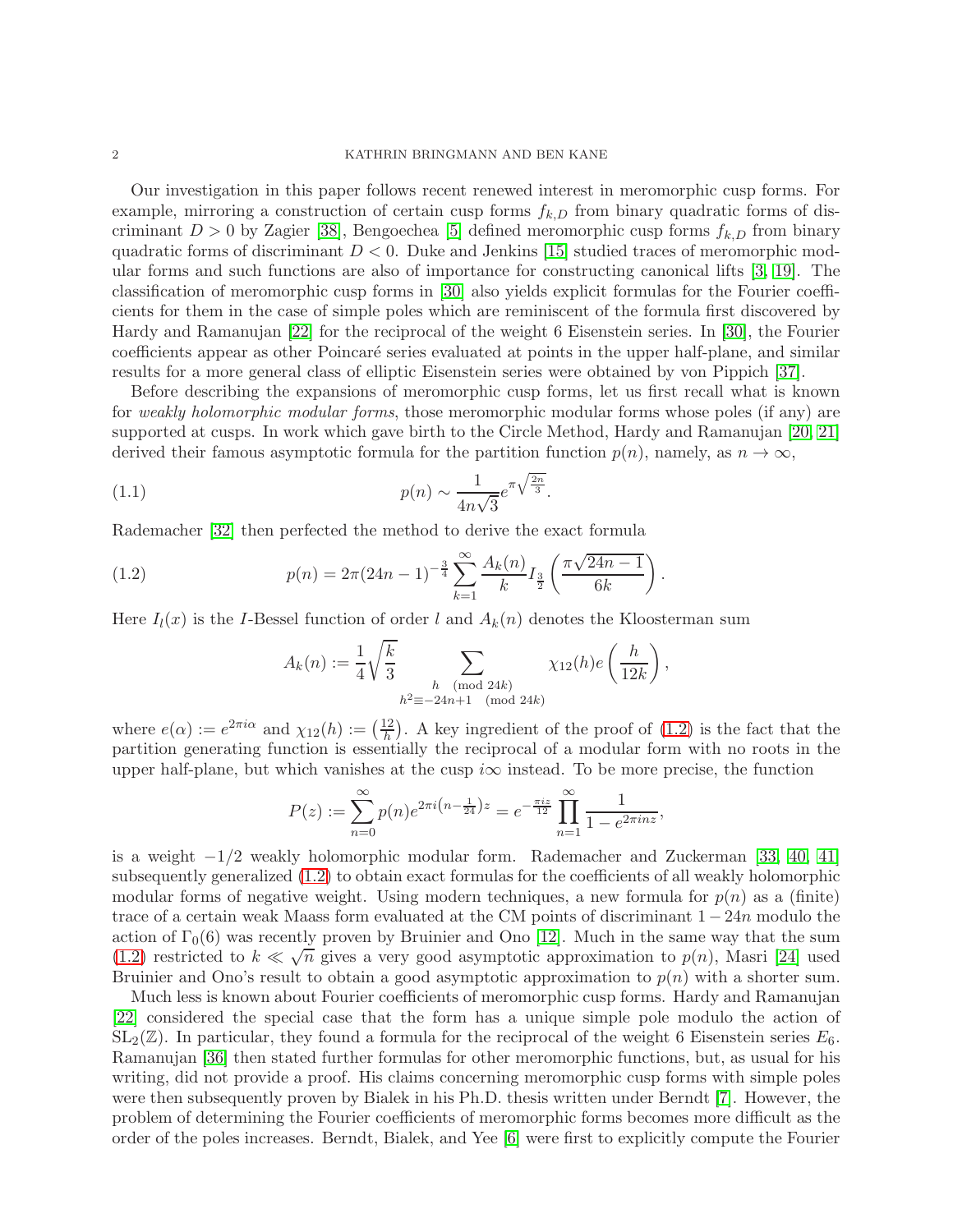coefficients of meromorphic cusp forms with second-order poles, resolving the last of Ramanujan's claims about their coefficients. In  $[10]$ , the authors used various different Poincaré series to treat coefficients of a wide variety of meromorphic cusp forms, including forms with third-order poles. This paper addresses the question for meromorphic cusp forms with arbitrary order poles, showing that these expansions all have the same shape, which we next describe.

Formulas for Fourier coefficients of meromorphic modular forms look very different from [\(1.2\)](#page-1-0). To expound upon one example, we state the result for the reciprocal of the weight 4 Eisenstein series  $E_4$ . In this case, we have for  $y > \sqrt{3}/2$ 

<span id="page-2-0"></span>
$$
\frac{1}{E_4(z)} = \sum_{n=0}^{\infty} \beta_n e^{2\pi i nz} \quad \text{with}
$$
\n
$$
6 \sum_{n=0}^{\infty} \frac{h_{(c,d)}(n)}{n}
$$

(1.3) 
$$
\beta_n := \frac{6}{E_6(\rho)} \sum_{(\lambda)} \sum_{(c,d)} \frac{h_{(c,d)}(n)}{\lambda^3} e^{\frac{\pi n \sqrt{3}}{\lambda}}.
$$

Here  $\rho := e^{\frac{\pi i}{3}}$ ,  $(c, d)$  runs over distinct solutions to  $\lambda = c^2 - cd + d^2$ , where  $\lambda = 3^a \prod_{j=1}^r p_j^{a_j}$  with  $a \in \{0,1\}, p_j$  denoting primes of the form  $6m + 1$ , and  $a_j \in \mathbb{N}_0$ . We do not clarify what distinct means in this paper, but the definition turns out to be equivalent to factoring out by the action of units in  $\mathcal{O}_{\mathbb{Q}(\rho)}$ . Finally, we let  $h_{(1,0)}(n) := (-1)^n/2$ ,  $h_{(2,1)}(n) := 1/2$ , and for  $\lambda \geq 7$  we let  $(a, b) \in \mathbb{Z}^2$ be any solution to  $ad - bc = 1$  and set

$$
h_{(c,d)}(n) := \cos\left( (ad + bc - 2ac - 2bd) \frac{\pi n}{\lambda} - 6 \arctan\left(\frac{c\sqrt{3}}{2d - c}\right) \right).
$$

One sees directly that the main asymptotic term of  $\beta_n$  comes from  $\lambda = 1$  in [\(1.3\)](#page-2-0). One notes that the growth is significantly faster than in  $(1.1)$ . This is explained by the fact that the Fourier expansions of weakly holomorphic modular forms converge for all  $z \in \mathbb{H}$ , whereas the Fourier expansion for a meromorphic modular form only converges for those z with sufficiently large imaginary part, and hence the coefficients must grow exponentially.

Comparing [\(1.3\)](#page-2-0) with the Fourier expansions of other meromorphic cusps forms with poles at elliptic fixed points  $\delta$ , it is striking that all known examples are linear combinations of the series

<span id="page-2-1"></span>(1.4) 
$$
F_{k,j,r}(\mathfrak{z},z) := \mathfrak{z}_2^{-j} \sum_{m=0}^{\infty} \sum_{\mathfrak{b} \subseteq \mathcal{O}_{\mathbb{Q}(\mathfrak{z})}}^* \frac{C_k(\mathfrak{b},m)}{N(\mathfrak{b})^{\frac{k}{2}-j}} (4\pi m)^r e^{\frac{2\pi m v}{N(\mathfrak{b})}} e^{2\pi i m z},
$$

where  $C_k$  is given by [\(4.11\)](#page-14-0) and [\(4.12\)](#page-14-1), N is the norm in  $\mathcal{O}_{\mathbb{Q}(3)}$ , the sum on b runs over primitive ideals, and  $\mathfrak{z} = \mathfrak{z}_1 + i \mathfrak{z}_2$  throughout.

The appearance of the function  $F_{k,j,r}$  in these examples is no accident; this paper utilizes the fact that the functions  $H_{2k}$  from Petersson's classification are "meromorphic parts" of certain polar harmonic Maass forms  $y^{2k-1}\Psi_{2k}(\mathfrak{z},z)$  (defined in [\(3.5\)](#page-8-1) below) to show that such an expansion is quite general. In order to do so, we construct a basis of polar harmonic Maass forms and show that their Fourier coefficients are all of the shape [\(1.4\)](#page-2-1). To give an explicit version of this formula, we require a basis of weight 2−2k polar harmonic Maass forms with poles at  $z = \tau_0$  whose meromorphic parts are given by  $R_{2k,3}^n[H_{2k}(3,z)]_{3=\tau_0}$  (see Proposition [4.2\)](#page-12-0), where  $R_{\kappa,3} := 2i \frac{\partial}{\partial 3} + \frac{\kappa}{3}$  is the *Maass* raising operator, and iterated raising is defined by  $R_{\kappa,3}^n := R_{\kappa+2n-2,3} \circ \cdots \circ R_{\kappa,3}$ . Throughout the paper, we also write  $\tau_l = u_l + iv_l$ , denote by  $\omega_{\tau_l}$  the order of the subgroup of  $PSL_2(\mathbb{Z})$  fixing  $\tau_l$ , and write  $\chi$  and  $z$  dependencies only if needed. Repeated raising has appeared in a number of contexts. For example, Bol [\[8\]](#page-25-8) showed that  $R_{2-2k}^{2k-1}$  $\frac{2k-1}{2-2k}$  is the same as holomorphic differentiation  $2k-1$  times, Bruinier–Ono–Rhoades [\[13\]](#page-25-9) studied the image of  $R_{2-2k}^{2k-1}$  $\frac{2k-1}{2-2k}$  on harmonic Maass forms,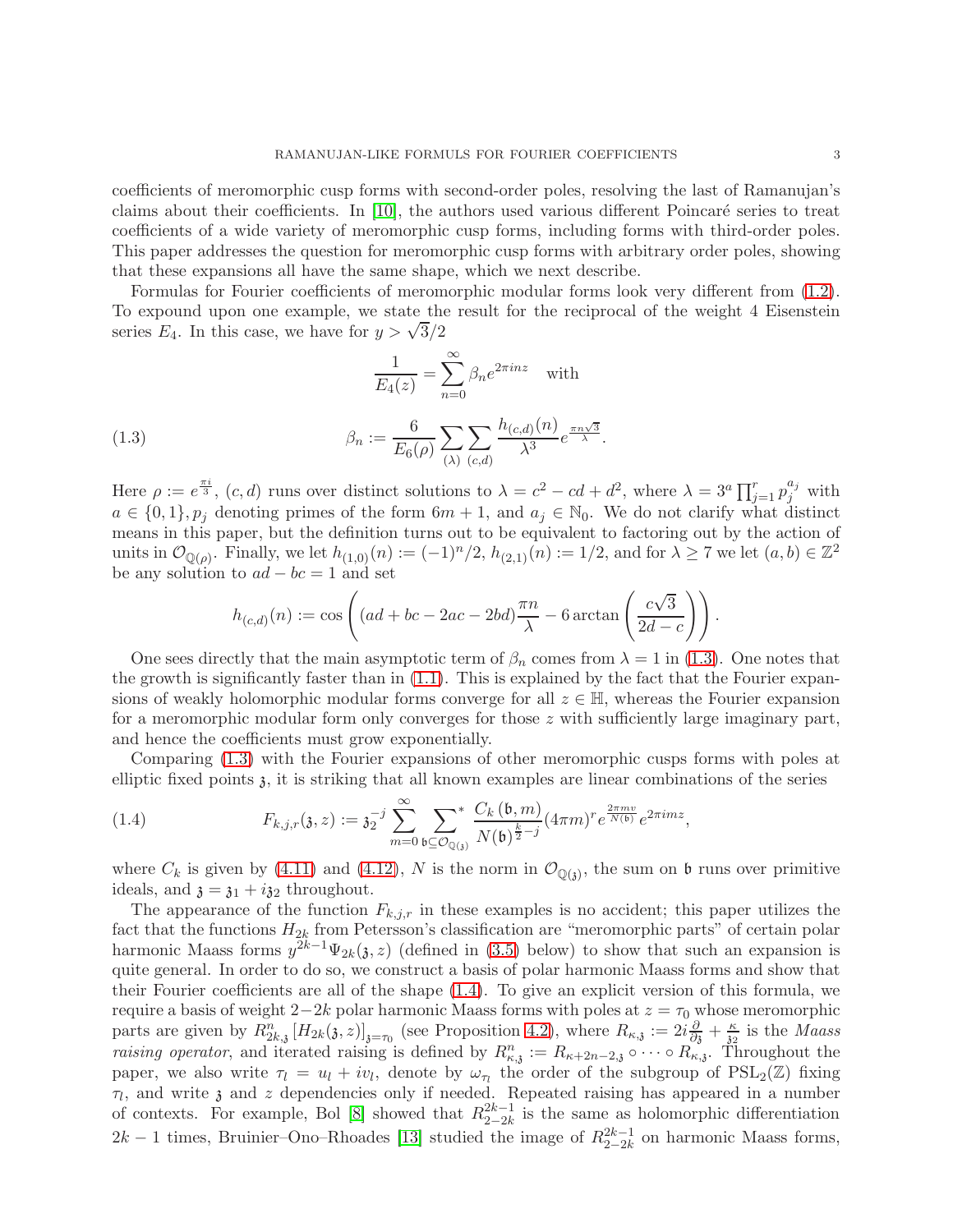and Duke–Jenkins [\[15\]](#page-25-5) raised to weight 0 while constructing a Zagier lift between integral and halfintegral weight weakly holomorphic modular forms. In this paper, the raising operator is applied in the  $\alpha$  variable to increase the order of poles in the  $z$  variable.

<span id="page-3-0"></span>**Theorem 1.1.** Let f be a weight  $2 - 2k < 0$  meromorphic cusp form with poles only at  $\tau_0 = i$ or  $\tau_0 = \rho$  modulo  $SL_2(\mathbb{Z})$ . Then, for  $y > v_0$ ,  $f(z)$  has a Fourier expansion which is a linear combination of the series  $F_{k_l,j,r}(\tau_0,z)$  with  $k_l \in \mathbb{N}$ ,  $j \in \mathbb{N}_0$ , and  $r \in \mathbb{N}_0$ .

In particular, if

$$
f(z) = \sum_{n=0}^{n_0} a_n R_{2k,3}^n [H_{2k} (3, z)]_{3=\tau_0},
$$

then, for  $y > v_0$ , we have the following Fourier expansion

$$
f(z) = 2\omega_{\tau_0} \sum_{n=0}^{n_0} a_n \sum_{j=0}^n \frac{(2k+n-1)!}{(2k+n-1-j)!} {n \choose j} F_{2k+2n,j,n-j}(\tau_0, z).
$$

Remarks.

- (1) Related functions occurred when studying coefficients of certain meromorphic Jacobi forms [\[9\]](#page-25-10) arising from characters introduced by Kac and Wakimoto [\[23\]](#page-26-13).
- (2) In the introduction we restrict to meromorphic cusp forms whose only poles occur at i or  $\rho$ for cosmetic reasons, but our results are more general. Namely, Theorem [4.1](#page-11-0) implies that all meromorphic cusp forms have Fourier expansions of similar shapes. These Fourier expansions may be rewritten with an algebraic structure if the poles are specifically at i or  $\rho$ . Moreover, Theorem [4.1](#page-11-0) is proven by viewing meromorphic cusp forms within a larger space of polar harmonic Maass forms. The meromorphic part of these polar harmonic Maass forms also have Fourier expansions of the same shape.
- (3) Theorem [1.1](#page-3-0) further states that every meromorphic cusp form of weight  $2 2k$  (with k fixed here) is actually a linear combination of the more restrictive sums  $(j \leq n)$

$$
v_0^{-j}\sum_{m=0}^\infty\sum_{\mathfrak{b}\subseteq\mathcal{O}_{\mathbb{Q}(\tau_0)}}\frac{C_{2k+2n}\left(\mathfrak{b},m\right)}{N(\mathfrak{b})^k}\left(\frac{4\pi m}{N(\mathfrak{b})}\right)^{n-j}e^{\frac{2\pi mv_0}{N(\mathfrak{b})}}e^{2\pi imz}.
$$

(4) In addition to the Fourier coefficients of meromorphic modular forms, it is natural to consider elliptic expansions around points in the upper half-plane (see [\(4.5\)](#page-12-1)). In particular, J. Zhou has pointed out that elliptic expansions of certain meromorphic quasi-modular forms have recently appeared in the Gromov-Witten theory of Calabi-Yau varieties  $[1, 4]$  $[1, 4]$ , in which the coefficients contain rich enumerative information.

In addition to formulas for meromorphic modular forms, Ramanujan conjectured [\[36\]](#page-26-12) an expression for  $E_2/E_6$ ,  $E_2^2/E_6$ , and  $E_2/E_4$  as linear combinations of the functions  $F_{k,j,r}$ . These are once again part of a general framework, this time for quasi-meromorphic cusp forms.

<span id="page-3-1"></span>**Theorem 1.2.** If f is a weight  $2 - 2k$  meromorphic cusp form,  $n \in \mathbb{N}_0$  satisfies  $2 - 2k + 2n < 0$ , and all of the poles of f are at  $\mathfrak{z} = i$  or  $\mathfrak{z} = \rho$ , then  $E_2^n f$  is a linear combination of  $F_{2k_l\omega_{\mathfrak{z}},j,r}$  with  $k_l \in \mathbb{N}, j \in \mathbb{N}_0, \text{ and } r \in \mathbb{N}_0.$ 

Remarks.

(1) A comment about the role of the functions  $E_2^n f$  in the framework of modular forms is in order. Although  $E_2$  is not itself modular, it has a weight 2 modular completion  $\widehat{E}_2(z) := E_2(z) - \frac{3}{\pi i}$  $\frac{3}{\pi y}$ . Hence, if f is a weight  $2 - 2k$  meromorphic modular form, then  $\widehat{E}_2^n f$  is a weight  $2n + 2 - 2k$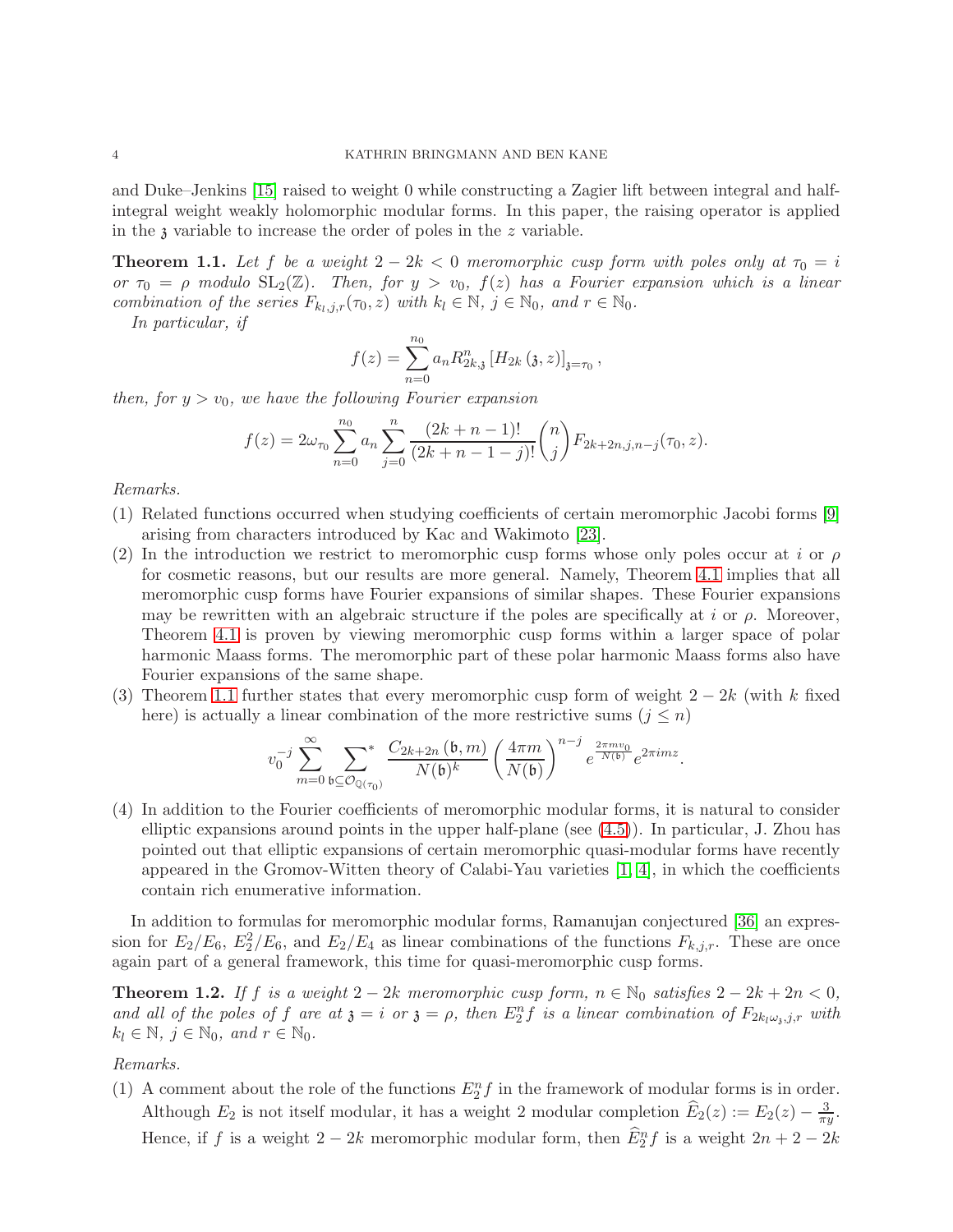almost meromorphic modular form, i.e., a function which satisfies weight  $2n+2-2k$  modularity and has an expansion of the type

(1.5) 
$$
\sum_{j=0}^{r} y^{-j} f_j(z),
$$

<span id="page-4-2"></span>where the functions  $f_j$  are meromorphic. However, the meromorphic part  $f_0$  of  $\widehat{E}_2^n f$  is precisely  $E_2^n f$ . Furthermore, the space of almost meromorphic modular forms of weight  $2n + 2 - 2k$  is spanned by  $\widehat{E}_2^{n-m}g$ , where g is a weight  $2m+2-2k$  meromorphic modular form. Investigating almost meromorphic modular forms leads to Theorem [1.2.](#page-3-1)

(2) Again, the restriction that all of the poles of f are at i or  $\rho$  is done for cosmetic purposes. In Theorem [5.1,](#page-15-0) we show that all quasi-meromorphic cusp forms have similar Fourier expansions.

Note that Theorem [1.1](#page-3-0) gives an explicit formula for the coefficients of a meromorphic cusp form written in terms of the meromorphic parts  $R_{2k,3}^n[H_{2k}(3,z)]_{z=\tau_0}$  of the basis elements. In general, our results are explicit in the sense that one essentially obtains the Fourier coefficients of an arbitrary form once it is written as a linear combination of certain basis elements. Since one may compute such basis representation given only the principal parts at (finitely many) points in  $\mathbb{H}$ , this closely mirrors the situation for weakly holomorphic modular forms, where one obtains the Fourier coefficients once the principal part of its Fourier expansion has been determined. Coefficients of new explicit examples are obtained by carrying out the calculations necessary to compute their representations with the given basis. We work out the explicit examples  $1/E_6^4$  and  $E_2/E_6^4$  in Theorems [6.2](#page-18-0) and [6.4,](#page-19-0) respectively, to give the flavor of such calculations. If the meromorphic cusp form has simple poles, then a uniform result is obtained for all cases simultaneously. In addition to the cases conjectured by Ramanujan, this yields the new following formula for the coefficients of  $E_2^n/E_{10}$  for  $0 \le n \le 4$ .

<span id="page-4-1"></span>**Theorem 1.3.** For  $0 \le n \le 4$  and  $m \in \mathbb{N}_0$ , the mth Fourier coefficient of  $E_2^n/E_{10}$  equals

$$
\frac{4 \left(\frac{3}{\pi}\right)^n}{E_4^3(i)} \sum_{\mathfrak{b} \subseteq \mathcal{O}_{\mathbb{Q}(i)}} \frac{C_{12}(\mathfrak{b},m)}{N(\mathfrak{b})^{6-n}} e^{\frac{2 \pi m}{N(\mathfrak{b})}} + \frac{6 \left(\frac{2 \sqrt{3}}{\pi}\right)^n}{E_6^2(\rho)} \sum_{\mathfrak{b} \subseteq \mathcal{O}_{\mathbb{Q}(\rho)}} \frac{C_{12}(\mathfrak{b},m)}{N(\mathfrak{b})^{6-n}} e^{\frac{\sqrt{3} \pi m}{N(\mathfrak{b})}}.
$$

Remark. By the corollary following Proposition 27 of [\[14\]](#page-25-13), one can explicitly rewrite  $E_4(i)$  = 12  $\frac{12}{(8\pi)^2} \left( \frac{\Gamma(\frac{1}{4})}{\Gamma(\frac{3}{4})} \right)$  $\frac{\Gamma(\frac{1}{4})}{\Gamma(\frac{3}{4})})^4$  and  $E_6(\rho) = \frac{24\sqrt{3}}{(6\pi)^3}$  $\frac{24\sqrt{3}}{(6\pi)^3} \left(\frac{\Gamma(\frac{1}{3})}{\Gamma(\frac{2}{3})}\right)$  $\frac{\Gamma(\frac{2}{3})}{\Gamma(\frac{2}{3})}$ )<sup>9</sup>.

The paper is organized as follows. In Section [2,](#page-4-0) we introduce weak Maass forms and polar Maass forms and construct a basis of harmonic Maass forms via Poincaré series. In Section [3,](#page-7-0) we show that  $H_{2k}$  is the meromorphic part of the polar harmonic Maass forms  $y^{2k-1}\Psi_{2k}(\mathfrak{z},z)$ . Section [4](#page-11-1) is devoted to the proof of Theorem [1.1,](#page-3-0) and we prove Theorem [1.2](#page-3-1) in Section [5.](#page-14-2) The Fourier coefficients of the explicit examples  $1/E_6^4$  and  $E_2/E_6^4$  are computed in Section [6](#page-17-0) and we conclude the paper with Theorem [1.3.](#page-4-1)

#### 2. Preliminaries

<span id="page-4-0"></span>2.1. Polar harmonic Maass forms. In this section, we recall the definition of harmonic Maass forms and also introduce harmonic Maass forms which may have poles in H.

We begin by defining harmonic Maass forms, which Bruinier and Funke introduced in [\[11\]](#page-25-0).

**Definition.** For  $\kappa \in \mathbb{R}$  with  $\kappa < 1$ , a congruence subgroup  $\Gamma \subseteq SL_2(\mathbb{Z})$ , and a multiplier system  $\nu$ with  $|\nu|=1$ , a harmonic Maass form of weight  $\kappa$  on  $\Gamma$  with multiplier  $\nu$  is a real analytic function  $\mathcal{F} : \mathbb{H} \to \mathbb{C}$  satisfying the following conditions: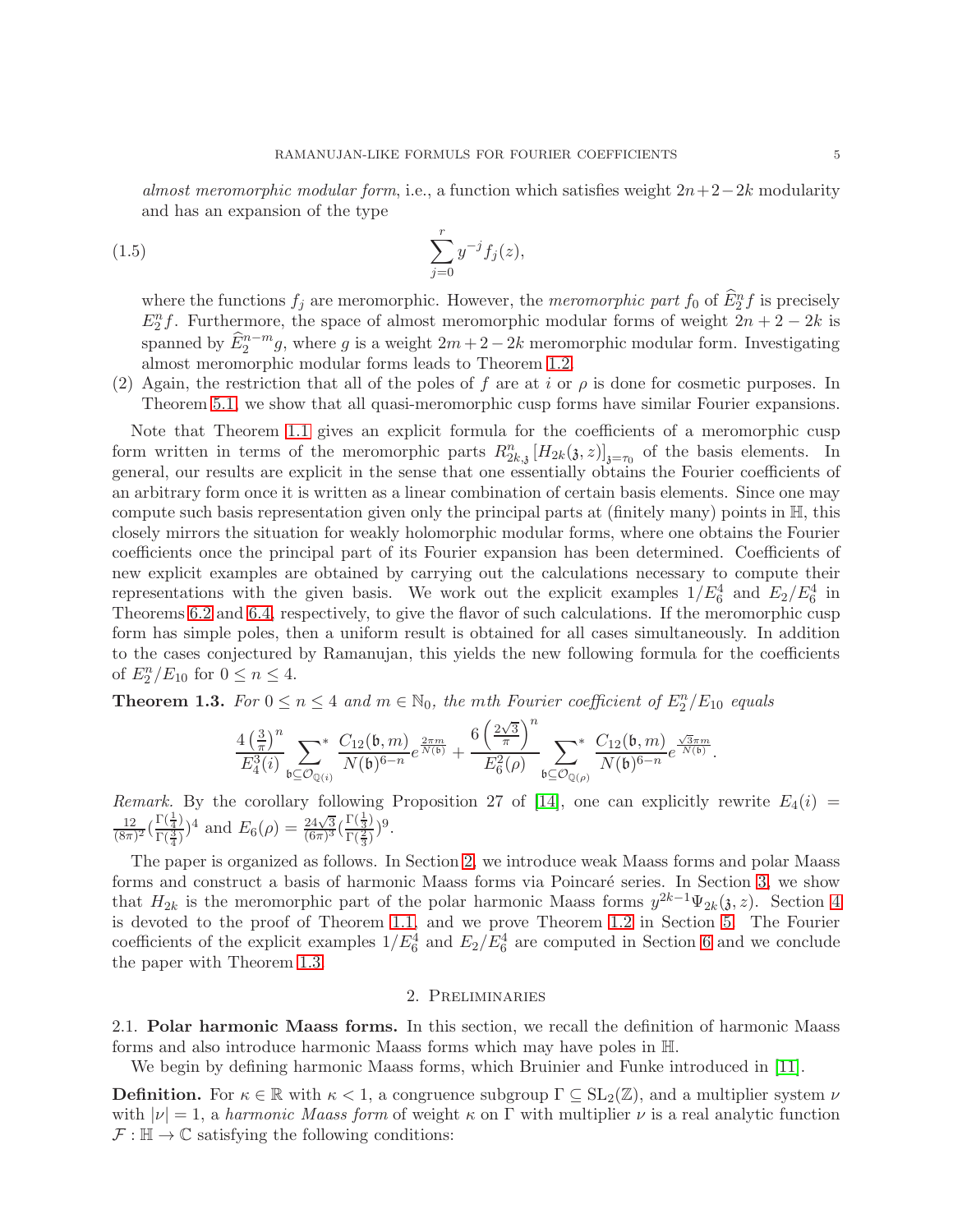(1) For every  $M = \begin{pmatrix} a & b \\ c & d \end{pmatrix} \in \Gamma$ , we have  $\mathcal{F}|_{\kappa,\nu} M = \mathcal{F}$ , where

$$
\mathcal{F}(z)|_{\kappa,\nu}M := (cz+d)^{-\kappa} \nu(M)^{-1} \mathcal{F}(Mz).
$$

For  $(cz + d)^{-\kappa}$ , we throughout use the principal branch of the logarithm.

(2) The function  $\mathcal F$  is annihilated by the *weight*  $\kappa$  hyperbolic Laplacian

$$
\Delta_{\kappa} := -y^2 \left( \frac{\partial^2}{\partial x^2} + \frac{\partial^2}{\partial y^2} \right) + i\kappa y \left( \frac{\partial}{\partial x} + i \frac{\partial}{\partial y} \right).
$$

(3) The function F grows at most linear exponentially towards cusps of  $\Gamma$ .

If one allows in condition (2) a general eigenvalue under  $\Delta_{\kappa}$ , then one obtains a weak Maass form.

We denote the space of harmonic Maass forms by  $H_{\kappa}(\Gamma,\nu)$  and the subspace of weakly holomorphic modular forms by  $M^!_{\kappa}(\Gamma,\nu)$ , omitting the subgroup and multiplier whenever  $\Gamma = SL_2(\mathbb{Z})$ and  $\nu$  is trivial. Harmonic Maass forms have singularities at the cusps; if one additionally allows singularities in H, then one obtains polar harmonic Maass forms.

**Definition.** Assume that  $\kappa$ ,  $\Gamma$ , and  $\nu$  satisfy the conditions given in the definition of harmonic Maass forms. A polar harmonic Maass form of weight  $\kappa$  on  $\Gamma$  with multiplier  $\nu$  is a function  $\mathcal{F} : \mathbb{H} \to \mathbb{C}$  which is real analytic outside of a discrete set of points satisfying the following:

- (1) For every  $M \in \Gamma$ , we have  $\mathcal{F}|_{\kappa,\nu}M = \mathcal{F}$ .
- (2) The function F is annihilated by  $\Delta_{\kappa}$ .
- (3) For every  $\mathfrak{z} \in \mathbb{H}$ , there exists  $n \in \mathbb{N}_0$  such that  $(z \mathfrak{z})^n \mathcal{F}(z)$  is bounded in some neighborhood of z.
- (4) The function F grows at most linear exponentially towards cusps of  $\Gamma$ .

Again, if one allows in condition (2) a general eigenvalue, then one obtains a polar Maass form. One says that F has a *singularity at*  $\mathfrak{z} \in \mathbb{H}$  if the minimal n in condition (3) is positive.

We denote the space of polar harmonic Maass forms whose singularities in  $\mathbb H$  are all poles and which are bounded towards all cusps by  $\mathbb{H}_{\kappa}(\Gamma,\nu)$  and the subspace of meromorphic modular forms with no poles at the cusps by  $\mathbb{M}_{\kappa}(\Gamma,\nu)$ . We furthermore use the notation  $\mathbb{S}_{\kappa}(\Gamma,\nu)$  for the subspace of meromorphic cusp forms, i.e., those meromorphic modular forms f for which  $y^{\frac{\kappa}{2}}|f(z)|$  decays towards all cusps. An important subspace of  $\mathbb{H}_{\kappa}(\Gamma,\nu)$  is obtained by noting that the hyperbolic Laplacian splits as

<span id="page-5-0"></span>
$$
\Delta_{\kappa} = -\xi_{2-\kappa} \circ \xi_{\kappa},
$$

where  $\xi_{\kappa,z} := 2iy^{\kappa} \frac{\partial}{\partial \overline{z}}$ . If F satisfies weight  $\kappa$  modularity, then  $\xi_{\kappa}(\mathcal{F})$  is modular of weight  $2-\kappa$  and one sees from the decomposition [\(2.1\)](#page-5-0) that  $\xi_{\kappa}(\mathcal{F}) \in M_{2-\kappa}(\Gamma,\overline{\nu})$  if  $\mathcal{F} \in \mathbb{H}_{\kappa}(\Gamma,\nu)$ . It is thus natural to consider the subspace  $\mathbb{H}_{\kappa}^{\text{cusp}}(\Gamma,\nu) \subseteq \mathbb{H}_{\kappa}(\Gamma,\nu)$  consisting of those F for which  $\xi_{\kappa}(\mathcal{F})$  is a cusp form.

The Fourier expansion of a polar harmonic Maass form  $\mathcal F$  splits naturally into meromorphic and non-meromorphic parts. Roughly speaking, the non-meromorphic part is the unique part of the Fourier expansion given in (not necessarily integral) powers of  $e(\lambda)$  times the incomplete gamma function  $\Gamma(\kappa, y) := \int_y^{\infty} e^{-t} t^{\kappa-1} dt$ . To be more precise, if  $0 \leq \ell_0 < 1$  satisfies  $\ell_0 - \ell \in \mathbb{Z}$ , then the non-meromorphic part has the shape

$$
\mathcal{F}^{-}(z) = \sum_{\substack{n \gg -\infty \\ n \neq \ell_0}} c^{-}(n) \Gamma\left(1 - \kappa, \frac{4\pi (n - \ell_0) y}{L}\right) e^{-\frac{2\pi i (n - \ell_0) z}{L}} + \delta_{\ell_0 = 0} c^{-}(0) y^{1 - \kappa},
$$

defined for y sufficiently large, while the meromorphic part  $\mathcal{F}^+ := \mathcal{F} - \mathcal{F}^-$  can be written as  $e(\ell_0 z/L)$  times an expansion in integral powers of  $e(z/L)$ . These Fourier expansions hold whenever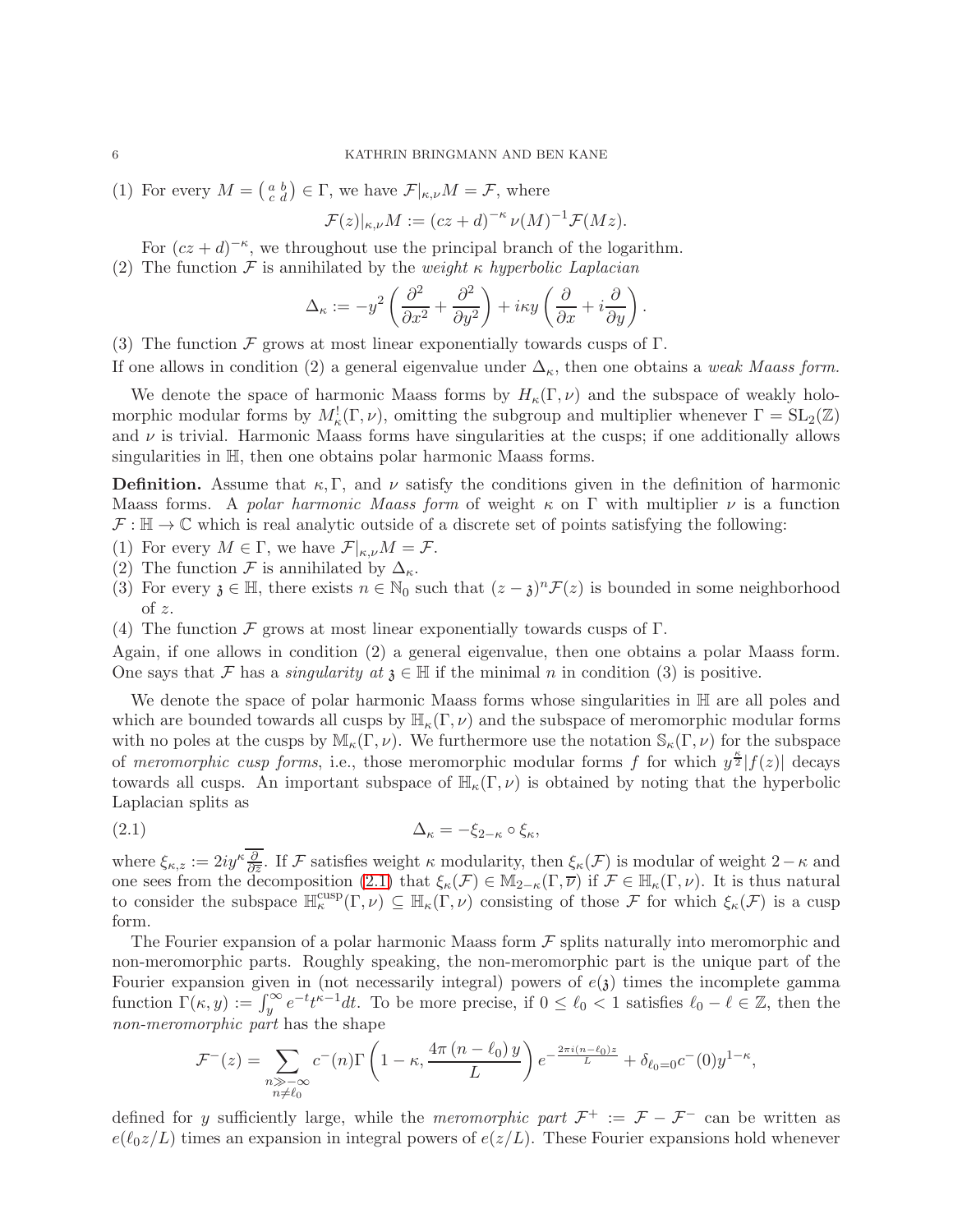$y > \mathfrak{z}_2$  for every singularity  $\mathfrak{z} \in \mathbb{H}$ ; in particular, if there is only one singularity  $\mathfrak{z}$  modulo Γ, then the expansion holds whenever  $y > \max(\mathfrak{z}_2, 1/\mathfrak{z}_2)$ . Note that  $\xi_{\kappa}(\mathcal{F}) = \xi_{\kappa}(\mathcal{F}^-)$  implies that the coefficients  $c^-(n)$  of the non-meromorphic part of  $\mathcal{F} \in \mathbb{H}_\kappa^{cusp}(\Gamma,\nu)$  are related to Fourier coefficients of a cusp form. Specifically, for  $\mathcal{F} \in \mathbb{H}_{\kappa}^{\text{cusp}}(\Gamma,\nu)$ , we have  $c^-(n) = 0$  for  $n - \ell_0 \leq 0$  and

<span id="page-6-1"></span>
$$
(2.2) \quad \xi_{\kappa} \left( \sum_{n-\ell_0>0} c^-(n) \Gamma\left(1-\kappa, \frac{4\pi (n-\ell_0) y}{L}\right) e^{-\frac{2\pi i (n-\ell_0) z}{L}} \right)
$$
  
= 
$$
- \left(\frac{4\pi}{L}\right)^{1-\kappa} \sum_{n-\ell_0>0} (n-\ell_0)^{1-\kappa} \overline{c^-(n)} e^{\frac{2\pi i (n-\ell_0) z}{L}}
$$

implies that  $(n - \ell)^{1 - \kappa} \overline{c^{-}(n)}$  are coefficients of a cusp form. The coefficients of  $\mathcal{F}^+$  are also related to coefficients of a weight  $2 - \kappa$  meromorphic modular form if  $2 - \kappa \in 2\mathbb{N}$  since  $\mathcal{F}^-$  is annihilated by  $D^{1-\kappa}$ , where  $D := \frac{1}{2\pi i}$  $rac{\partial}{\partial z}$ .

For  $\mathcal{F} \in H_{\kappa}$ , we call the terms of the Fourier expansion which grow towards i $\infty$  the principal part (at  $i\infty$ ). In the same way we define principal parts at other cusps. For  $\mathcal{F} \in \mathbb{H}_{\kappa}^{\text{cusp}}$ , the principal part at  $i\infty$  is trivial, but there may be growth towards points  $z \in \mathbb{H}$ . In particular, for  $\mathcal{F} \in \mathbb{H}_\kappa^{\text{cusp}}$ and  $z \in \mathbb{H}$ , there exist  $c_1, \ldots, c_{n_0}$  such that

$$
\lim_{z \to 3} \left( \mathcal{F}(z) - \sum_{n=1}^{n_0} c_n (z - \mathfrak{z})^{-n} \right) = O(1).
$$

We call  $\sum_{n=1}^{n_0} c_n(\mathfrak{z} - z)^{-n}$  the principal part of  $\mathcal F$  at z.

2.2. Poincaré series. An important tool to construct automorphic forms are *Poincaré series*, which have a long history going back to Poincaré [\[34\]](#page-26-14). To be more precise, for  $\kappa > 2$  and  $m \in \mathbb{Z}$ , the classical weakly holomorphic Poincaré series are defined by (see  $(2b.1)$  of  $[30]$ )

(2.3) 
$$
P_{\kappa,\ell+m,\Gamma,\nu}(z) := \sum_{M \in \Gamma_{\infty} \backslash \Gamma} e^{\frac{2\pi i (\ell+m)z}{L}} \bigg|_{\kappa,\nu} M \in M_{\kappa}^{!}(\Gamma,\nu),
$$

where  $\Gamma_{\infty}$  is the subgroup of  $\Gamma$  generated by  $T^L$ . To construct harmonic Maass forms, for  $\kappa < 0$ and  $m \in \mathbb{Z}$ , we define the harmonic function

$$
\varphi_m(z) := \mathcal{M}_{\kappa, 1-\frac{\kappa}{2}} \left( \frac{4\pi (m + \ell_0) y}{L} \right) e^{\frac{2\pi i (m + \ell_0)x}{L}}
$$

$$
\mathcal{M}_{\kappa, s}(w) := |w|^{-\frac{\kappa}{2}} M_{\frac{\kappa}{2} \operatorname{sgn}(w), s-\frac{1}{2}}(|w|),
$$

with  $(w \in \mathbb{R} \setminus \{0\}, s \in \mathbb{C})$ 

where 
$$
M_{\mu,\nu}
$$
 is the *M*-Whittaker function. This follows a construction of Niebur [26], who considered eigenfunctions but restricted to weight 0. In this paper, we only require the corresponding Poincaré series for integral weight  $\kappa = 2 - 2k$  with  $k \in \mathbb{N}_{>1}$ , trivial multiplier, and  $\Gamma = SL_2(\mathbb{Z})$ , so for the remainder of this section, we restrict to that case. We define

<span id="page-6-2"></span>(2.4) 
$$
\mathcal{F}_{2-2k,m} := -\frac{\text{sgn}(m)}{(2k-1)!} \sum_{M \in \Gamma_{\infty} \backslash \text{SL}_2(\mathbb{Z})} \varphi_m \bigg|_{2-2k} M \in H_{2-2k}.
$$

For  $m < 0$ , the functions  $\mathcal{F}_{2-2k,m}$  have principal parts  $2e(mz)$  at i $\infty$ . Furthermore, a straightforward calculation, using that  $\xi$  commutes with the slash action, yields

<span id="page-6-0"></span>(2.5) 
$$
\xi_{2-2k}(\mathcal{F}_{2-2k,m}) = -\frac{(4\pi m)^{2k-1}}{(2k-2)!}P_{2k,-m}.
$$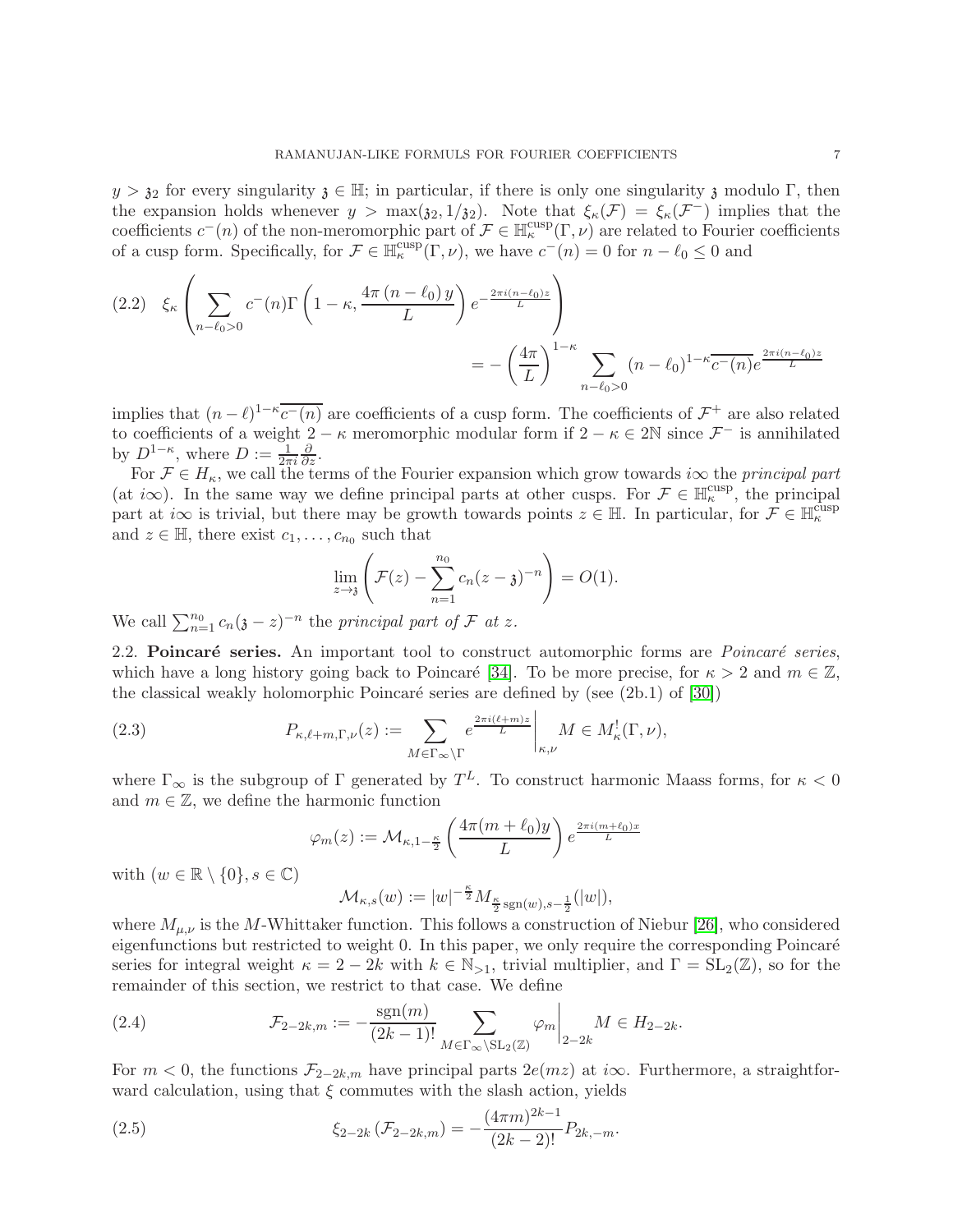This gives a relation between the nth Fourier coefficient  $a_{2k,-m}(n)$  of  $P_{2k,-m}$  and the nth coefficient  $c_{2-2k,m}^{-}(n)$  of  $\mathcal{F}_{2-2k,m}^{-}$ . Comparing the coefficients on both sides of [\(2.5\)](#page-6-0), using [\(2.2\)](#page-6-1) to compute the coefficients of the left-hand side, we conclude that

<span id="page-7-1"></span>(2.6) 
$$
c_{2-2k,m}^{-}(n) = \frac{1}{(2k-2)!} \left(\frac{m}{n}\right)^{2k-1} \overline{a_{2k,-m}(n)}.
$$

An inspection of the Fourier expansion yields that  $a_{2k,-m}(n)$  is real. We therefore obtain

<span id="page-7-6"></span>(2.7) 
$$
c_{2-2k,m}^-(n) = \frac{1}{(2k-2)!} \left(\frac{m}{n}\right)^{2k-1} a_{2k,-m}(n) = \text{sgn}(m) \frac{a_{2k,n}(-m)}{(2k-2)!}.
$$

where the second identity is so-called reciprocity, which follows by an argument similar to (5c.2) of [\[30\]](#page-26-0). Further similar results are contained in Theorem 2 of [\[16\]](#page-26-16) and follow by Theorem 3.7 of [\[17\]](#page-26-17). It turns out that the *n*th coefficient  $c_{2-2k,m}^+(n)$  of  $\mathcal{F}_{2-2k,m}^+(n)$  also satisfies another relation known as duality (cf. Theorem 1 of [\[18\]](#page-26-18)), given in this case by

(2.8) 
$$
c_{2-2k,m}^+(n) = \text{sgn}(m)a_{2k,-n}(-m).
$$

A number of duality results have been of recent interest to many authors including Zagier [\[39\]](#page-26-19), Ahlgren–Kim [\[2\]](#page-25-14), Duke–Jenkins [\[15\]](#page-25-5), and Miller–Pixton [\[25\]](#page-26-20). The correlations of Fourier coefficients given in [\(2.6\)](#page-7-1) and [\(2.8\)](#page-7-2) play an important role in finding a nice formula for  $y^{k-1}\Psi_k(\mathfrak{z},z)$  in the integral weight case.

#### <span id="page-7-2"></span>3. Polar harmonic Maass forms of Petersson

<span id="page-7-0"></span>As noted in the introduction, the proof of Theorem [1.1](#page-3-0) relies on certain polar harmonic Maass forms defined by Petersson. Although polar harmonic Maass forms were not investigated in Petersson's time and hence he did not note the harmonic properties of his function, he recognized the modularity properties. Although we only need integral weight forms, Petersson asked about the general role that these functions play in real weight, so we introduce them here in that generality.

To explicitly define the required functions, we first need some notation. Following (5b.7) of [\[30\]](#page-26-0), for  $\kappa \in \mathbb{R}_{\geq 2}$ , a congruence subgroup  $\Gamma$  of  $SL_2(\mathbb{Z})$  containing  $T^L$  for some  $L \in \mathbb{N}$  and  $T := \begin{pmatrix} 1 & 1 \\ 0 & 1 \end{pmatrix}$ , and a multiplier system  $\nu$  satisfying  $|\nu| = 1$  and  $\nu(T^L) = e^{2\pi i \ell}$  with  $0 < \ell \leq 1$ , define

<span id="page-7-4"></span>(3.1) 
$$
K_{\kappa,\Gamma,\nu}(3,z) := \frac{iL}{2\pi} (2iy)^{\kappa-1} \sum_{\substack{n \in \mathbb{Z} \\ n-\ell < 0}} \mathcal{I}_{\kappa,n-\ell}\left(\frac{y}{L}\right) e^{\frac{2\pi i (n-\ell)z}{L}} P_{\kappa,\ell-n,\Gamma,\nu}(3),
$$

where  $P_{\kappa,m,\Gamma,\nu}(\mathfrak{z})$  is the usual mth Poincaré series,  $\mathcal{I}_{\kappa,r}(y)$  is a certain non-holomorphic integral defined in [\(3.3\)](#page-8-2),  $\mathfrak{z} \in \mathbb{H}$ , and  $z = x + iy \in \mathbb{H}$  throughout.

Placing it into the theory of polar harmonic Maass forms yields a general formula for  $K_{\kappa,\Gamma,\nu}$ . In order to give this, we define

$$
\Omega_{\kappa,\Gamma,\nu}(\mathfrak{z},z) := \sum_{M \in \Gamma} \frac{1}{(z-\overline{\mathfrak{z}})^{\kappa}} \bigg|_{\kappa,\nu,z} M.
$$

<span id="page-7-3"></span>**Theorem 3.1.** For every  $2 < \kappa \in \mathbb{R}$ , we have

<span id="page-7-5"></span>(3.2) 
$$
K_{\kappa,\Gamma,\nu}(3,z) = \frac{i(\kappa-1)L}{2\pi}e^{-\pi i\kappa} \int_{-\overline{z}}^{i\infty} \Omega_{\kappa,\Gamma,\overline{\nu}}(\overline{3},-w)(z+w)^{\kappa-2} dw.
$$

Remarks.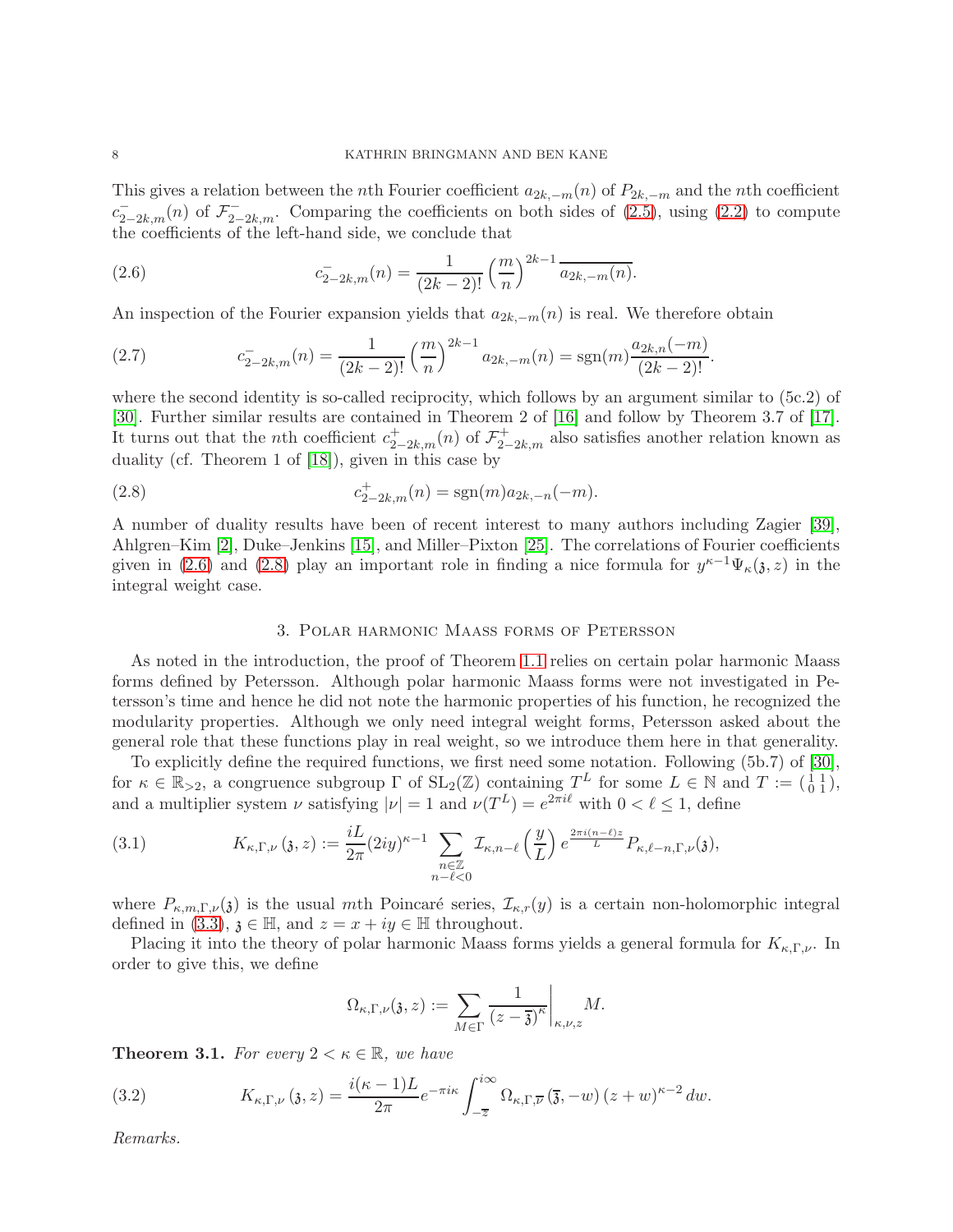- (1) Petersson [\[30\]](#page-26-0) gave an alternate formula for  $K_{\kappa,\Gamma,\nu}$  for  $\kappa \in \mathbb{N}$ , but noted that his formula does not extend to arbitrary real weight. Although Theorem [3.1](#page-7-3) does not match his identity in integral weight, it places  $K_{\kappa,\Gamma,\nu}$  into a larger framework.
- (2) If  $k \in \mathbb{N}$ , then one can also use [\(3.12\)](#page-11-2) to rewrite  $K_{2k}$  as

$$
\frac{1}{(2k-2)!} \int_{-\overline{z}}^{i\infty} \frac{\partial^{2k-1}}{\partial w^{2k-1}} \left( H_{2k} (3, -w) \right) (z+w)^{2k-2} dw,
$$

where here and throughout we omit the subgroup and multiplier in the notation whenever  $\Gamma = SL_2(\mathbb{Z})$  and the multiplier is trivial.

- (3) The Poincaré series  $z \mapsto \Omega_{\kappa,\Gamma,\nu}(\mathfrak{z},z)$  were extensively studied in [\[28\]](#page-26-21) and shown to be cusp forms. Their analytic continuation to weight 2 was the main goal in [\[29\]](#page-26-22).
- (4) For a weight  $\kappa$  cusp form f, the integral

<span id="page-8-2"></span>
$$
(2i)^{1-\kappa} \int_{-\overline{z}}^{i\infty} \overline{f(-\overline{w})} \left(z+w\right)^{\kappa-2} dw
$$

is called the non-holomorphic Eichler integral of f. Hence Theorem [3.1](#page-7-3) states that  $K_{\kappa,\Gamma,\nu}$  is (up to a non-zero constant) the non-holomorphic Eichler integral of the Poincaré series  $\Omega_{\kappa,\Gamma,\nu}$ .

3.1. Petersson's Poincaré series. The main goal of this section is to realize the function  $K_{\kappa,\Gamma,\nu}$ as the non-meromorphic part of a polar harmonic Maass form in order to prove Theorem [3.1.](#page-7-3) To fill in the remaining piece of definition [\(3.1\)](#page-7-4), for  $r < 0$  and  $-2y < \alpha < 0$ , we define (see (5b.5) of [\[30\]](#page-26-0))

(3.3) 
$$
\mathcal{I}_{\kappa,r}(y) := \int_{i\alpha-\infty}^{i\alpha+\infty} \frac{e^{2\pi i r t}}{(t+2iy)^{\kappa-1}} \frac{dt}{t}.
$$

One of the main steps in proving Theorem [3.1](#page-7-3) is to connect other functions of Petersson to the theory of harmonic Maass forms. These functions are defined by (here we renormalize  $H_{\kappa,\Gamma,\nu}$  by multliplying (5b.3) of [\[30\]](#page-26-0) by  $\frac{L}{2\pi i}$ )

<span id="page-8-0"></span>(3.4) 
$$
H_{\kappa,\Gamma,\nu}(\mathfrak{z},z) := \sum_{M \in \Gamma_{\infty} \backslash \Gamma} \frac{e^{\frac{2\pi i}{L}(1-\ell)(z-\mathfrak{z})}}{1-e^{\frac{2\pi i}{L}(z-\mathfrak{z})}} \bigg|_{\kappa,\nu,\mathfrak{z}} M,
$$

<span id="page-8-1"></span>(3.5) 
$$
\Psi_{\kappa,\Gamma,\nu}(\mathfrak{z},z) := \sum_{M \in \Gamma} \frac{1}{(\mathfrak{z}-z)(\mathfrak{z}-\overline{z})^{\kappa-1}} \bigg|_{\kappa,\nu,\mathfrak{z}} M.
$$

In particular, the functions  $y^{\kappa-1}\Psi_{\kappa,\Gamma,\nu}(\mathfrak{z},z)$  are polar harmonic Maass forms.

<span id="page-8-3"></span>**Proposition 3.2.** Assume that  $\kappa$ ,  $\Gamma \subseteq SL_2(\mathbb{Z})$ , and the multiplier system  $\nu$  satisfy the conditions given above. Then  $z \mapsto y^{\kappa-1} \Psi_{\kappa,\Gamma,\nu}(\mathfrak{z},z) \in \mathbb{H}_{2-\kappa}^{\text{cusp}}$  $\sum_{2-\kappa}^{\text{cusp}} (\Gamma, \overline{\nu})$ . Its meromorphic part equals

$$
\frac{2\pi i}{(2i)^{\kappa-1}L}H_{\kappa,\Gamma,\nu}(\mathfrak{z},z).
$$

Remarks.

(1) In (5b.6) of [\[30\]](#page-26-0), the Poincaré series [\(3.1\)](#page-7-4), [\(3.4\)](#page-8-0), and [\(3.5\)](#page-8-1) are related by the decomposition (recall that we have renormalized  $H_{\kappa,\Gamma,\nu}$  by dividing by  $\frac{2\pi i}{L}$ )

(3.6) 
$$
(2iy)^{\kappa-1}\Psi_{\kappa,\Gamma,\nu}(\mathfrak{z},z)=\frac{2\pi i}{L}H_{\kappa,\Gamma,\nu}(\mathfrak{z},z)-\frac{2\pi i}{L}K_{\kappa,\Gamma,\nu}(\mathfrak{z},z).
$$

<span id="page-8-4"></span>By Proposition [3.2,](#page-8-3) [\(3.6\)](#page-8-4) is a natural splitting into meromorphic and non-meromorphic parts. Note also that by [\(3.6\)](#page-8-4),  $K_{\kappa,\Gamma,\nu}$  has a representation as a Poincaré series (after rewriting  $\Psi_{\kappa,\Gamma,\nu}$ as a Poincaré series over  $\Gamma_{\infty}\backslash\Gamma$ ).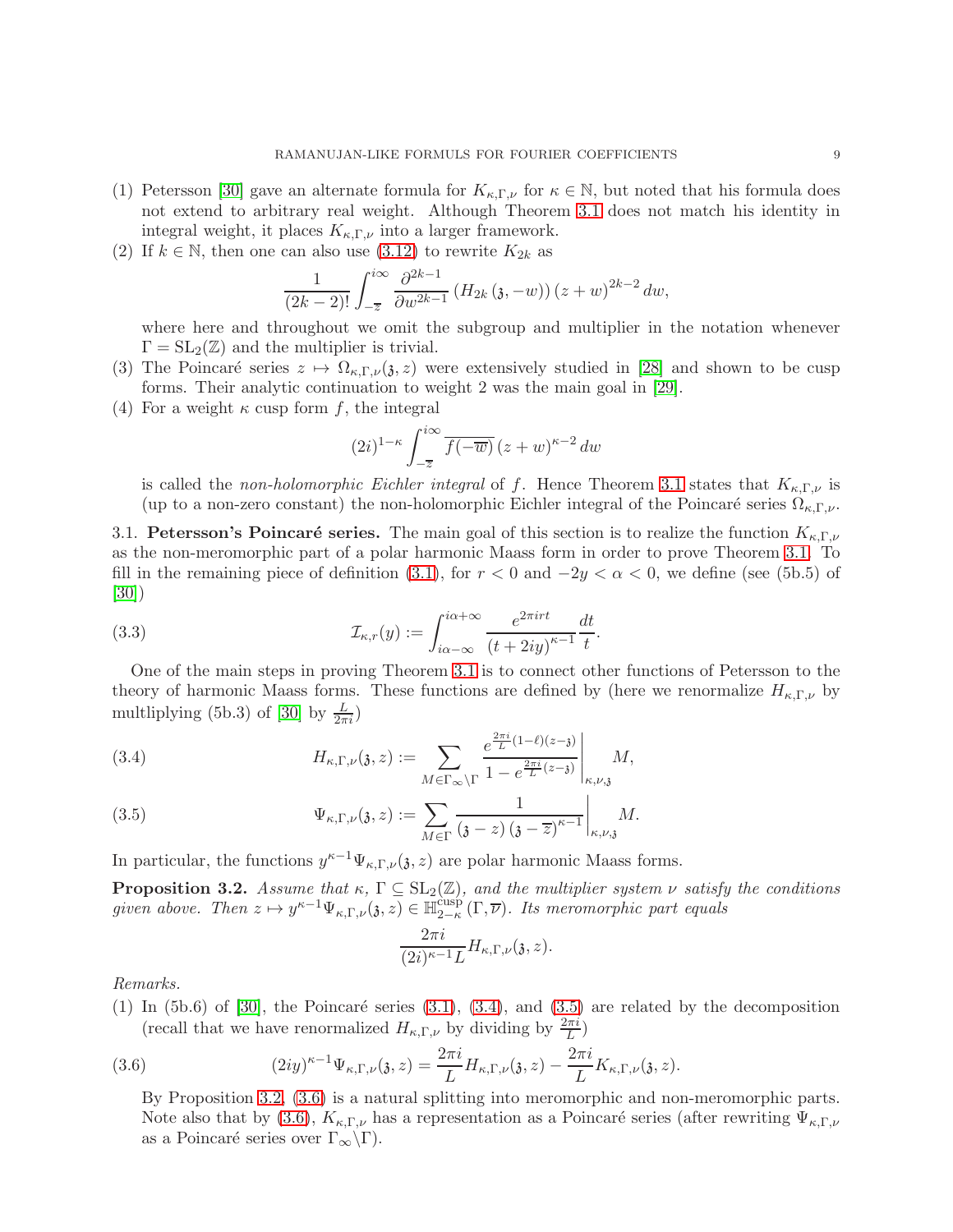- (2) Petersson defined  $\Psi_{\kappa,\Gamma,\nu}$  for Fuchsian groups of the first kind which contain  $T^L$ . We restrict to congruence subgroups to simplify the development of the theory of polar harmonic Maass forms, but the proof of Proposition [3.2](#page-8-3) is formal, so one should be able to prove a version of Proposition [3.2](#page-8-3) in the generality of the full definition.
- (3) The functions  $H_{\kappa,\Gamma,\nu}$  are a special case of a more general family considered in [\[27\]](#page-26-23). In particular,  $H_{\kappa,\Gamma,\nu}$  is  $e^{2\pi i(1-\ell)z/L}$  times the function defined in (31) of [\[27\]](#page-26-23) with  $F(t) = t^m(t - e^{2\pi i z/L})^{-1}$ , where  $m = 0$  if  $\ell \neq 1$  and  $m = 1$  if  $\ell = 1$ .

*Proof of Proposition [3.2.](#page-8-3)* From condition 5 on page 63 of [\[30\]](#page-26-0), we conclude that  $z \mapsto y^{\kappa-1}\Psi_{\kappa,\Gamma,\nu}(\mathfrak{z},z)$ transforms like a modular form of weight  $2 - \kappa$  with multiplier  $\overline{\nu}$ . Furthermore, we compute

$$
\xi_{2-\kappa,z} \left( y^{\kappa-1} \left( \mathfrak{z} - \overline{z} \right)^{1-\kappa} \left( \mathfrak{z} - z \right)^{-1} \right) = (\kappa - 1) \left( \overline{\mathfrak{z}} - z \right)^{-\kappa}, \quad \text{and hence}
$$
  

$$
\xi_{2-\kappa,z} \left( y^{\kappa-1} \Psi_{\kappa,\Gamma,\nu}(\mathfrak{z},z) \right) = (\kappa - 1) \sum_{M \in \Gamma} \overline{\nu}(M)^{-1} j(M, \overline{\mathfrak{z}})^{-\kappa} (M\overline{\mathfrak{z}} - z)^{-\kappa}.
$$

<span id="page-9-0"></span>We now use (23) of [\[31\]](#page-26-24), followed by (2a.4) of [\[30\]](#page-26-0), to rewrite the sum over  $M \in \Gamma$  as

$$
(3.7) \qquad \sum_{M \in \Gamma} \nu(M) j \left( M, M^{-1} z \right)^{\kappa} \left( \overline{\mathfrak{z}} - M^{-1} z \right)^{-\kappa} = \sum_{M \in \Gamma} \nu \left( M^{-1} \right)^{-1} j (M^{-1}, z)^{-\kappa} \left( \overline{\mathfrak{z}} - M^{-1} z \right)^{-\kappa}.
$$

Using that  $(\bar{\mathfrak{z}} - M^{-1}z)^{-\kappa} = e^{\pi i \kappa} (M^{-1}z - \bar{\mathfrak{z}})^{-\kappa},$  [\(3.7\)](#page-9-0) implies that

<span id="page-9-1"></span>
$$
(3.8) \qquad \xi_{2-\kappa,z}\left(y^{\kappa-1}\Psi_{\kappa,\Gamma,\nu}(3,z)\right)=(\kappa-1)e^{\pi i\kappa}\sum_{M\in\Gamma}(z-\overline{\mathfrak{z}})^{-\kappa}\bigg|_{\kappa,\nu,z}M=(\kappa-1)e^{\pi i\kappa}\Omega_{\kappa,\Gamma,\nu}(3,z),
$$

which is a cusp form in z.

Using  $(2.1)$ , we conclude that  $z \mapsto y^{\kappa-1}\Psi_{\kappa,\Gamma,\nu}(\mathfrak{z},z) \in \mathbb{H}_{2-\kappa}^{\text{cusp}}$  $\frac{\text{cusp}}{2-\kappa}(\Gamma,\overline{\nu})$ . Noting that  $z \mapsto H_{\kappa,\Gamma,\nu}(\mathfrak{z},z)$ is meromorphic, and hence in particular harmonic, [\(3.6\)](#page-8-4) implies that  $K_{\kappa,\Gamma,\nu}(\mathfrak{z},z)$  is also harmonic. Moreover, as  $y \to \infty$ ,  $K_{\kappa,\Gamma,\nu}(\mathfrak{z},z)$  decays by [\(3.6\)](#page-8-4) and the fact that [\(3.4\)](#page-8-0) and  $y^{\kappa-1}$  times [\(3.5\)](#page-8-1) vanish as  $y \to \infty$ . We conclude that there exist  $b_n = b_n(\mathfrak{z})$ ,  $a_n = a_n(\mathfrak{z}) \in \mathbb{C}$  such that

$$
K_{\kappa,\Gamma,\nu}(\mathfrak{z},z) = \sum_{n-\ell_0\geq 0} b_n e^{\frac{2\pi i}{L}(n-\ell_0)z} + \sum_{n-\ell_0>0} a_n \Gamma\left(\kappa-1,\frac{4\pi (n-\ell_0) y}{L}\right) e^{-\frac{2\pi i}{L}(n-\ell_0)z}.
$$

By [\(3.1\)](#page-7-4), the coefficients are only supported on negative powers of  $e(x)$  and hence  $K_{\kappa,\Gamma,\nu}$  is an expansion in incomplete gamma functions. Since  $z \mapsto H_{\kappa,\Gamma,\nu}(\mathfrak{z}, z)$  is meromorphic, we conclude that  $K_{\kappa,\Gamma,\nu}$  is precisely the non-meromorphic part of  $\frac{iL}{2\pi}(2iy)^{\kappa-1}\Psi_{\kappa,\Gamma,\nu}(\mathfrak{z},z)$ , giving the claim.  $\Box$ 

Proposition [3.2](#page-8-3) is the main step needed to prove Theorem [3.1.](#page-7-3)

*Proof of Theorem [3.1.](#page-7-3)* By Proposition [3.2,](#page-8-3)  $K_{\kappa,\Gamma,\nu}(\mathfrak{z},z)$  is the non-meromorphic part of the function  $i(2i)^{\kappa-1}L$  $\frac{\partial^{k-1} L}{\partial x^k} y^{k-1} \Psi_{k,\Gamma,\nu}(\mathfrak{z},z)$ . An easy calculation gives that for a weight  $k$  cusp form f, we have

$$
\xi_{2-\kappa}\left((2i)^{1-\kappa}\int_{-\overline{z}}^{i\infty}\overline{f(-\overline{w})}\,(z+w)^{\kappa-2}\,dw\right)=f(z).
$$

By [\(3.8\)](#page-9-1), we conclude that both sides of [\(3.2\)](#page-7-5) have the same image under  $\xi_{2-\kappa,z}$ . Moreover, each side has an expansion in incomplete gamma functions, and such a series is annihilated by  $\xi_{2-\kappa,z}$  if<br>and only if the function is identically zero, yielding the claim and only if the function is identically zero, yielding the claim.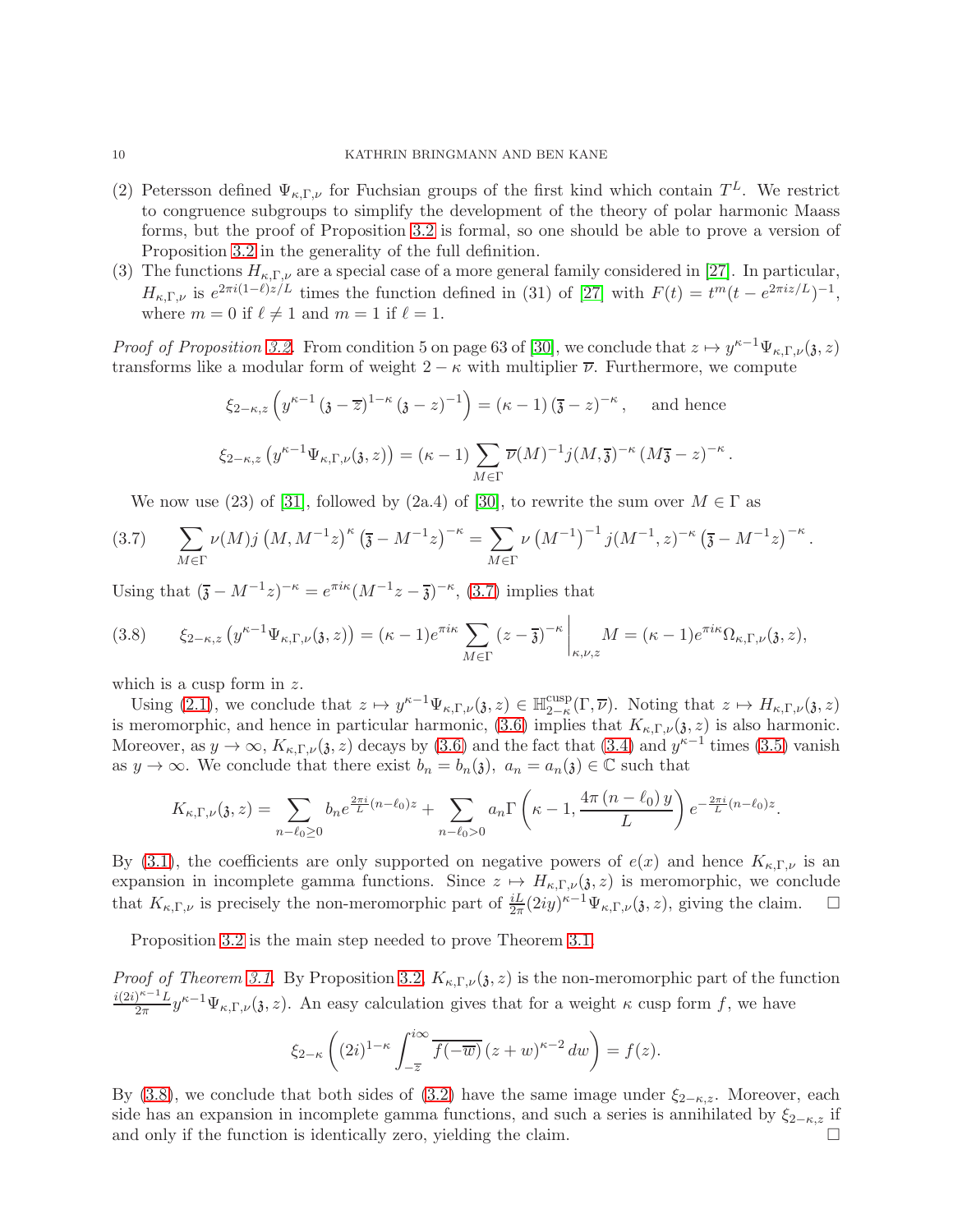3.2. The case of integral weight. From now on we assume even integral weight,  $\Gamma = SL_2(\mathbb{Z})$ , and trivial multiplier. We consider the polar harmonic Maass form completion of  $H_{2k}$  in another light and find an even simpler representation for it. For this, define

<span id="page-10-0"></span>(3.9) 
$$
\mathcal{H}_{2k}(\mathfrak{z},z) := H_{2k}(\mathfrak{z},z) + \sum_{r=0}^{2k-2} \frac{(2iy)^r}{r!} \frac{\partial^r}{\partial \overline{z}^r} H_{2k}(\mathfrak{z},\overline{z}).
$$

Note that although we assume  $z \in \mathbb{H}$  in the definition [\(3.4\)](#page-8-0) of  $H_{2k}$ , this function is well-defined for all  $z \in \mathbb{C}$ , and hence [\(3.9\)](#page-10-0) is meaningful.

<span id="page-10-3"></span>**Proposition 3.3.** We have  $\mathfrak{z} \mapsto \mathcal{H}_{2k}(\mathfrak{z}, z) \in M_{2k}$  and  $z \mapsto \mathcal{H}_{2k}(\mathfrak{z}, z) \in \mathbb{H}_{2-2i}^{\text{cusp}}$  $_{2-2k}^{cusp}$ . Furthermore

(3.10) 
$$
\mathcal{H}_{2k}(\mathfrak{z},z) = -\frac{i(2i)^{2k-1}}{2\pi}y^{2k-1}\Psi_{2k}(\mathfrak{z},z).
$$

*Proof.* Petersson [\[30\]](#page-26-0) showed that  $\mathfrak{z} \mapsto H_{2k}(\mathfrak{z}, z) \in M_{2k}$ , while the analogous result for  $H_{2k}(\mathfrak{z}, \overline{z})$ and its derivatives follows mutatis mutandis, yielding the assertion for  $\lambda$ .

To show the statement in z, we rewrite  $\mathcal{H}_{2k}$ , for  $\mathfrak{z}_2 > \max(y, 1/y)$ , as the generating function

(3.11) 
$$
\mathcal{H}_{2k}(\mathfrak{z},z) = -\sum_{n=1}^{\infty} \mathcal{F}_{2-2k,-n}(z) e^{2\pi i n \mathfrak{z}}
$$

of the (weight 2−2k) Maass–Poincaré series  $\mathcal{F}_{2-2k,-n}$  defined in [\(2.4\)](#page-6-2). We begin proving [\(3.11\)](#page-10-1) by noting that, by (3a.8) of [\[30\]](#page-26-0), we have for  $\mathfrak{z}_2 > \max(y, 1/y)$ 

<span id="page-10-2"></span><span id="page-10-1"></span>
$$
H_{2k} (3, z) = - \sum_{n=1}^{\infty} F_{2-2k, -n} (z) e^{2\pi i n3},
$$

where (recalling that  $a_{2k,-j}(n)$  is the *n*th coefficient of  $P_{2k,-j}$ )

$$
F_{2-2k,-n}(z) := 2e^{-2\pi i n z} - \sum_{j=0}^{\infty} a_{2k,-j}(n)e^{2\pi i j z}.
$$

By [\(2.8\)](#page-7-2), one concludes that  $F_{2-2k,-n} = \mathcal{F}_{2-}^+$  $\tau_{2-2k,-n}^+$ . It remains to realize the remainder of  $\mathcal{H}_{2k}$  as the generating function for  $-\mathcal{F}_{2-2k,-n}^-$ . Noting that  $\text{Im}(M\mathfrak{z}-\overline{z})>0$  for all  $\mathfrak{z}, z \in \mathbb{H}$ , and  $M \in SL_2(\mathbb{Z})$ we expand the geometric series in the definition of  $H_{2k}$  to rewrite

$$
G_{2k}(\mathfrak{z},z) := \sum_{r=0}^{2k-2} \frac{(2iy)^r}{r!} \frac{\partial^r}{\partial \overline{z}^r} H_{2k}(\mathfrak{z},\overline{z}) = -\sum_{r=0}^{2k-2} \frac{(4\pi y)^r}{r!} \sum_{M \in \Gamma_{\infty} \backslash \mathrm{SL}_2(\mathbb{Z})} \sum_{j=1}^{\infty} j^r e^{2\pi i j} (\mathfrak{z}-\overline{z}) \Big|_{2k,\mathfrak{z}} M.
$$

We then use that

$$
(2k-2)!e^{-4\pi jy}\sum_{r=0}^{2k-2}\frac{(4\pi jy)^r}{r!}=\Gamma(2k-1,4\pi jy)
$$

to obtain, plugging in the Fourier expansion of  $P_{2k,j}$ ,

$$
G_{2k}(\mathfrak{z},z) = -\frac{1}{(2k-2)!} \sum_{j=1}^{\infty} \Gamma(2k-1,4\pi jy) e^{-2\pi i jz} \sum_{n=1}^{\infty} a_{2k,j}(n) e^{2\pi i n\mathfrak{z}}.
$$

Reordering the sums and inserting [\(2.7\)](#page-7-6) then yields

$$
G_{2k}(\mathfrak{z}, z) = -\sum_{n=1}^{\infty} \mathcal{F}_{2-2k, -n}^{-}(z) e^{2\pi i n \mathfrak{z}},
$$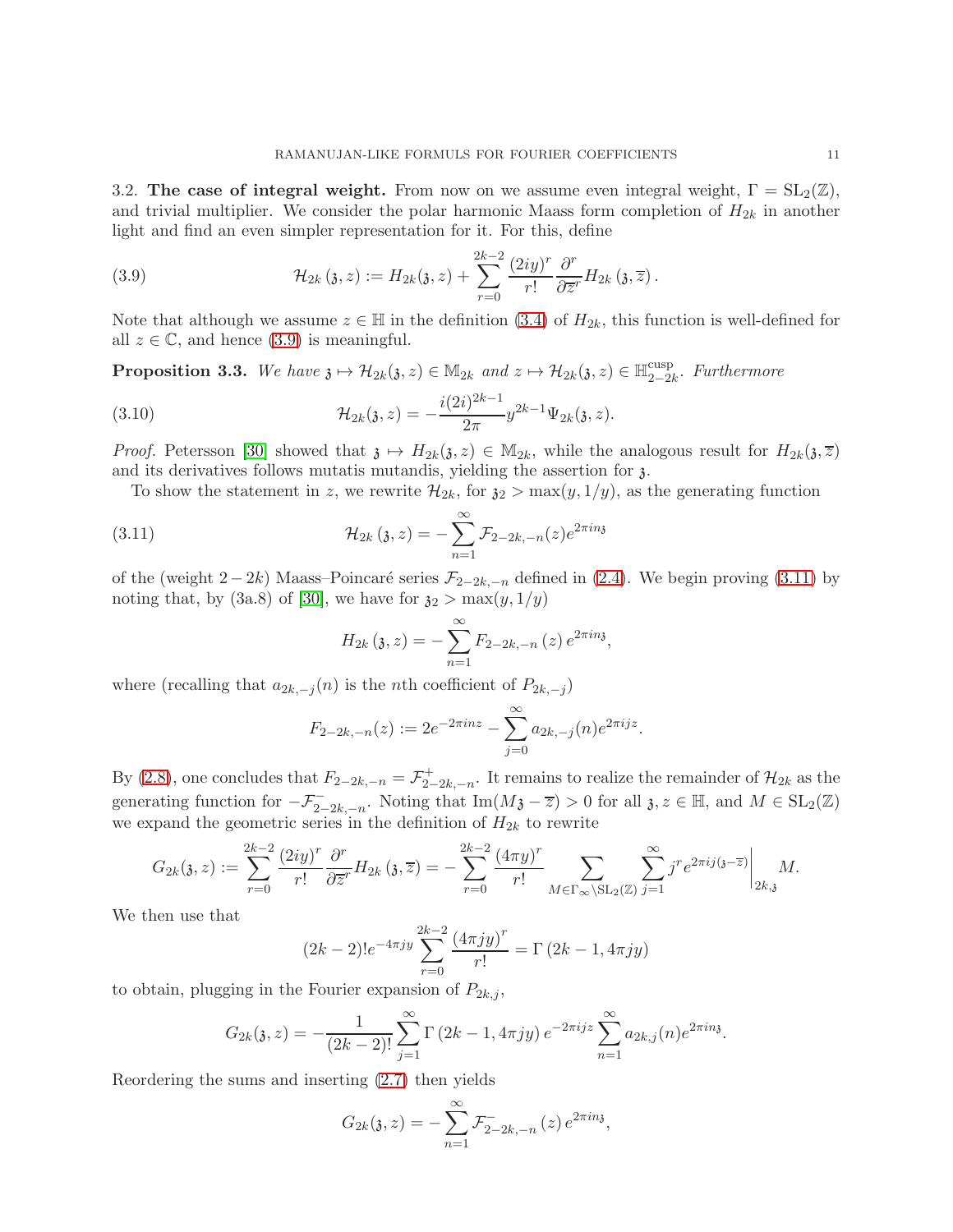verifying [\(3.11\)](#page-10-1).

The weight 2 − 2k modularity of  $\mathcal{F}_{2-2k,-n}$  then implies that  $\mathcal{H}_{2k}(\mathfrak{z}, z)|_{2-2k,z}M - \mathcal{H}_{2k}(\mathfrak{z}, z) = 0$  if  $z_2 > \max(y, 1/y)$ . Since  $z \mapsto H_{2k}(z, z)$ , and hence  $z \mapsto H_{2k}(z, z)|_{z=2k, z}M-\mathcal{H}_{2k}(z, z)$ , is meromorphic, we conclude by the identity theorem that  $z \mapsto \mathcal{H}_{2k}(\mathfrak{z}, z)$  is modular. Furthermore, [\(3.11\)](#page-10-1) implies that  $z \mapsto \mathcal{H}_{2k}(\mathfrak{z}, z)$  is harmonic whenever  $\mathfrak{z}_2 > \max(y, 1/y)$ . Since  $\mathfrak{z} \mapsto \Delta_{2-2k, z} (\mathcal{H}_{2k}(\mathfrak{z}, z))$  is meromorphic, the identity theorem implies that  $z \mapsto \mathcal{H}_{2k}(\mathfrak{z}, z)$  is harmonic. To verify that  $\mathcal{H}_{2k} \in$  $\mathbb{H}_{2-2}^{\text{cusp}}$  $\sum_{2-2k}^{\text{cusp}}$ , we act by  $\xi_{2-2k,z}$  on [\(3.9\)](#page-10-0), noting that

<span id="page-11-2"></span>
$$
\overline{\frac{\partial}{\partial \overline{z}}H_{2k}(\mathfrak{z},\overline{z})}=\frac{\partial}{\partial z}H_{2k}(-\overline{\mathfrak{z}},-z).
$$

A straightforward calculation using telescoping series then yields

(3.12) 
$$
\xi_{2-2k,z}(\mathcal{H}_{2k}(3,z)) = -\frac{(2i)^{2k-1}}{(2k-2)!} \frac{\partial^{2k-1}}{\partial z^{2k-1}} H_{2k}(-\overline{j},-z).
$$

The right-hand side of  $(3.12)$  clearly decays towards  $i\infty$  and is hence a cusp form because it has no poles in H.

Taking the difference of both sides of [\(3.10\)](#page-10-2), one obtains a harmonic Maass form in z. Moreover, both sides are bounded towards i $\infty$  and their meromorphic parts match by [\(3.9\)](#page-10-0) and Proposition [3.2](#page-8-3) so that the difference has no poles in H. Since its weight is negative, the difference is zero, which yields  $(3.10)$ .

#### 4. Proof of Theorem [1.1](#page-3-0)

<span id="page-11-1"></span>4.1. A generalization of Theorem [1.1.](#page-3-0) We first give the definitions necessary to state a more general version of Theorem [1.1.](#page-3-0) For  $(c, d) = 1$ , we define

<span id="page-11-3"></span>
$$
B_{k,c,d}(\mathfrak{z},n) := \frac{1}{(c\mathfrak{z}+d)^k} e^{\frac{2\pi n \mathfrak{z}_2}{|c\mathfrak{z}+d|^2}} e\left(-\frac{n}{|c\mathfrak{z}+d|^2} \left(ac|\mathfrak{z}|^2 + bd + u\left(ad+bc\right)\right)\right).
$$

The Fourier expansions of negative-weight meromorphic cusp forms are given by the following theorem.

<span id="page-11-0"></span>**Theorem 4.1.** If  $f \in \mathbb{S}_{2-2k}$  is written in the form

(4.1) 
$$
f(z) = \sum_{l=1}^{r} \sum_{n=0}^{n_l} a_{l,n} R_{2k,\mathfrak{z}}^n [H_{2k}(\mathfrak{z}, z)]_{\mathfrak{z}=\tau_l},
$$

then, for  $m \in \mathbb{N}_0$ , the mth Fourier coefficient of f is given by

$$
\sum_{\substack{c,d\in\mathbb{Z}\\(c,d)=1}}\sum_{l=1}^r\sum_{n=0}^{n_l}a_{l,n}\sum_{j=0}^n\frac{(2k+n-1)!}{(2k+n-1-j)!}\binom{n}{j}(-2i)^{n-j}\left(\frac{|c\tau_l+d|^2}{v_l}\right)^j(2\pi im)^{n-j}B_{2k+2n,c,d}(\tau_l,m).
$$

Remark. In Proposition [4.2](#page-12-0) below, we see that the meromorphic parts of elements of  $\mathbb{H}_{2-2}^{\text{cusp}}$  $_{2-2k}^{\text{cusp}}$  have the shape [\(4.1\)](#page-11-3) and hence also have Fourier expanions as given in Theorem [4.1.](#page-11-0)

Before proving Theorem [4.1](#page-11-0) in Subsection [4.2,](#page-13-0) we first show that all meromorphic cusp forms indeed have a representation as in [\(4.1\)](#page-11-3). For this, we construct polar harmonic Maass forms with all possible principal parts. Since the Laplace operator in the z variable commutes with the raising operator in the  $\jmath$  variable, we see from [\(3.4\)](#page-8-0) that the functions  $R_{2k,j}^n[\mathcal{H}_{2k}(\jmath,z)]_{\jmath=\tau_l}$  are all polar harmonic Maass forms. These turn out to span the space of such forms.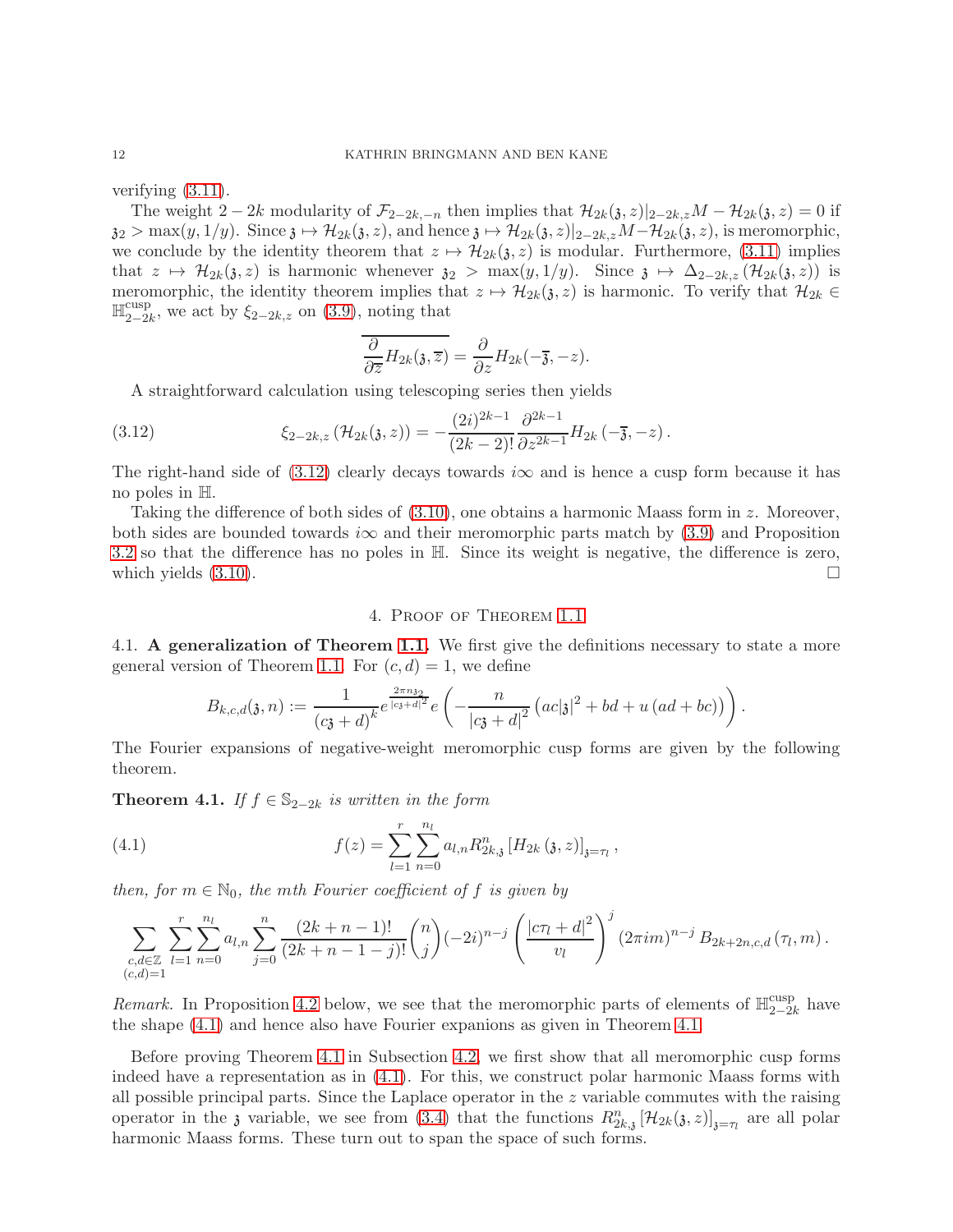<span id="page-12-0"></span>Proposition 4.2. Every  $f \in \mathbb{H}_{2-2i}^{\text{cusp}}$  $\frac{2-2k}{2-2k}$  has a presentation of the form

<span id="page-12-2"></span>(4.2) 
$$
f(z) = \sum_{l=1}^{r} \sum_{n=0}^{n_l} a_{l,n} R_{2k,\mathfrak{z}}^n \left[ \mathcal{H}_{2k} \left( \mathfrak{z}, z \right) \right]_{\mathfrak{z} = \tau_l}.
$$

Furthermore, for f satisfying [\(4.2\)](#page-12-2), we have  $f \in \mathbb{S}_{2-2k}$  if and only if [\(4.1\)](#page-11-3) holds.

To prove Proposition [4.2,](#page-12-0) we determine the principal part of  $R_{2k,j}^n [\mathcal{H}_{2k}(\mathfrak{z}, z)]_{\mathfrak{z}=\tau_l}$ . Since the nonmeromorphic part of  $\mathcal{H}_{2k}(\mathfrak{z}, z)$  has no singularities, and hence does not contribute to the principal part, this is equivalent to determining the principal parts of each  $R_{2k,3}^n[H_{2k}(3,z)]_{3=\tau_l}$ . We hence fix  $\tau_0 \in \mathbb{H}$  and compute the corresponding principal part at  $z = \tau_0$  for  $\tau_1 = \tau_0$ , observing that the principal parts at points inequivalent to  $\tau_0$  are trivial. Recalling that we have renormalized  $H_{2k}(\tau_0, z)$ , we begin by noting that Petersson (see (3a.10) of [\[30\]](#page-26-0)) has shown that its principal part is

(4.3) 
$$
\frac{\widetilde{\varepsilon}_{2k}(\tau_0)}{\widetilde{\varepsilon}_{2k}(\tau_0)} = \begin{cases} \frac{i}{2\pi}\omega_{\tau_0} & \text{if } k \equiv 0 \pmod{\omega_{\tau_0}}, \\ 0 & \text{otherwise.} \end{cases}
$$

The fact that the raising and slash operators commute yields the following lemma.

<span id="page-12-3"></span>**Lemma 4.3.** The principal part of  $R_{2k,3}^n[H_{2k}(3, z)]_{3=\tau_0}$  at  $z = \tau_0$  equals

<span id="page-12-6"></span>
$$
\widetilde{\varepsilon}_{2k+2n}\left(\tau_{0}\right)R_{2k,\mathfrak{z}}^{n}\left[\frac{1}{z-\mathfrak{z}}\right]_{\mathfrak{z}=\tau_{0}}
$$

.

To use Lemma [4.3](#page-12-3) for specific examples, we explicitly compute the principal part in Lemma [6.1.](#page-17-1) Although by Proposition [4.2](#page-12-0) all polar harmonic Maass forms may be represented as a linear combination of the forms  $R_{2k,3}^n [\mathcal{H}_{2k}(\mathfrak{z}, z)]_{\mathfrak{z}=\tau_l}$ , this representation does not have to be unique. To find a basis of weight  $2 - 2k$  polar harmonic Maass forms, we first determine the possible principal parts of such forms.

<span id="page-12-5"></span>**Lemma 4.4.** For every  $\tau_0 \in \mathbb{H}$  and  $n \in \mathbb{N}$ , there exists an element of  $\mathbb{H}_{2-2k}^{\text{cusp}}$  with principal part

(4.4) 
$$
\frac{1}{(z-\tau_0)^n} + O\left(\frac{1}{(z-\tau_0)^{n-1}}\right)
$$

around  $z = \tau_0$  if and only if  $n \equiv 1 - k \pmod{\omega_{\tau_0}}$ .

*Proof.* First suppose that  $g \in \mathbb{H}_{2-2k}^{\text{cusp}}$  with principal part [\(4.4\)](#page-12-4) exists. Applying  $D^{2k-1}$  yields

<span id="page-12-4"></span><span id="page-12-1"></span>
$$
D^{2k-1}(g(z)) = \frac{(n+2k-2)!}{(-2\pi i)^{2k-1}(n-1)!(z-\tau_0)^{n+2k-1}} + O\left(\frac{1}{(z-\tau_0)^{n+2k-2}}\right).
$$

However, by Bol's identity [\[8\]](#page-25-8),  $D^{2k-1}(g) = (-4\pi)^{1-2k} R_{2-2k}^{2k-1}$  $2^{2k-1}_{2-2k}(g)$  is a meromorphic modular form of weight  $2k$ . Recall that for every weight  $2k$  meromorphic modular form f there exist complex numbers  $b_m(\tau_0)$  (cf. (2a.16) of [\[30\]](#page-26-0)) for which

(4.5) 
$$
f(z) = (z - \overline{\tau_0})^{-2k} \sum_{\substack{m \gg -\infty \\ m \equiv -k \pmod{\omega_{\tau_0}}} b_m(\tau_0) \left(\frac{z - \tau_0}{z - \overline{\tau_0}}\right)^m.
$$

Hence by the congruence condition in [\(4.5\)](#page-12-1), we have  $n \equiv 1 - k \pmod{\omega_{\tau_0}}$ .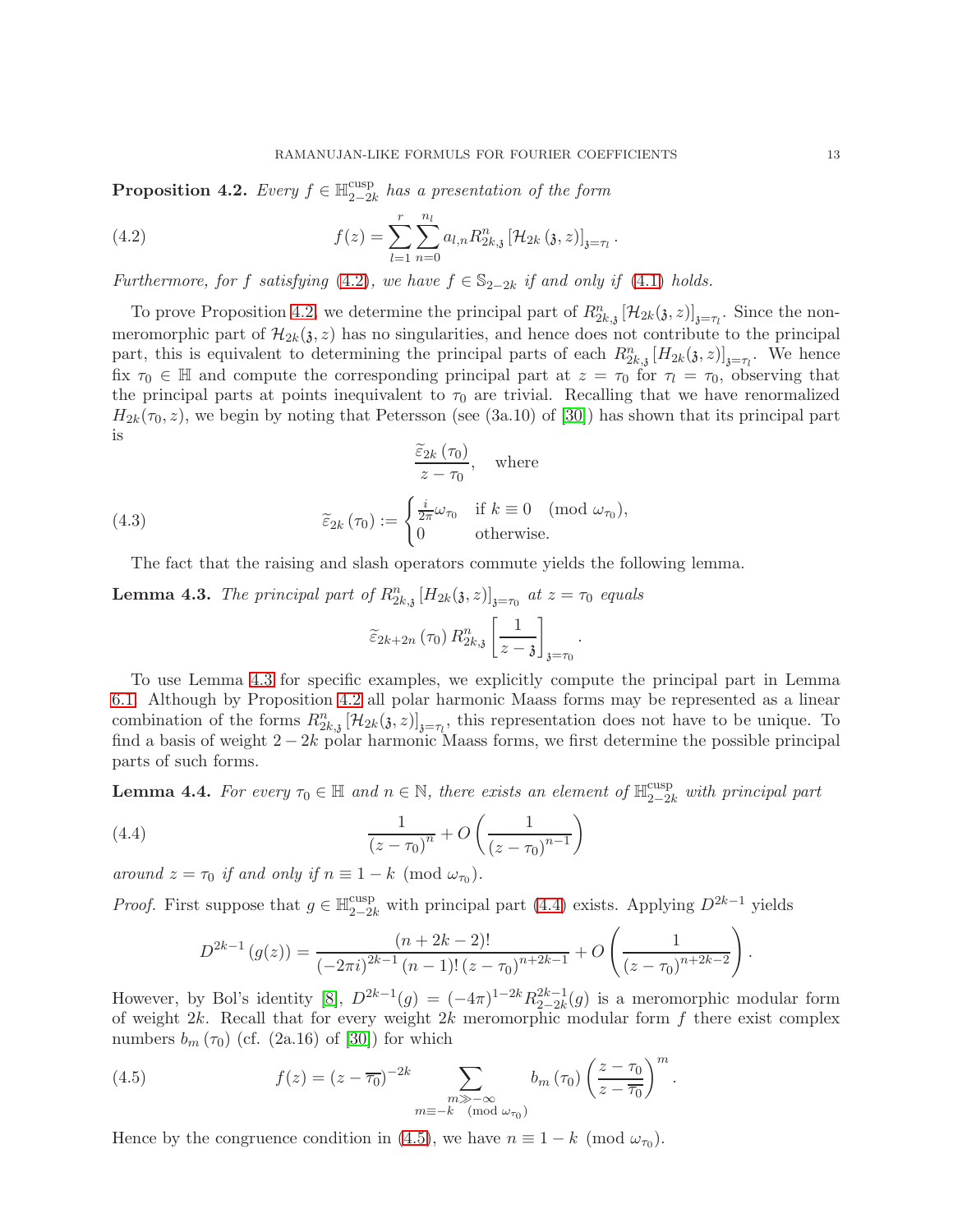Conversely, if  $n \equiv 1 - k \pmod{\omega_{\tau_0}}$ , then  $\tilde{\varepsilon}_{2k+2n-2}(\tau_0) \neq 0$ , and hence a constant multiple of  $R^{n-1}_{2k,3} \left[ \mathcal{H}_{2k}(\mathfrak{z},z) \right]_{\mathfrak{z}=\tau_0} \in \mathbb{H}^{\mathrm{cusp}}_{2-2k}$  $\sup_{2-2k}$  has the principal part [\(4.4\)](#page-12-4).

We are now ready to prove Proposition [4.2.](#page-12-0)

*Proof of Proposition [4.2.](#page-12-0)* For  $g \in \mathbb{H}_{2-2}^{\text{cusp}}$  $2-2k$ , we recursively construct a polar harmonic Maass form with a lower-order pole in  $\tau_l$ . Let  $n+1$  be the order of the pole of g at  $\tau_l$ . Lemma [4.4](#page-12-5) implies that  $n \equiv -k \pmod{\omega_{\tau}}$ , while by Lemma [4.3](#page-12-3) we can subtract a constant multiple of  $R_{2k,3}^n [\mathcal{H}_{2k}(3,z)]_{3=\tau_{1k}}$ to obtain a polar harmonic Maass form with a lower-order pole. Repeating this process, gives a harmonic Maass form with no singularities, yielding an identity because there are no non-trivial negative-weight harmonic Maass forms without any singularities. Finally note that [\(4.2\)](#page-12-2) is meromorphic if and only if the right-hand side equals its meromorphic part, which is  $(4.1)$ .

<span id="page-13-0"></span>4.2. Proof of Theorem [4.1.](#page-11-0) In order to obtain formulas for the Fourier coefficients of meromorphic cusp forms, we rewrite  $R_{2k,3}^n(H_{2k}(\mathfrak{z},z))$  as linear combinations of derivatives in z of

$$
H_{2k,j}(\mathfrak{z},z) := \sum_{M \in \Gamma_{\infty} \backslash \mathrm{SL}_2(\mathbb{Z})} \frac{\mathfrak{z}_2^{-j}}{1 - e^{2\pi i (z - \mathfrak{z})}} \bigg|_{2k,\mathfrak{z}} M,
$$

whose Fourier coefficients were computed in Theorem 3.1 of [\[10\]](#page-25-3) (see Theorems [4.6](#page-14-3) and [4.7](#page-14-4) below).

<span id="page-13-1"></span>**Proposition 4.5.** For  $n \in \mathbb{N}_0$ , we have

(4.6) 
$$
R_{2k,3}^n(H_{2k}(3,z)) = \sum_{j=0}^n \frac{(2k+n-1)!}{(2k+n-1-j)!} \binom{n}{j} (-2i)^{n-j} \frac{\partial^{n-j}}{\partial z^{n-j}} H_{2k+2n,j}(3,z).
$$

Remark. By taking the completions on both sides, we construct a polar harmonic Maass form as

<span id="page-13-2"></span>
$$
R_{2k,3}^n(\mathcal{H}_{2k}(3,z)) = \sum_{j=0}^n \frac{(2k+n-1)!}{(2k+n-1-j)!} \binom{n}{j} (-2i)^{n-j} \frac{\partial^{n-j}}{\partial z^{n-j}} \mathcal{H}_{2k+2n,j}(3,z).
$$

*Proof of Proposition [4.5.](#page-13-1)* We prove [\(4.6\)](#page-13-2) by induction on n. The case  $n = 0$  is trivial.

Before applying the induction step, we determine the action of raising in  $\chi$  on  $H_{2k,i}$  to turn derivatives with respect to  $\chi$  into derivatives with respect to z. Commuting the raising operator with the slash operator, a direct calculation yields that

<span id="page-13-3"></span>(4.7) 
$$
R_{2k,j}(H_{2k,j}(3,z)) = -2i\frac{\partial}{\partial z}H_{2k+2,j}(3,z) + (2k-j)H_{2k+2,j+1}(3,z).
$$

Assuming now by induction that  $(4.6)$  holds for *n* gives

<span id="page-13-4"></span>
$$
(4.8) \qquad R_{2k,3}^{n+1}(H_{2k}(3,z)) = \sum_{j=0}^{n} \frac{(2k+n-1)!}{(2k+n-1-j)!} \binom{n}{j} (-2i)^{n-j} \frac{\partial^{n-j}}{\partial z^{n-j}} R_{2k+2n,j}(H_{2k+2n,j}(3,z)).
$$

We then plug in  $(4.7)$  to rewrite  $(4.8)$ , after a shift in the second term, as

$$
\sum_{j=0}^{n+1} \frac{(2k+n-1)!(-2i)^{n+1-j}}{(2k+n-j)!} \frac{\partial^{n+1-j}}{\partial z^{n+1-j}} H_{2k+2n+2,j}(3, z) \left( (2k+n-j) \binom{n}{j} + (2k+2n+1-j) \binom{n}{j-1} \right).
$$

Using the identity

<span id="page-13-5"></span>(4.9) 
$$
(2k+n-j)\binom{n}{j} + (2k+2n+1-j)\binom{n}{j-1} = (2k+n)\binom{n+1}{j},
$$

then yields that  $(4.6)$  also holds for  $n + 1$ , finishing the proof.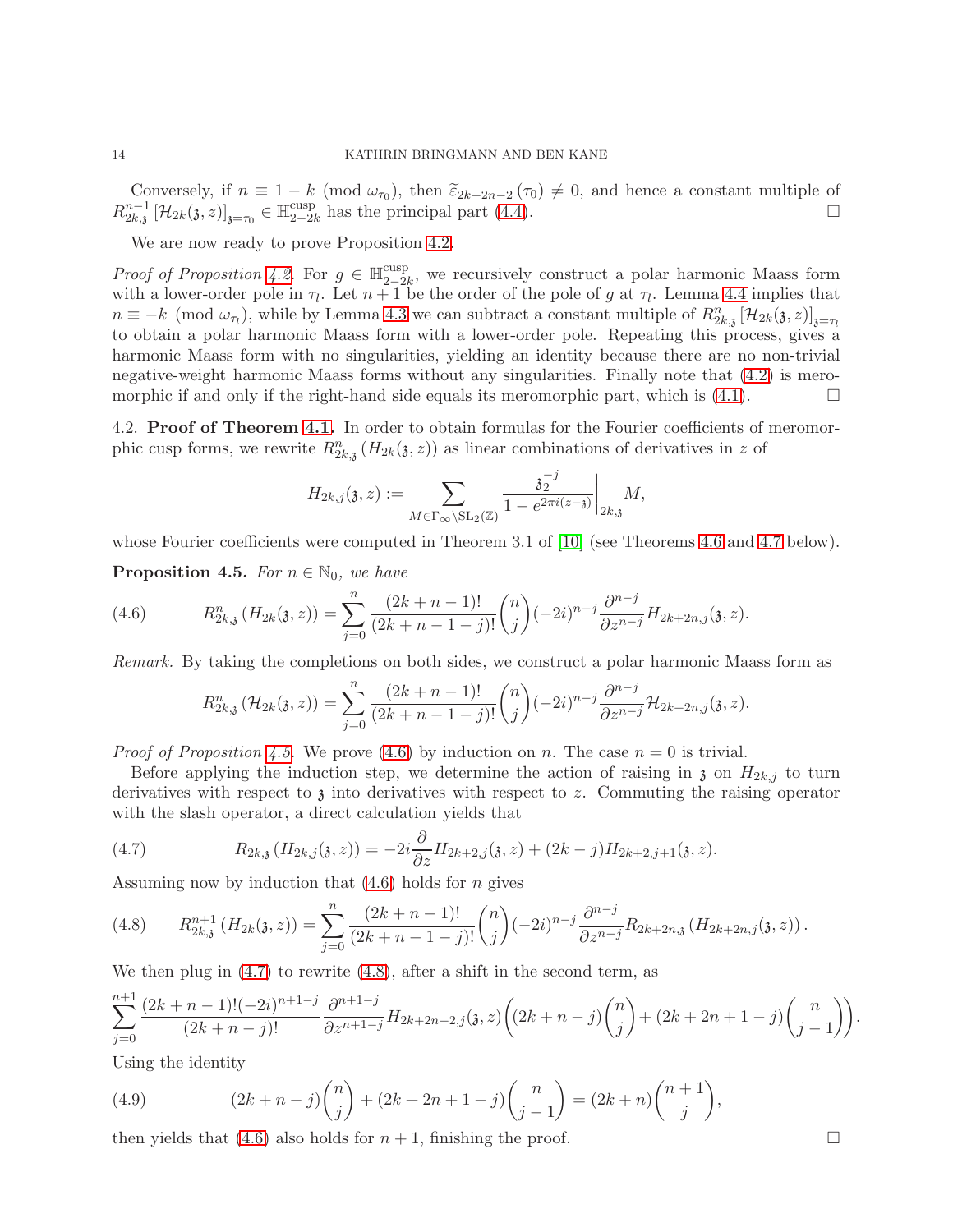As alluded to above, one of the key steps in proving Theorem [4.1](#page-11-0) is to use Proposition [4.5](#page-13-1) together with Theorem 3.1 of [\[10\]](#page-25-3) to compute the Fourier coefficients of  $R_{2k,3}^n[H_{2k}(\mathfrak{z},z)]_{\mathfrak{z}=\tau_0}$ . For the convenience of the reader, before proving Theorem [4.1,](#page-11-0) we recall Theorem 3.1 (1) of [\[10\]](#page-25-3) (note that we have renormalized  $H_{2k,j}$  by a factor of  $2\pi i$ .

<span id="page-14-3"></span>**Theorem 4.6.** If  $j, r \in \mathbb{N}_0$ ,  $k \geq 2 + j$ , and  $y > \text{Im}(M_3)$  holds for every  $M \in SL_2(\mathbb{Z})$ , then

$$
\frac{\partial^r}{\partial z^r} H_{2k,j} \left( \mathfrak{z}, z \right) = \sum_{m=0}^{\infty} \sum_{\substack{c,d \in \mathbb{Z} \\ (c,d)=1}} \left( \frac{|c\mathfrak{z}+d|^2}{\mathfrak{z}^2} \right)^j \left( 2\pi i m \right)^r B_{2k,c,d}(\mathfrak{z},m) e^{2\pi i m z}.
$$

*Proof of Theorem [4.1.](#page-11-0)* We represent f as in  $(4.1)$  and employ Proposition [4.5](#page-13-1) to write

<span id="page-14-5"></span>(4.10) 
$$
f(z) = \sum_{l=1}^{r} \sum_{n=0}^{n_l} a_{l,n} \sum_{j=0}^{n} \frac{(2k+n-1)!}{(2k+n-1-j)!} {n \choose j} (-2i)^{n-j} \frac{\partial^{n-j}}{\partial z^{n-j}} H_{2k+2n,j}(\tau_l, z).
$$

Theorem [4.6](#page-14-3) then yields the claim.

As mentioned in the introduction, in the special case that  $\tau_l = i$  or  $\tau_l = \rho$ , Theorem [4.1](#page-11-0) has a particularly pleasing shape, which we next describe. We use the notation  $\mathcal{O}_K$  for the ring of integers of a number field K and write ideals of  $\mathcal{O}_K$  as  $\mathfrak{b} \subseteq \mathcal{O}_K$ . We call the ideals of  $\mathfrak{b} \subseteq \mathcal{O}_K$ which are not divisible by any principal ideal (g) with  $g \in \mathbb{Z}$  primitive and denote the sum over all primitive ideals of  $\mathcal{O}_K$  by  $\sum_{\mathfrak{b}\subseteq\mathcal{O}_K}^*$ . For  $\gamma=c\mathfrak{z}+d\in\mathcal{O}_{\mathbb{Q}(\mathfrak{z})}$ , we let  $N(\gamma)$  be the norm of  $\gamma$  in  $\mathcal{O}_K$ ; we also use this notation for norms of ideals. For  $\mathfrak{b} = (c\rho + d) \subset \mathcal{O}_{\mathbb{Q}(\rho)}$ , we define

<span id="page-14-0"></span>(4.11) 
$$
C_{6m}(\mathfrak{b},n) := \cos\left(\frac{\pi n}{N(\mathfrak{b})} \left(ad + bc - 2ac - 2bd\right) - 6m \arctan\left(\frac{c\sqrt{3}}{2d - c}\right)\right),
$$

where  $a, b \in \mathbb{Z}$  are any choices for which  $ad - bc = 1$  and we set  $C_m(\mathfrak{b}, n) := 0$  if  $6 \nmid m$ . Similarly, for  $\mathfrak{b} = (ci + d) \subseteq \mathcal{O}_{\mathbb{Q}(i)}$ , we let

(4.12) 
$$
C_{4m}(\mathfrak{b}, n) := \cos\left(\frac{2\pi n}{N(\mathfrak{b})} (ac + bd) + 4m \arctan\left(\frac{c}{d}\right)\right)
$$

and  $C_m(\mathfrak{b}, n) := 0$  if  $4 \nmid m$ . Rewriting  $B_{2k+2n,c,d}(\tau_l, m)$  in terms of the  $C_{2k}$  functions yields Theorem 3.1 (2) of [\[10\]](#page-25-3).

<span id="page-14-4"></span>**Theorem 4.7.** For every  $\mathfrak{z} \in \{i, \rho\}$ ,  $j, r \in \mathbb{N}_0$ ,  $k \geq 2 + j$ , and  $y > \mathfrak{z}_2$ , one has

<span id="page-14-1"></span>
$$
\frac{\partial^r}{\partial z^r}H_{2k,j}\left(\mathfrak{z},z\right)=2\omega_{\mathfrak{z}}\sum_{m=0}^{\infty}\sum_{\mathfrak{b}\subseteq\mathcal{O}_{\mathbb{Q}(\mathfrak{z})}}\frac{C_{2k}\left(\mathfrak{b},m\right)}{N(\mathfrak{b})^k}\left(\frac{N(\mathfrak{b})}{\mathfrak{z}_2}\right)^j\left(2\pi im\right)^r e^{\frac{2\pi m\mathfrak{z}_2}{N(\mathfrak{b})}}e^{2\pi imz}.
$$

Using Theorem [4.7](#page-14-4) instead of Theorem [4.6,](#page-14-3) we are now ready to prove Theorem [1.1.](#page-3-0)

Proof of Theorem [1.1.](#page-3-0) The proof follows the proof of Theorem [4.1,](#page-11-0) except that we plug Theorem [4.7](#page-14-4) into [\(4.10\)](#page-14-5) instead of Theorem [4.6](#page-14-3) to compute the Fourier coefficients of  $H_{2k+2n,j}$ , noting that  $H_{2k+2n,j}(\tau_0, z)$  and  $F_{2k+2n,j,n-j}(\tau_0, z)$  are both identically zero if  $\omega_{\tau_0} \nmid k+n$ .

#### 5. Proof of Theorem [1.2](#page-3-1)

<span id="page-14-2"></span>In this section, we explain identities between linear combinations of polar Maass forms with different eigenvalues and  $\widetilde{E}_2^m f$  for weight 2 – 2k meromorphic cusp forms f. Furthermore, we show how to use these identities to determine the Fourier coefficients of  $E_2^m f$ . The following generalizes Theorem [1.2.](#page-3-1)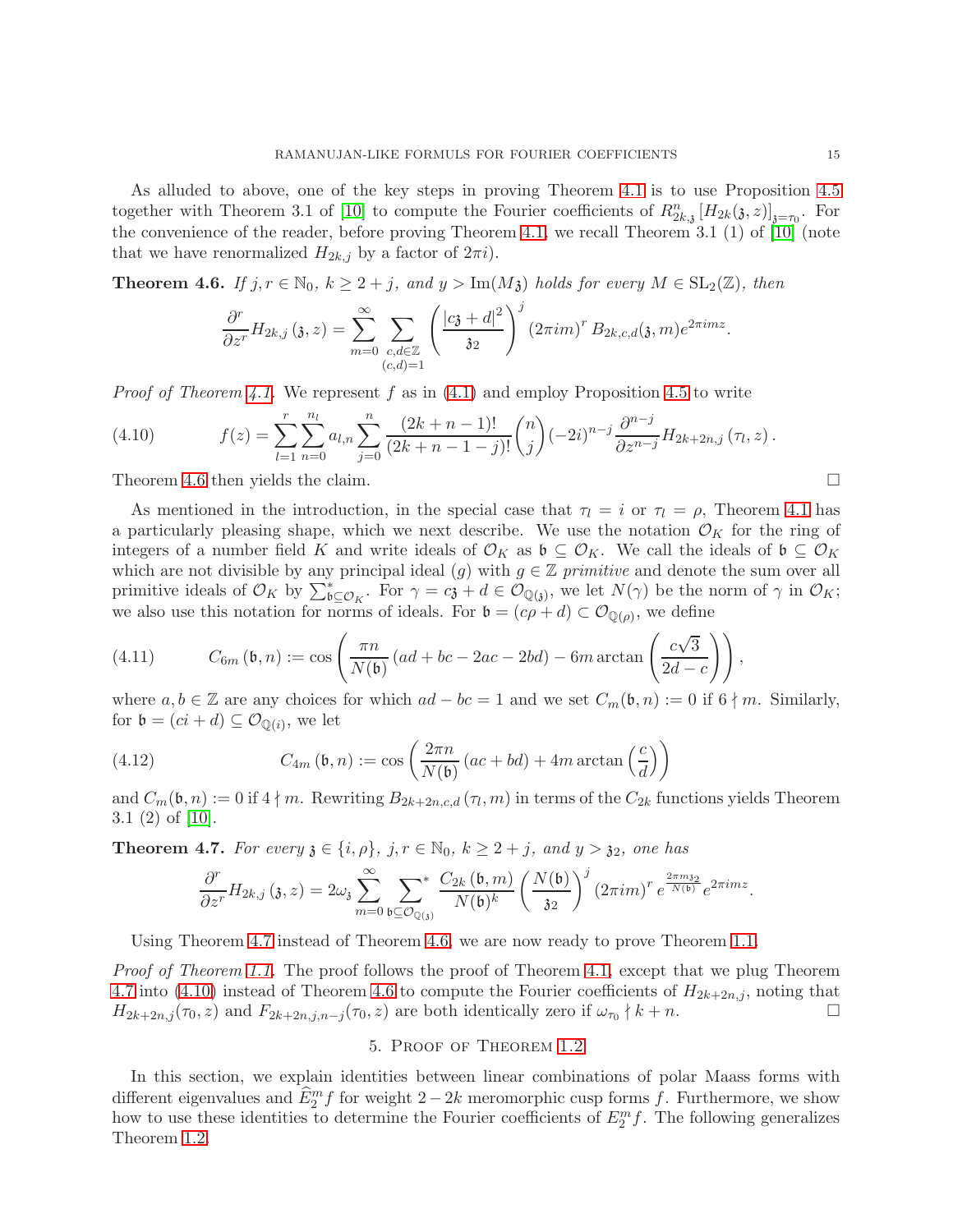<span id="page-15-0"></span>**Theorem 5.1.** If  $f \in \mathbb{S}_{2-2k}$ ,  $m \in \mathbb{N}_0$ , and  $n \in \mathbb{N}_0$  satisfies  $2-2k+2n < 0$ , then the mth Fourier coefficient of  $E_2^n f$  is a linear combination (for some j,  $r \in \mathbb{N}_0$ ,  $\tau_l \in \mathbb{H}$ , and  $k_l \in 2\mathbb{N}$  satisfying  $k_l \geq 2k$ ) of

<span id="page-15-5"></span>(5.1) 
$$
\sum_{\substack{c,d\in\mathbb{Z} \\ (c,d)=1}} \left(\frac{|c\tau_l+d|^2}{v_l}\right)^j \left(2\pi im\right)^r B_{k_l,c,d}\left(\tau_j,m\right).
$$

Remark. The method used to prove Theorem [5.1](#page-15-0) is effective in the sense that the Fourier coefficients can be computed in individual cases. In order to demonstrate how to determine Fourier coefficients, we explicitly work out an example in Section [6.1.](#page-17-2)

Before proving Theorem [5.1,](#page-15-0) we recall that the Fourier coefficients of arbitrary meromorphic cusp forms are computed in Theorem [4.1](#page-11-0) and then use the following proposition to rewrite  $E_2^n f$  in terms of f multiplied by lower powers of  $E_2$ .

<span id="page-15-1"></span>**Proposition 5.2.** If  $f \in \mathbb{S}_{2-2k}$  and  $n \in \mathbb{N}_0$  satisfies  $2 - 2k + 2n < 0$ , then

<span id="page-15-2"></span>
$$
(5.2) \quad F_n(z) := \sum_{l=0}^n (-1)^l \binom{n}{l} \frac{(2k-2n-1)!}{(2k-2n-1+l)!} R_{2-2k+2n-2l}^l \left( \left(\frac{\pi}{3}\right)^{n-l} \widehat{E}_2^{n-l}(z) f(z) \right) \in \mathbb{S}_{2-2k+2n}.
$$

*Proof of Proposition [5.2.](#page-15-1)* Note that the function  $F_n$  satisfies weight  $2 - 2k + 2n$  modularity by construction. Furthermore, inspecting its Fourier expansion implies that for  $F \in M_{2-2k+2n}$  with  $2-2k+2n<sub>0</sub>, F \in \mathbb{S}_{2-2k+2n}$  if and only if F is bounded towards i $\infty$ . Since  $f \in \mathbb{S}_{2-2k}$ , the right-hand side of [\(5.2\)](#page-15-2) is bounded towards i $\infty$  termwise, so it remains to show that  $F_n$  is meromorphic. For ease of notation, we let  $\mathcal{G}_n := (\frac{\pi}{3})^n \widehat{E}_2^n f$  and apply the lowering operator  $L_{2-2k+2n} := -2iy^2 \frac{\partial}{\partial \overline{z}_2}$ to each term in [\(5.2\)](#page-15-2). Recalling that

<span id="page-15-7"></span>(5.3) 
$$
L_2\left(\widehat{E}_2\right) = \frac{3}{\pi},
$$

we obtain, since  $f$  is meromorphic,

<span id="page-15-3"></span>(5.4) 
$$
L_{2-2k+2n}(\mathcal{G}_n)=n\mathcal{G}_{n-1}.
$$

This yields the image of the  $l = 0$  term in [\(5.2\)](#page-15-2) and we are left to apply lowering to the other terms in [\(5.2\)](#page-15-2). Repeatedly commuting the lowering and raising operators via (see (3.3) of [\[11\]](#page-25-0))

<span id="page-15-6"></span>(5.5) 
$$
L_{\kappa} \circ R_{\kappa-2} + (\kappa - 2) = -\Delta_{\kappa-2} = R_{\kappa-4} \circ L_{\kappa-2},
$$

we obtain that

$$
L_{2-2k+2n} \circ R_{2-2k+2n-2l}^{l}(\mathcal{G}_{n-l}) = l(2k-2n+l-1)R_{2-2k+2n-2l}^{l-1}(\mathcal{G}_{n-l}) + R_{2k+2n-2l}^{l} \circ L_{2-2k+2n-2l}(\mathcal{G}_{n-l}).
$$
  
Using (5.4), this gives

<span id="page-15-4"></span>
$$
(5.6) \quad L_{2-2k+2n}(F_n) = n\mathcal{G}_{n-1} + \sum_{l=1}^n (-1)^l \binom{n}{l} \frac{(2k-2n-1)!!}{(2k-2n-2+l)!} R_{2-2k+2n-2l}^{l-1}( \mathcal{G}_{n-l}) + \sum_{l=1}^{n-1} (-1)^l \binom{n}{l} \frac{(2k-2n-1)!(n-l)}{(2k-2n-1+l)!} R_{-2k+2n-2l}^l(\mathcal{G}_{n-1-l}).
$$

Shifting  $l \mapsto l + 1$  in the middle sum in [\(5.6\)](#page-15-4) and using the fact that  $\binom{n}{l}$  $\binom{n}{l}$  $l = n \binom{n-1}{l-1}$  $l-1$  , [\(5.6\)](#page-15-4) implies that  $L_{2-2k+2n}(F_n) = 0$ , and therefore  $F_n$  is meromorphic.

Before proving Theorem [5.1,](#page-15-0) we require an additional lemma about the meromorphic parts of the images of almost meromorphic modular forms under (repeated) raising.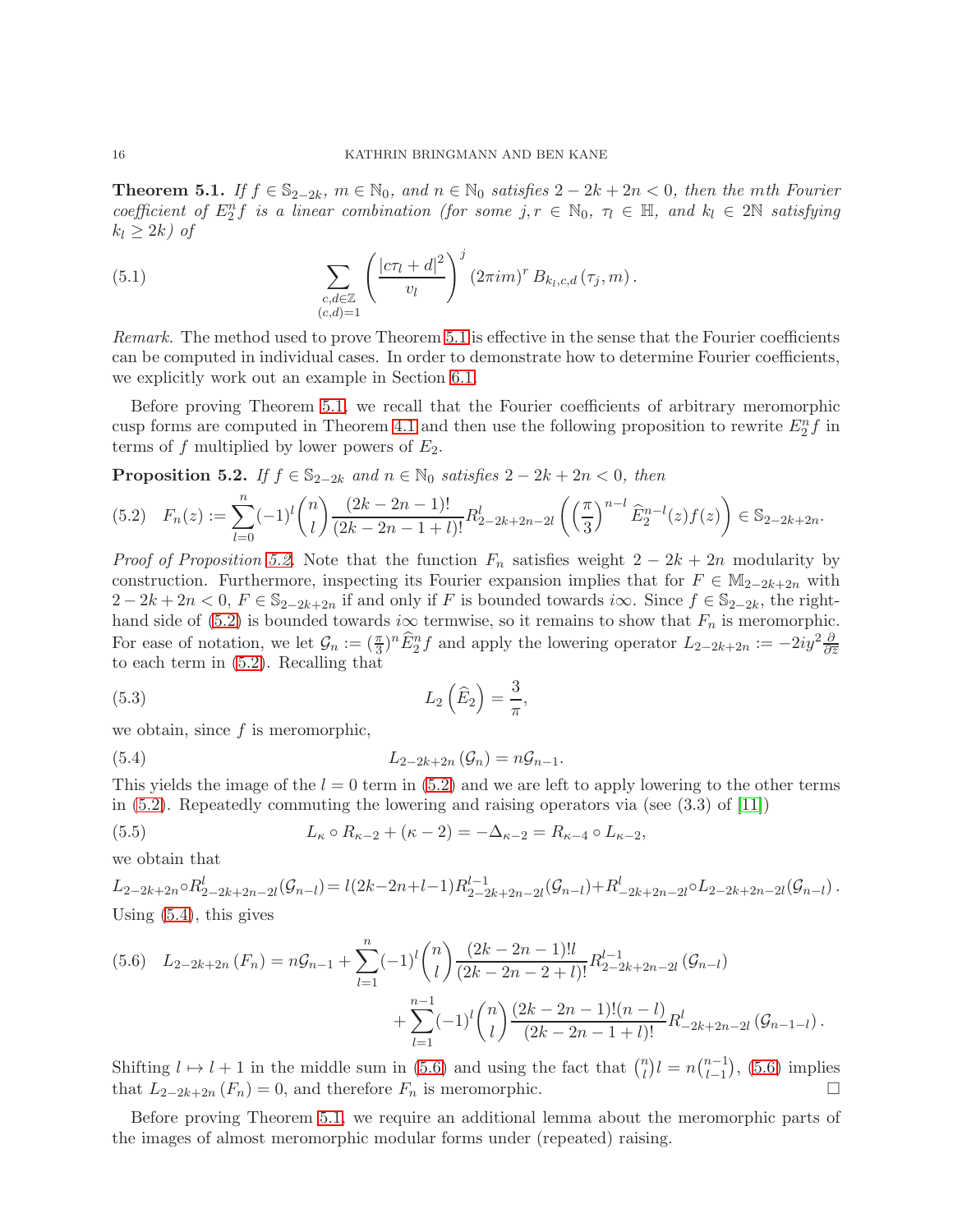<span id="page-16-1"></span>**Lemma 5.3.** Suppose that  $f(z) = \sum_{j=0}^{r} y^{-j} f_j(z)$  is a weight  $\kappa$  almost meromorphic modular form and  $l \in \mathbb{N}_0$ . Then the meromorphic part of  $R_{\kappa}^l(f(z))$  equals  $(2i)^l \frac{\partial^l}{\partial z^l} f_0(z)$ .

Proof. Applying raising, we see that

$$
R_{\kappa}\left(\sum_{j=0}^{r} y^{-j} f_j(z)\right) = \sum_{j=0}^{r+1} y^{-j} g_j(z),
$$

where  $g_0 := 2if'_0$  and  $g_j := (\kappa - j + 1) f_{j-1} + 2if'_j$  for  $j \in \mathbb{N}$ . Note that  $g_j$  is meromorphic, and hence  $g_0$  is the meromorphic part of  $R_{\kappa}(\sum_{j=0}^r y^{-j} f_j(z))$ . By induction, the claim follows.

We are now ready to prove Theorem [5.1.](#page-15-0)

*Proof of Theorem [5.1.](#page-15-0)* We show the result by induction on n. The statement for  $n = 0$  is Theorem [4.1.](#page-11-0) By Proposition [5.2,](#page-15-1) the functions  $F_n$ , defined in [\(5.2\)](#page-15-2), are elements of  $\mathbb{S}_{2-2k+2n}$ . By Theorem [4.1](#page-11-0) and Proposition [4.2,](#page-12-0) its Fourier expansion is a linear combination of forms of the shape [\(5.1\)](#page-15-5). Since f and  $\hat{E}_2$  are both almost meromorphic modular forms and raising preserves the shape [\(1.5\)](#page-4-2), there exist  $r_l \in \mathbb{N}_0$  and meromorphic functions  $f_{l,j}$  for  $j = 0, \ldots, r_l$  such that

$$
(-1)^{l}\binom{n}{l}\frac{(2k-2n-1)!}{(2k-2n-1+l)!}R_{2-2k+2n-2l}^{l}\left(\left(\frac{\pi}{3}\right)^{n-l}\widehat{E}_{2}^{n-l}(z)f(z)\right)=\sum_{j=0}^{r_{l}}y^{-j}f_{l,j}(z).
$$

Taking  $R := \max_l r_l$  and defining  $f_{l,j} := 0$  for  $j > r_l$ , [\(5.2\)](#page-15-2) becomes

(5.7) 
$$
F_n(z) = \sum_{l=0}^n \sum_{j=0}^R y^{-j} f_{l,j}(z) = \sum_{j=0}^R y^{-j} \sum_{l=0}^n f_{l,j}(z).
$$

We next show that the terms in  $(5.7)$  with  $j > 0$  vanish. Since the left-hand side is annihilated by the lowering operator, lowering  $J \in \mathbb{N}$  times yields that

<span id="page-16-0"></span>
$$
\sum_{j=J}^{R} \frac{j!}{(j-J)!} y^{J-j} \sum_{l=0}^{n} f_{l,j}(z) = 0.
$$

Choosing  $J = R$  yields a single non-zero term in the outer sum, so we conclude that  $\sum_{l=0}^{n} f_{l,R}$ vanishes identically. Plugging this back into the  $J = R - 1$  case, the outer sum in that case now becomes a single term, and we iteratively conclude that  $\sum_{l=0}^{n} f_{l,j} \equiv 0$  for all  $j \in \mathbb{N}$ . Hence [\(5.7\)](#page-16-0) simplifies to

$$
f_{0,0} = F_n - \sum_{l=1}^n f_{l,0}.
$$

Since the meromorphic part of  $\hat{E}_2^n f$  equals  $E_2^n f = (\frac{3}{\pi})^n f_{0,0}$  and by Theorem [4.1](#page-11-0) the Fourier expansion of  $F_n$  is a linear combination of forms of the shape [\(5.1\)](#page-15-5), it remains to show that all  $f_{l,0}$  have expansions of the form [\(5.1\)](#page-15-5). By Lemma [5.3,](#page-16-1) one obtains that the meromorphic part of  $R_{2-2k+2n-2l}^l((\frac{\pi}{3})^{n-l}\widehat{E}_2^{n-l}(z)f(z))$  equals  $(2i)^l(\frac{\pi}{3})$  $\frac{\pi}{3}$ )<sup>n-l</sup> $\frac{\partial^l}{\partial z^l}(E_2^{n-l}(z)f(z))$ . Using induction, the forms  $E_2^{n-l} f$  for  $1 \leq l \leq n$  all have Fourier coefficients which are linear combinations of [\(5.1\)](#page-15-5). Since differentiation preserves the shape  $(5.1)$ , we conclude the claim.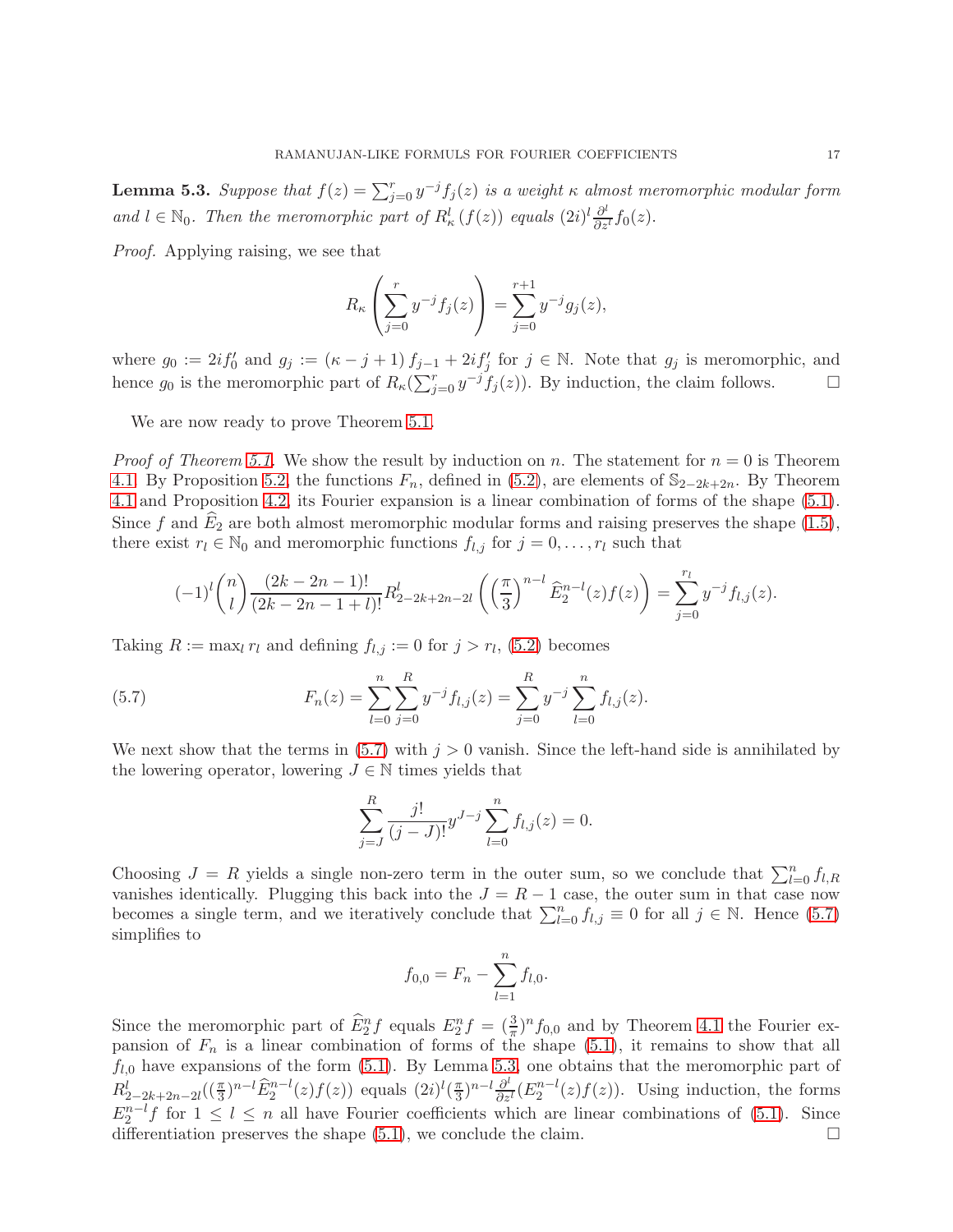## 6. Examples

<span id="page-17-2"></span><span id="page-17-0"></span>6.1. Preliminary calculations for meromorphic forms. In this section, we demonstrate how to explicitly compute the Fourier coefficients of a meromorphic cusp form given only the principal part of its Laurent expansion. The idea is to use the principal part to rewrite the form as a linear combination of the basis elements  $R_{2k,3}^n[H_{2k}(3,z)]_{3=\tau_l}$  (with  $\tau_l \in \mathbb{H}$ ) given in Proposition [4.2](#page-12-0) and then employ Proposition [4.5](#page-13-1) and Theorems [4.6](#page-14-3) and [4.7](#page-14-4) to determine the Fourier coefficients of these basis elements.

The main step is to determine the representation of a meromorphic cusp form in terms of the above basis, given only the principal part of its Laurent series expansion. To compare the principal parts, we use the following explicit version of Lemma [4.3.](#page-12-3)

<span id="page-17-1"></span>**Lemma 6.1.** The principal part of  $R_{2k,3}^n[H_{2k}(3,z)]_{3=\tau_0}$  at  $z=\tau_0 \in \mathbb{H}$  is given by

$$
\widetilde{\varepsilon}_{2k+2n}(\tau_0) n! \sum_{j=0}^n \frac{(2k+n-1)!}{(2k-1+j)!(n-j)!} \frac{(2i)^j}{v_0^{n-j}} \frac{1}{(z-\tau_0)^{j+1}},
$$

where  $\widetilde{\varepsilon}_{2k}$  is defined in [\(4.3\)](#page-12-6).

Proof. A straightforward calculation, following the discussion preceding (3a.10) of [\[30\]](#page-26-0), shows that for all  $\kappa \in 2\mathbb{N}, j \in \mathbb{N}_0$ , and  $\tau_0 \in \mathbb{H}$ ,

$$
\lim_{z \to \tau_0} (z - \tau_0) H_{\kappa,j} (\tau_0, z) = \widetilde{\varepsilon}_{\kappa} (\tau_0) \mathfrak{z}_2^{-j}.
$$

Using Proposition [4.5](#page-13-1) and taking  $n - j$  derivatives of the principal part of  $H_{2k+2n,j}$  yields

$$
R_{2k,3}^{n}[H_{2k}(3,z)]_{\mathfrak{z}=\tau_{0}} = \widetilde{\varepsilon}_{2k+2n}(\tau_{0}) n! \sum_{j=0}^{n} \frac{(2k+n-1)!}{(2k+n-1-j)!j!} \frac{(2i)^{n-j}}{v_{0}^{j}} \frac{1}{(z-\tau_{0})^{n-j+1}} + O(1).
$$

The change of variables  $j \to n - j$  then gives the statement of the lemma.

We next assume that the only poles of  $f \in \mathbb{S}_{2-2k}$  occur at  $\tau_0 = i$  modulo  $SL_2(\mathbb{Z})$  and that its principal part around  $i$  is given by

<span id="page-17-3"></span>(6.1) 
$$
P_i(z) := \frac{\alpha}{(z-i)^4} + \frac{\beta}{(z-i)^3} + \frac{\gamma}{(z-i)^2} + \frac{\delta}{z-i}
$$

with  $\alpha \neq 0$ . Note that by [\(4.5\)](#page-12-1),  $\alpha \neq 0$  implies that  $k \equiv 1 \pmod{2}$ , so that  $\tilde{\varepsilon}_{2k+2}(i) = \tilde{\varepsilon}_{2k+6}(i) = i/\pi$ and  $\tilde{\varepsilon}_{2k}(i) = \tilde{\varepsilon}_{2k+4}(i) = 0$ . By Lemma [6.1,](#page-17-1) we have

$$
f(z) - \frac{\alpha \pi}{48} R_{2k,3}^3 \left[ H_{2k}(\mathfrak{z}, z) \right]_{\mathfrak{z} = i} = \frac{\beta + \frac{2k+2}{2} i\alpha}{(z-i)^3} + \frac{\gamma + \frac{(2k+1)(k+1)}{4} \alpha}{(z-i)^2} + \frac{\delta - \frac{k(2k+1)(k+1)}{12} i\alpha}{z-i} + O(1).
$$

Note that the congruence condition in the elliptic expansion [\(4.5\)](#page-12-1) implies that  $\beta = -(k+1)i\alpha$ . By [\(4.5\)](#page-12-1), we thus conclude that

<span id="page-17-4"></span>(6.2) 
$$
f(z) = \frac{\alpha \pi}{48} R_{2k,3}^3 \left[ H_{2k}(3, z) \right]_{3=i} - \frac{\pi}{2} \left( \gamma + \frac{(2k+1)(k+1)}{4} \alpha \right) R_{2k,3} \left[ H_{2k}(3, z) \right]_{3=i}.
$$

Theorem [1.1](#page-3-0) then yields the Fourier coefficients of  $f$ . In the next section, we explicitly compute the principal part of  $1/E_6^4$  to obtain its Fourier expansion.

$$
\qquad \qquad \Box
$$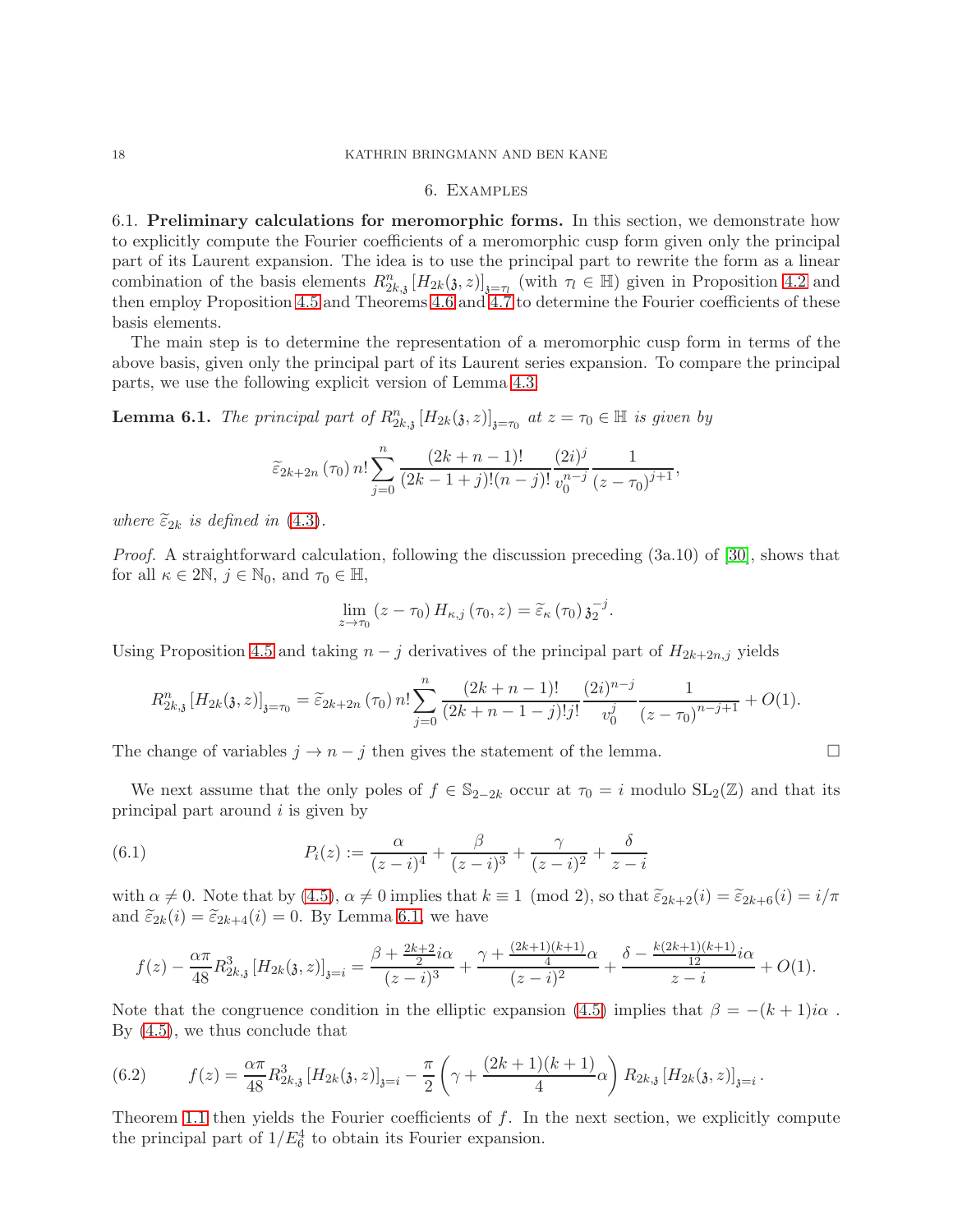6.2. The example  $1/E_6^4$ . We now work out the details for the specific example  $1/E_6^4$ .

<span id="page-18-0"></span>**Theorem 6.2.** For  $m \in \mathbb{N}_0$ , the mth Fourier coefficient of  $1/E_6^4$  is given by

$$
\begin{split} \sum_{\mathfrak{b}\subseteq \mathcal{O}_{\mathbb{Q}(i)}}^{*}\Bigg( \frac{1}{2\pi^{3}E^{8}_{4}(i)}\frac{C_{32}\left(\mathfrak{b},m\right)}{N(\mathfrak{b})^{16}} \sum_{j=0}^{3} \binom{28}{j}\frac{\left(4\pi m\right)^{3-j}}{\left(3-j\right)!}N(\mathfrak{b})^{j} \\ &\quad - \frac{28}{27\pi E^{7}_{4}(i)}\frac{C_{28}\left(\mathfrak{b},m\right)}{N(\mathfrak{b})^{14}} \sum_{j=0}^{1} \binom{26}{j}\left(4\pi m\right)^{1-j}N(\mathfrak{b})^{j} \Bigg) e^{\frac{2\pi m}{N(\mathfrak{b})}}. \end{split}
$$

*Remark.* The special case of  $m = 0$  yields the interesting identity

$$
\sum_{\mathfrak{b}=(ci+d)\subseteq\mathcal{O}_{\mathbb{Q}(i)}}\frac{1}{N(\mathfrak{b})^{13}}\left(9\cos\left(32\arctan\left(\frac{c}{d}\right)\right)-4\pi^2E_4(i)\cos\left(28\arctan\left(\frac{c}{d}\right)\right)\right)=\frac{27\pi^3E_4^8(i)}{182}.
$$

In order to prove Theorem [6.2,](#page-18-0) we first express  $1/E_6^4$  in terms of the basis from Proposition [4.2.](#page-12-0)

### <span id="page-18-5"></span>Lemma 6.3. We have

$$
\frac{1}{E_6^4(z)} = \frac{1}{48\pi^3 E_4^8(i)} R_{26,3}^3 [H_{26}(\mathfrak{z}, z)]_{\mathfrak{z} = i} - \frac{7}{27\pi E_4^7(i)} R_{26,3} [H_{26}(\mathfrak{z}, z)]_{\mathfrak{z} = i}.
$$

*Proof.* We write the principal part of the Laurent series of  $1/E_6^4$  around  $z = i$  as in [\(6.1\)](#page-17-3). By [\(6.2\)](#page-17-4), it remains to explicitly compute  $\alpha$  and  $\gamma$ . For this, we first recall that by [\(4.5\)](#page-12-1),  $1/E_6^4$  has an elliptic expansion of the form

$$
\frac{1}{E_6^4(z)} = (z+i)^{24} \sum_{\substack{m \ge -4 \\ m \equiv 0 \pmod{2}}} b_m \left(\frac{z-i}{z+i}\right)^m.
$$

We next write  $\alpha, \beta, \gamma$ , and  $\delta$  in [\(6.1\)](#page-17-3) in terms of the coefficients  $b_{-4}$  and  $b_{-2}$ . Expanding  $(z+i)^m =$  $(z - i + 2i)^m$  with the Binomial Theorem, we obtain

<span id="page-18-1"></span>(6.3) 
$$
\alpha = 2^{28}b_{-4}, \qquad \beta = -14i\alpha,
$$

<span id="page-18-6"></span>(6.4) 
$$
\gamma = -2^{26}b_{-2} - 378 \cdot 2^{26}b_{-4}, \qquad \delta = -13i\gamma - 819i\alpha.
$$

Noting that  $E_6(i) = 0$ , we have (see (30) of [\[35\]](#page-26-25))

<span id="page-18-3"></span>(6.5) 
$$
E'_6(i) = \pi i \left( E_2(i) E_6(i) - E_4^2(i) \right) = -\pi i E_4^2(i)
$$

and hence

(6.6) 
$$
\alpha = \lim_{z \to i} \frac{(z - i)^4}{E_6^4(z)} = \frac{1}{E_6'(i)^4} = \frac{1}{\pi^4 E_4^8(i)}.
$$

The calculation for  $\gamma$  is slightly more involved. We apply L'Hospital's rule 6 times to obtain

<span id="page-18-2"></span>
$$
(6.7) \quad \gamma = \lim_{z \to i} (z - i)^2 \left( \frac{1}{E_6^4(z)} - \frac{\alpha}{(z - i)^4} - \frac{\beta}{(z - i)^3} \right) = \frac{-\alpha \frac{\partial^6}{\partial z^6} \left[ E_6^4(z) \right]_{z = i} - 6\beta \frac{\partial^5}{\partial z^5} \left[ E_6^4(z) \right]_{z = i}}{720 E_6'(i)^4}.
$$

By  $(6.3)$ , we have

<span id="page-18-4"></span>
$$
\beta = -14i\alpha = -\frac{14i}{\pi^4 E_4^8(i)},
$$

 $14114$ 

while a straightforward but lengthy calculation yields that

$$
\frac{\partial^5}{\partial z^5} \left[ E_6^4(z) \right]_{z=i} = 240 E_6'(i)^3 E_6''(i),
$$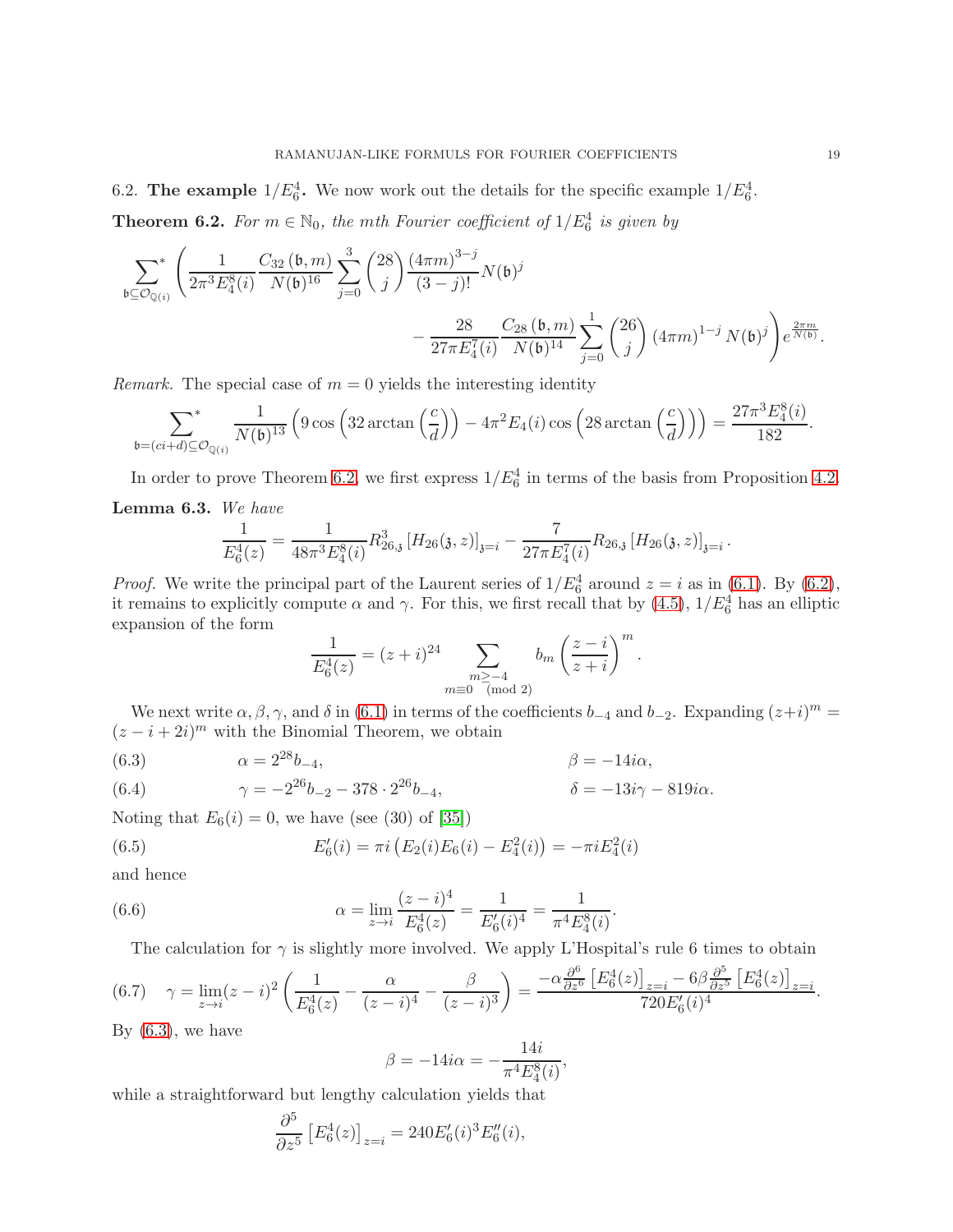<span id="page-19-2"></span>
$$
\frac{\partial^6}{\partial z^6} \left[ E_6^4(z) \right]_{z=i} = 480 E_6'(i)^3 E_6'''(i) + 1080 E_6'(i)^2 E_6''(i)^2.
$$

Hence we conclude from [\(6.7\)](#page-18-2) that

(6.8) 
$$
\gamma = -\frac{\alpha}{6E'_6(i)^2} \left( 4E'_6(i)E'''_6(i) + 9E''_6(i)^2 - 168iE'_6(i)E''_6(i) \right).
$$

This reduces the problem to computing the values of iterated derivatives of  $E_6$  at i. Similar to  $(6.5)$ , one uses the formulas in (30) of [\[35\]](#page-26-25) for  $E'_{2}$ ,  $E'_{4}$ , and  $E'_{6}$  to obtain (the other derivatives are needed as intermediaries)

<span id="page-19-4"></span>(6.9) 
$$
E_2(i) = \frac{3}{\pi}
$$
,  $E'_2(i) = \frac{3i}{2\pi} - \frac{\pi i}{6} E_4(i)$ ,  $E''_2(i) = -\frac{3}{2\pi} + \frac{\pi}{2} E_4(i)$ ,  
\n $E'_4(i) = 2iE_4(i)$ ,  $E''_4(i) = -5E_4(i) - \frac{5\pi^2}{9} E_4^2(i)$ ,  
\n(6.10)  $E''_6(i) = 7\pi E_4^2(i)$ ,  $E'''_6(i) = \frac{7\pi^3 i}{9} E_4^3(i) + 42\pi i E_4^2(i)$ .

<span id="page-19-1"></span>Plugging  $(6.5)$  and  $(6.10)$  into  $(6.8)$  then yields

<span id="page-19-3"></span>(6.11) 
$$
\gamma = \frac{14\pi^2}{27} \alpha E_4(i) - \frac{189}{2} \alpha.
$$

The claim then follows by substituting  $(6.6)$  and  $(6.11)$  into  $(6.2)$ .

*Proof of Theorem [6.2.](#page-18-0)* The theorem follows directly from Lemma [6.3](#page-18-5) and Theorem [1.1.](#page-3-0)  $\Box$ 

6.3. The example  $E_2/E_6^4$ . To demonstrate how to use Theorem [1.2,](#page-3-1) we explicitly compute the coefficients of  $E_2/E_6^4$ .

<span id="page-19-0"></span>**Theorem 6.4.** For  $m \in \mathbb{N}_0$ , the mth Fourier coefficient of  $E_2/E_6^4$  is given by

$$
\begin{split} \sum_{\mathfrak{b}\subseteq \mathcal{O}_{\mathbb{Q}(i)}}^* \left(\frac{3C_{32}(\mathfrak{b},m)}{2\pi^4E_4^8(i)N(\mathfrak{b})^{16}} \sum_{j=1}^4 \binom{27}{j-1} \frac{(4\pi m)^{4-j}}{(4-j)!} N(\mathfrak{b})^j \right. \\ \left. - \frac{C_{28}(\mathfrak{b},m)}{468\pi^2E_4^7(i)N(\mathfrak{b})^{14}} \sum_{j=0}^2 \binom{26}{j} \left(59j-78\right) \frac{(4\pi m)^{2-j}}{(2-j)!} N(\mathfrak{b})^j - \frac{47}{162E_4^6(i)} \frac{C_{24}(\mathfrak{b},m)}{N(\mathfrak{b})^{12}} \right) e^{\frac{2\pi m}{N(\mathfrak{b})}}. \end{split}
$$

In order to prove Theorem [6.4,](#page-19-0) we first rewrite  $E_2/E_6^4$  as a linear combination of derivatives of  $1/E_6^4$  and meromorphic modular forms.

<span id="page-19-6"></span>Lemma 6.5. We have

$$
\frac{E_2(z)}{E_6^4(z)} = \frac{R_{24,3}^4 \left[ H_{24}(3,z) \right]_{3=i}}{384 \pi^4 E_4^8(i)} - \frac{5R_{24,3}^2 \left[ H_{24}(3,z) \right]_{3=i}}{432 \pi^2 E_4^7(i)} - \frac{47H_{24}(i,z)}{648 E_4^6(i)} + \frac{i}{4\pi} \frac{\partial}{\partial z} \frac{1}{E_6^4(z)}.
$$

*Proof.* Using that  $F_1$  is meromorphic by Proposition [5.2,](#page-15-1) Lemma [5.3](#page-16-1) implies that

<span id="page-19-5"></span>
$$
F_1(z) = \frac{\pi}{3} E_2(z) f(z) - \frac{i}{k-1} f'(z).
$$

In the special case that  $f = 1/E_6^4$ , we have  $k = 13$  and thus obtain

(6.12) 
$$
\frac{E_2(z)}{E_6^4(z)} = \frac{3}{\pi} F_1(z) + \frac{i}{4\pi} \frac{\partial}{\partial z} \frac{1}{E_6^4(z)}.
$$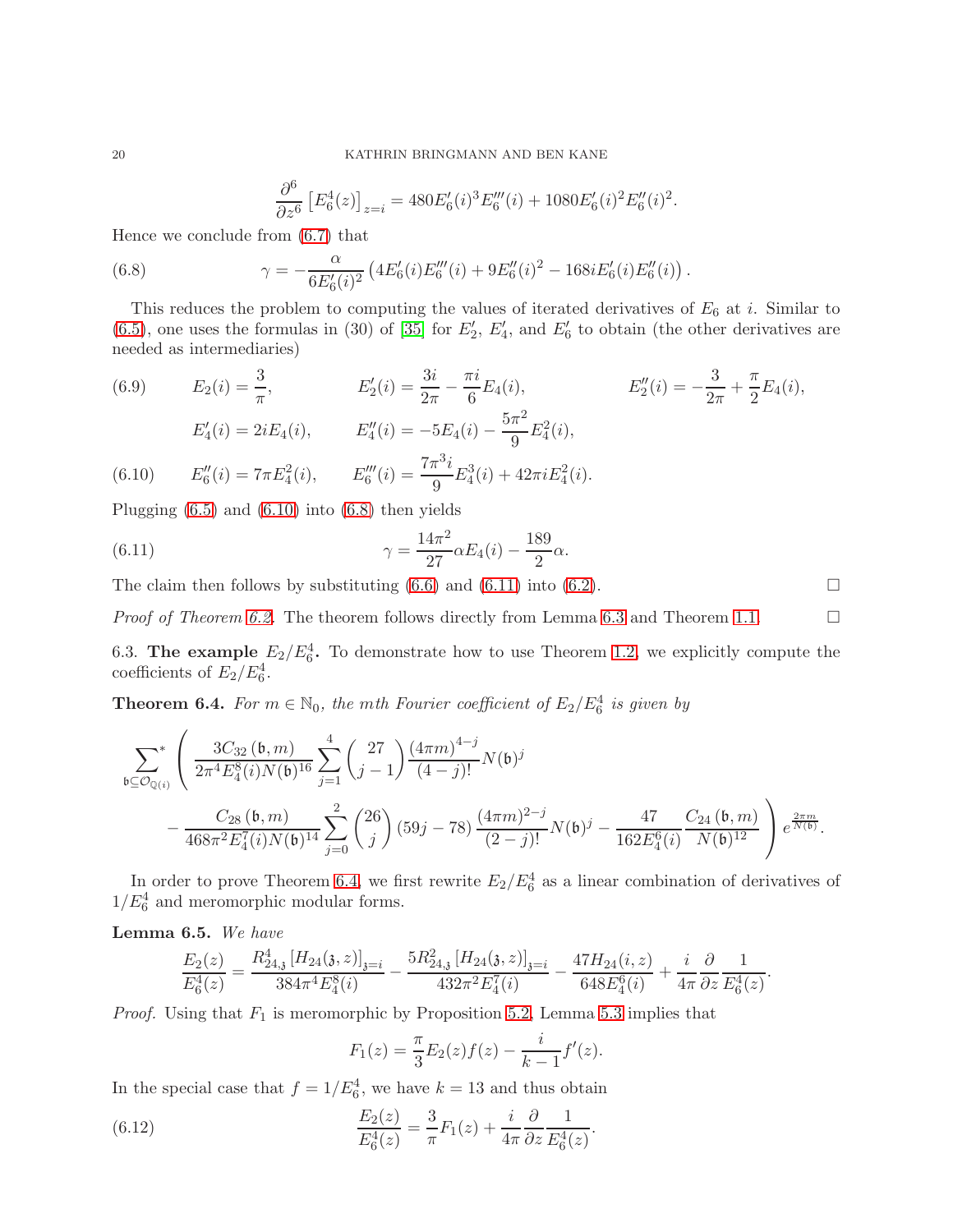We now proceed as in the proof of  $(6.2)$  to rewrite  $F_1$  in the basis given in Proposition [4.2.](#page-12-0) For this, we determine the principal part of  $F_1$  at  $z = i$ .

As computed above, the principal part of  $1/E_6^4$  is  $P_i$  defined in [\(6.1\)](#page-17-3) with  $\alpha$  as in [\(6.6\)](#page-18-4),  $\gamma$  given by [\(6.11\)](#page-19-3),  $\beta = -14i\alpha$ , and  $\delta = -13i\gamma - 819i\alpha$  (see [\(6.3\)](#page-18-1) and [\(6.4\)](#page-18-6)). Taking the meromorphic part of both sides of  $(5.2)$ , the principal part of  $F_1$  agrees with the principal part of

$$
\frac{\pi}{3}E_2(z)P_i(z) - \frac{i}{12}\frac{\partial}{\partial z}P_i(z) = \frac{i\alpha}{3(z-i)^5} + \frac{\frac{\pi}{3}E_2(i)\alpha + \frac{i}{4}\beta}{(z-i)^4} + \frac{\frac{\pi}{3}E_2(i)\beta + \frac{\pi}{3}E'_2(i)\alpha + \frac{i}{6}\gamma}{(z-i)^3} \n+ \frac{\frac{\pi}{3}E_2(i)\gamma + \frac{\pi}{3}E'_2(i)\beta + \frac{\pi}{3}\frac{E''_2(i)\alpha}{2} + \frac{i}{12}\delta}{(z-i)^2} + \frac{\frac{\pi}{3}E_2(i)\delta + \frac{\pi}{3}E'_2(i)\gamma + \frac{\pi}{3}\frac{E''_2(i)\beta}{2} + \frac{\pi}{3}\frac{E'''_2(i)\alpha}{6}}{z-i} + O(1).
$$

Comparing the principal parts with those in Lemma [6.1,](#page-17-1)  $F_1$  is a linear combination of the functions  $R_2^j$  $\mathbb{Z}_{24,3}^{j}$   $[H_{24}(\mathfrak{z},z)]_{\mathfrak{z}=i}$  for  $j=0,2,4$ . To compute the explicit linear combination, we simplify the principal part by plugging in  $E_2(i)$ ,  $E'_2(i)$ , and  $E''_2(i)$  from [\(6.9\)](#page-19-4), and

$$
E_2'''(i) = -\frac{9i}{4\pi} + \frac{3\pi i}{2} E_4(i) + \frac{\pi^3 i}{12} E_4^2(i).
$$

A lengthy but straightforward calculation, comparing the principal parts with those in Lemma [6.1,](#page-17-1) as in the proof of Lemma [6.3,](#page-18-5) yields

<span id="page-20-0"></span>
$$
(6.13) \qquad F_1(z) = \frac{\pi \alpha R_{24,3}^4 \left[ H_{24}(3,z) \right]_{3=i}}{1152} - \frac{5\pi^3 E_4(i) \alpha R_{24,3}^2 \left[ H_{24}(3,z) \right]_{3=i}}{1296} - \frac{47\pi^5 E_4^2(i) \alpha H_{24}(i,z)}{1944},
$$

where we used [\(4.3\)](#page-12-6) to evaluate  $\tilde{\epsilon}_{4j}(i) = i/\pi$  for all  $j \in \mathbb{N}$ . Using [\(6.6\)](#page-18-4) and plugging [\(6.13\)](#page-20-0) into (6.12) then gives the claim. [\(6.12\)](#page-19-5) then gives the claim.

We are now ready to prove Theorem [6.4.](#page-19-0)

Proof of Theorem [6.4.](#page-19-0) We individually compute the Fourier coefficients of each term in Lemma [6.5.](#page-19-6) Differentiating Theorem [6.2](#page-18-0) gives that the mth Fourier coefficient of  $\frac{i}{4\pi}$  $\frac{\partial}{\partial z}1/E_6^4(z)$  equals

$$
\begin{split} \sum_{\mathfrak{b}\subseteq \mathcal{O}_{\mathbb{Q}(i)}}^* \Bigg( -\frac{C_{32} \left(\mathfrak{b},m\right)}{16 \pi ^4 E_4^8 (i) N(\mathfrak{b})^{16}} \sum_{j=0}^3 \binom{28}{j} \frac{\left(4\pi m\right)^{4-j}}{\left(3-j\right)!} N(\mathfrak{b})^j \\ +\frac{7 C_{28} \left(\mathfrak{b},m\right)}{54 \pi ^2 E_4^7 (i) N(\mathfrak{b})^{14}} \sum_{j=0}^1 \binom{26}{j} \left(4\pi m\right)^{2-j} N(\mathfrak{b})^j \Bigg) e^{\frac{2 \pi m}{N(\mathfrak{b})}}. \end{split}
$$

The coefficients of the other terms are then directly determined by Theorem [1.1.](#page-3-0) A lengthy but straightforward calculation combining like terms and simplifying yields the statement of the proposition.

6.4. Proof of Theorem [1.3.](#page-4-1) In this section, we prove a uniform formula for powers of  $\tilde{E}_2$  times meromorphic forms with simple poles at elliptic fixed points. Before stating the general result, we note that  $E_{10}$  has simple poles exactly at i and  $\rho$  modulo  $SL_2(\mathbb{Z})$ , and hence one may uniquely choose  $a_1, a_2 \in \mathbb{C}$  such that

$$
\frac{1}{E_{10}(z)} = a_1 H_{12}(i, z) + a_2 H_{12}(\rho, z).
$$

A direct calculation, using

$$
E_4(\rho) = 0, \qquad E'_{10}(i) = E_4(i)E'_6(i) = -\pi i E_4^3(i), \qquad E'_{10}(\rho) = E'_4(\rho)E_6(\rho) = -\frac{2\pi i}{3}E_6^2(\rho)
$$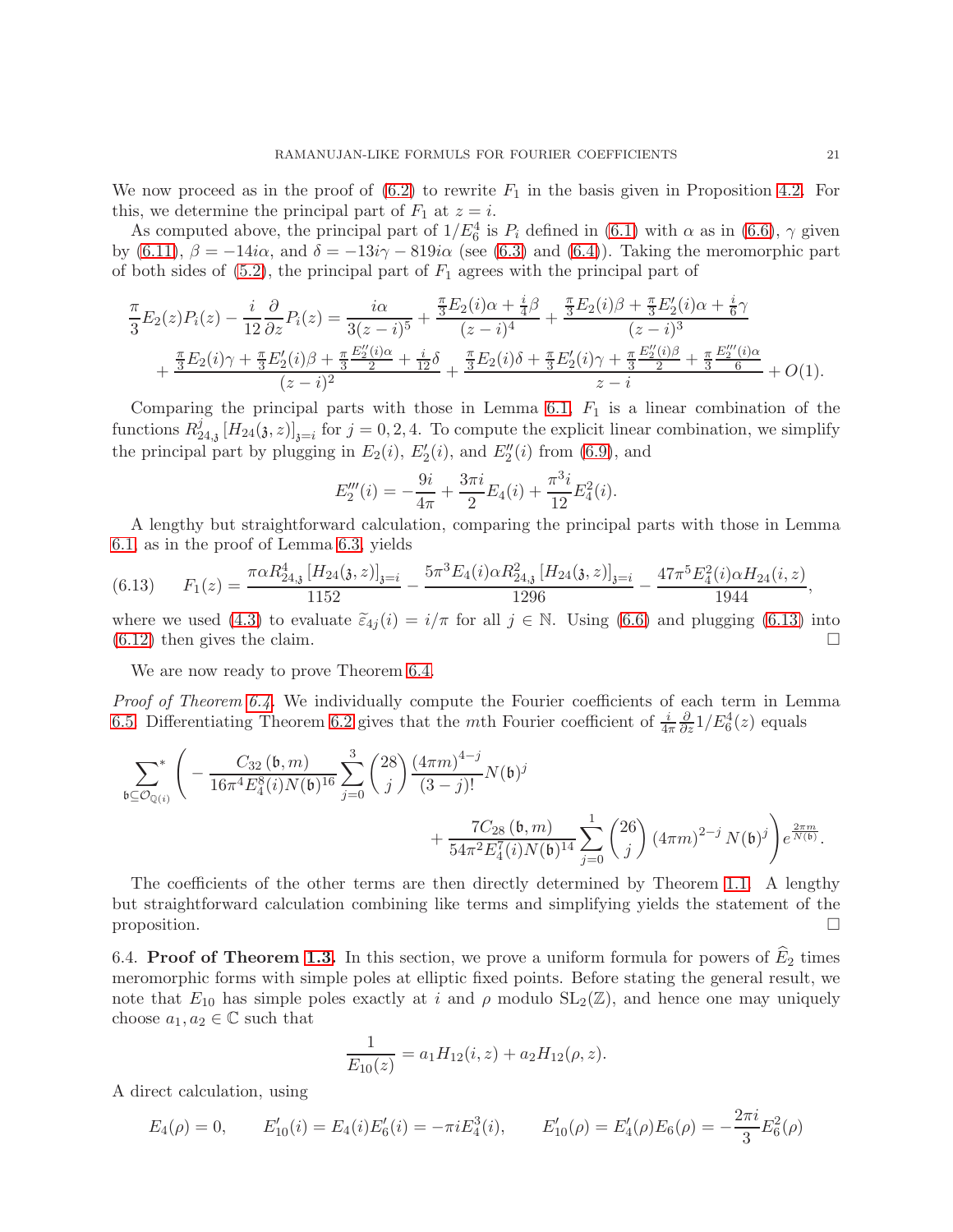to compare the residues at  $\mathfrak{z} = i$  and  $\mathfrak{z} = \rho$  on both sides, yields

(6.14) 
$$
a_1 = \frac{1}{E_4^3(i)}, \qquad a_2 = \frac{1}{E_6^2(\rho)}.
$$

<span id="page-21-7"></span><span id="page-21-4"></span>To state the general result from which Theorem [1.3](#page-4-1) then follows, we recursively define

$$
(6.15)\ \mathcal{H}_{2k,j}(\mathfrak{z},z) := -\sum_{l=0}^{j-1} \binom{j}{l} (-y)^{l-j} \mathcal{H}_{2k,l}(\mathfrak{z},z) + \sum_{l=0}^{j} c_{k,l,j} \binom{j}{l} R_{2k-2l,\mathfrak{z}}^l \circ R_{2-2k+2l,z}^{j-l} \left(\mathcal{H}_{2k-2l}(\mathfrak{z},z)\right).
$$

where  $c_{k,l,j} := \frac{(2k-l-j-2)!}{(2k-l-1)!} (2k-2l-1).$ 

Since the functions  $\mathcal{H}_{2k-2l}$  satisfy weight  $2k-2l$  modularity as functions of  $\mathfrak z$  and weight 2 −  $\sum_{l=0}^j {j \choose l}$  $2k + 2l$  modularity as functions of z by Proposition [3.3,](#page-10-3) one inductively sees that the functions  $\hat{I}_l^j$  $\left(-y\right)^{l-j}$  $\mathcal{H}_{2k,l}(\mathfrak{z},z)$  are also modular in both variables.

<span id="page-21-0"></span>**Theorem 6.6.** Suppose that  $\tau_1, \ldots, \tau_r$  (with  $r = 1$  or  $r = 2$ ) are elliptic fixed points and  $a_1, \ldots, a_r \in$ C such that  $\sum_{m=1}^r a_m \mathcal{H}_{2k}(\tau_m, z)$  is meromorphic. Then we have, for all  $k > j+1$ ,

<span id="page-21-5"></span>(6.16) 
$$
\sum_{l=0}^{j} {j \choose l} (-y)^{l-j} \sum_{m=1}^{r} a_m \mathcal{H}_{2k,l}(\tau_m, z) = \left(\frac{\pi}{3}\right)^{j} \hat{E}_{2}^{j}(z) \sum_{m=1}^{r} a_m H_{2k}(\tau_m, z).
$$

Furthermore, for every  $0 \leq j \leq k-1$ , we have

<span id="page-21-6"></span>(6.17) 
$$
\sum_{m=1}^{r} a_m \mathcal{H}_{2k,j}(\tau_m, z) = \sum_{m=1}^{r} a_m H_{2k,j}(\tau_m, z) = \left(\frac{\pi}{3}\right)^j E_2^j(z) \sum_{m=1}^{r} a_m H_{2k}(\tau_m, z).
$$

Before proving Theorem [6.6,](#page-21-0) we first relate  $H_{2k,j}$  to  $\mathcal{H}_{2k,j}$  by showing that they satisfy the same recurrence relation with the polar harmonic Maass form  $\mathcal{H}_{2k-2l}$  replaced by its meromorphic part  $H_{2k-2l}$ .

<span id="page-21-3"></span>**Proposition 6.7.** For  $j < k$ , we have

<span id="page-21-1"></span>(6.18) 
$$
\sum_{l=0}^{j} {j \choose l} (-y)^{l-j} H_{2k,l}(\mathfrak{z}, z) = \sum_{l=0}^{j} c_{k,l,j} {j \choose l} R_{2k-2l,\mathfrak{z}}^{l} \circ R_{2-2k+2l,z}^{j-l} (H_{2k-2l}(\mathfrak{z}, z)).
$$

Remark. The right-hand side of [\(6.18\)](#page-21-1) gives a decomposition of the left-hand side into eigenfunctions under  $\Delta_{2-2k+2j,z}$  with different eigenvalues.

*Proof.* We prove the result by induction on j. The base case  $j = 0$  is trivial.

We inductively assume that [\(6.18\)](#page-21-1) holds for j and show the claim for  $j+1$ . We begin by rewriting the left-hand side of [\(6.18\)](#page-21-1) as

<span id="page-21-2"></span>
$$
(6.19) \qquad \sum_{M \in \Gamma_{\infty} \backslash \mathrm{SL}_2(\mathbb{Z})} \left( \frac{\sum_{l=0}^j \binom{j}{l} (-y)^{l-j} \mathfrak{z}_2^{-l}}{1 - e^{2\pi i (z - \mathfrak{z})}} \right) \bigg|_{2k, \mathfrak{z}} M = \sum_{M \in \Gamma_{\infty} \backslash \mathrm{SL}_2(\mathbb{Z})} \left( \frac{\left( \frac{1}{\mathfrak{z}_2} - \frac{1}{y} \right)^j}{1 - e^{2\pi i (z - \mathfrak{z})}} \right) \bigg|_{2k, \mathfrak{z}} M.
$$

Now note that both sides of  $(6.18)$  are almost meromorphic modular forms as functions of  $\lambda$ . Writing them both in the form of [\(1.5\)](#page-4-2), they are equal if and only if the corresponding meromorphic functions  $f_i$  agree for all j. For this, by analytic continuation, it suffices to prove the claim for  $z_2 > \max(y, 1/y)$ . Under this assumption, we may expand the geometric series in each term on the right-hand side of [\(6.19\)](#page-21-2) as well as in the definition of  $H_{2k-2l}$  on the right-hand side of [\(6.18\)](#page-21-1). We now apply induction, rewrite the left-hand side of [\(6.18\)](#page-21-1) with the right-hand side of [\(6.19\)](#page-21-2) and then expand the geometric series. We then prove  $(6.18)$  for  $j + 1$  by applying raising operators in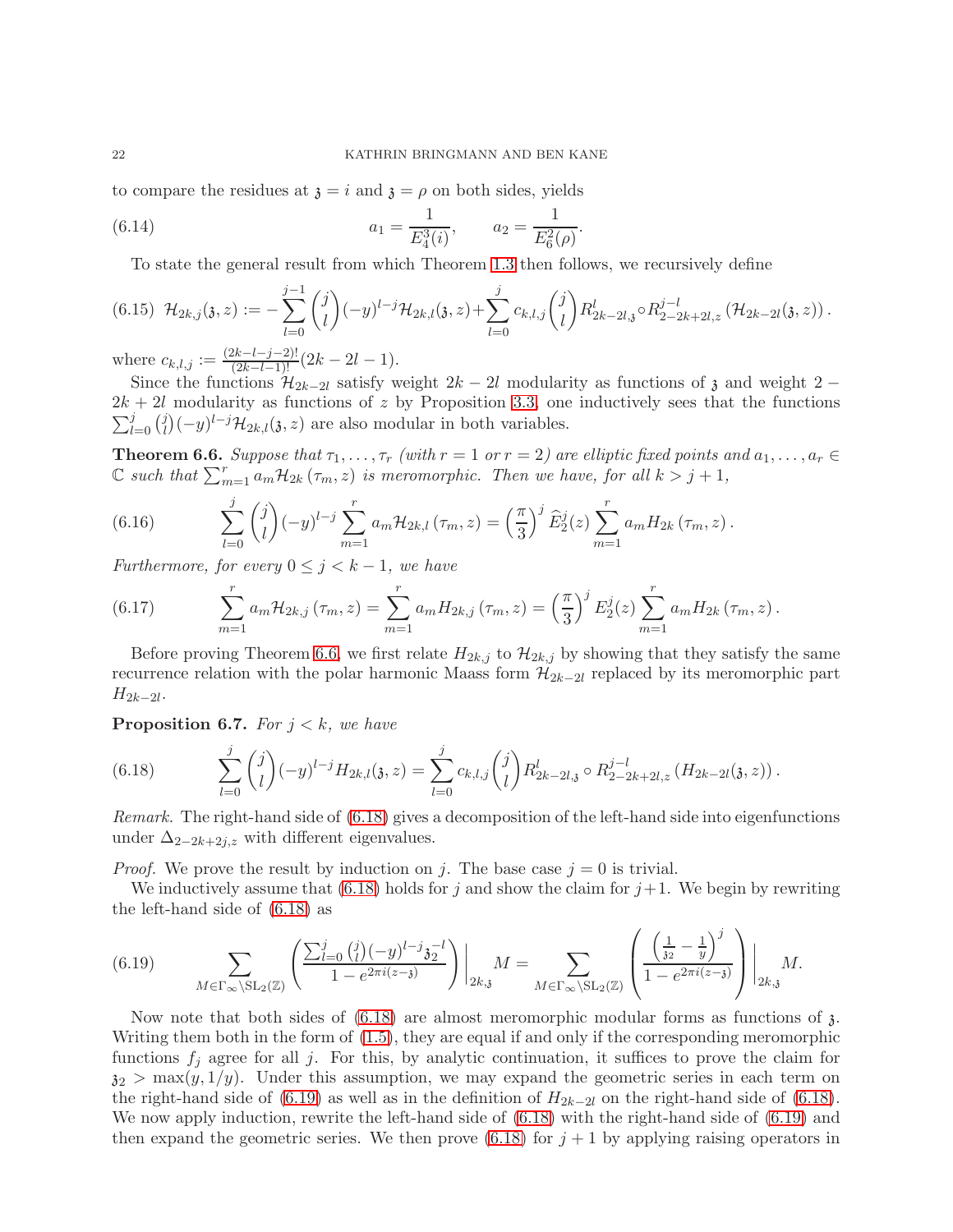$\alpha$  and z to the right-hand sides of [\(6.18\)](#page-21-1) and [\(6.19\)](#page-21-2). Commuting the raising operator in  $\alpha$  with the slash operator, the image of the action of  $R_{2k,j}$  on the right-hand side of [\(6.19\)](#page-21-2) equals (6.20)

<span id="page-22-1"></span>
$$
\sum_{n=0}^{\infty} \sum_{M \in \Gamma_{\infty} \backslash \mathrm{SL}_2(\mathbb{Z})} \left( \left( \frac{1}{32} - \frac{1}{y} \right)^{j-1} \left( -\frac{j}{32} + 4\pi n \left( \frac{1}{32} - \frac{1}{y} \right) + \frac{2k}{32} \left( \frac{1}{32} - \frac{1}{y} \right) \right) e^{-2\pi i n \mathfrak{z}} \right) \Big|_{2k+2,\mathfrak{z}} M e^{2\pi i n \mathfrak{z}}.
$$

Furthermore, applying  $R_{2-2k+2j,z}$  to [\(6.19\)](#page-21-2) yields (6.21)

<span id="page-22-0"></span>
$$
\sum_{n=0}^{\infty} \sum_{M \in \Gamma_{\infty} \backslash \mathrm{SL}_2(\mathbb{Z})} \left( \left( \frac{1}{32} - \frac{1}{y} \right)^{j-1} \left( \frac{j}{y^2} - 4\pi n \left( \frac{1}{32} - \frac{1}{y} \right) + \frac{2 - 2k + 2j}{y} \left( \frac{1}{32} - \frac{1}{y} \right) \right) e^{-2\pi i n \mathfrak{z}} \right) \Big|_{2k, \mathfrak{z}} M e^{2\pi i n z}.
$$

After simplifying, the sum of [\(6.21\)](#page-22-0) and [\(6.20\)](#page-22-1) (with  $2k \rightarrow 2k-2$ ) equals

<span id="page-22-5"></span>(6.22) 
$$
(2k - 2 - j) \sum_{n=0}^{\infty} \sum_{M \in \Gamma_{\infty} \backslash \mathrm{SL}_2(\mathbb{Z})} \left( \left( \frac{1}{32} - \frac{1}{y} \right)^{j+1} e^{-2\pi i n y} \right) \Big|_{2k, y} M e^{2\pi i n z},
$$

which is up to the constant  $2k - 2 - j$  the right-hand side of [\(6.19\)](#page-21-2) (and hence the left-hand side of [\(6.18\)](#page-21-1)) with  $j \mapsto j+1$ .

We next apply raising in  $\chi$  and z to the right-hand side of [\(6.18\)](#page-21-1). Shifting  $2k \mapsto 2k - 2$  and  $l \mapsto l - 1$  and then applying  $R_{2k-2,j}$  to it yields

<span id="page-22-2"></span>(6.23) 
$$
\sum_{l=1}^{j+1} c_{k-1,l-1,j} {j \choose l-1} R_{2k-2l,3}^l \circ R_{2-2k+2l,z}^{j+1-l} (H_{2k-2l}(3,z)).
$$

Applying  $R_{2-2k+2j,z}$  to the right-hand side of [\(6.18\)](#page-21-1), we obtain

<span id="page-22-3"></span>(6.24) 
$$
\sum_{l=0}^{j} c_{k,l,j} {j \choose l} R_{2k-2l,3}^{l} \circ R_{2-2k+2l,z}^{j+1-l} (H_{2k-2l}(3,z)).
$$

Since  $c_{k,l,j+1} = c_{k,l,j}/(2k-l-j-2) = c_{k-1,l-1,j}/(2k-l-1)$ , the sum of [\(6.23\)](#page-22-2) and [\(6.24\)](#page-22-3) (note that the sums in  $l$  can be extended because the binomial coefficients vanish for the extra terms) then equals

<span id="page-22-4"></span>
$$
(6.25) \sum_{l=0}^{j+1} c_{k,l,j+1} \left( (2k-l-1) {j \choose l-1} + (2k-l-j-2) {j \choose l} \right) \times R_{2k-2l,3}^l \circ R_{2-2k+2l,z}^{j+1-l} (H_{2k-2l}(3,z)).
$$

We then rewrite [\(6.25\)](#page-22-4) using [\(4.9\)](#page-13-5) (with  $2k \rightarrow 2k - 2n - 2$  and then  $j \rightarrow l$  and  $n \rightarrow j$ ). This yields  $2k - 2 - j$  times the right-hand side of [\(6.18\)](#page-21-1) with  $j \mapsto j + 1$ . Comparing with [\(6.22\)](#page-22-5) gives that (6.18) holds for  $\mathfrak{z}_2 > \max(u, 1/u)$ .  $(6.18)$  holds for  $\mathfrak{z}_2 > \max(y, 1/y)$ .

*Proof of Theorem [6.6.](#page-21-0)* By Proposition [6.7](#page-21-3) and definition  $(6.15)$ , the left-hand side of  $(6.16)$  is modular of weight  $2-2k+2j$ , while this is also true for the right-hand side by construction. In order to prove the identity, we show that the difference of both sides is an element of  $\mathbb{H}_{2-2}^{\text{cusp}}$  $\frac{2-2k+2j}{2}$  as a function of z and then prove that it has no principal part, implying that it is identically zero.

To see that that the difference is harmonic, we apply  $\Delta_{2-2k+2j,z}$  to both sides. Rewriting  $\Delta_{2-2k+2j,z}$  with [\(5.5\)](#page-15-6) and recalling that  $\sum_{m=1}^{r} a_m \mathcal{H}_{2k}(\tau_m, z)$  is meromorphic by assumption, [\(5.3\)](#page-15-7)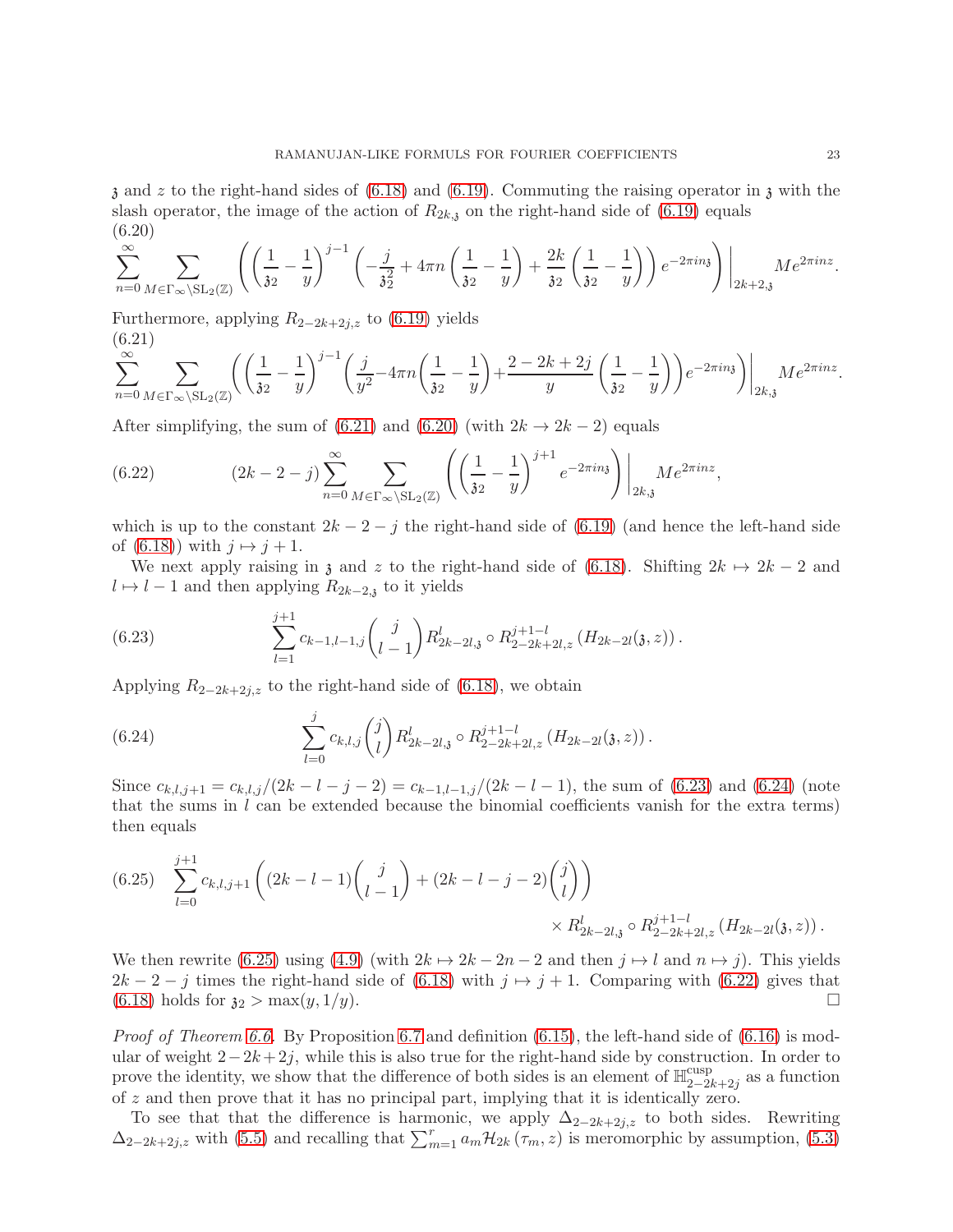implies that

<span id="page-23-2"></span>
$$
(6.26)\quad \Delta_{2-2k+2j,z}\left(\frac{\pi}{3}\widehat{E}_{2}^{j}(z)\sum_{m=1}^{r}a_{m}H_{2k}(\tau_{m},z)\right)=-jR_{-2k+2j,z}\left(\widehat{E}_{2}^{j-1}(z)\sum_{m=1}^{r}a_{m}H_{2k}(\tau_{m},z)\right).
$$

We then substitute [\(6.15\)](#page-21-4) into the left-hand side of [\(6.16\)](#page-21-5) in order to compute the image of  $\Delta_{2-2k+2j,z}$  on [\(6.16\)](#page-21-5) which hence equals

.

<span id="page-23-0"></span>
$$
(6.27) \qquad \sum_{l=0}^{j} c_{k,l,j} \binom{j}{l} \sum_{m=1}^{r} a_m R_{2k-2l,j}^l \left[ \Delta_{2-2k+2j,z} \left( R_{2-2k+2l,z}^{j-l} \left( \mathcal{H}_{2k-2l} \left( 3,z \right) \right) \right) \right]_{\mathfrak{z}=\tau_m}
$$

We next simplify [\(6.27\)](#page-23-0) by showing that  $R_{2-2k+2l,z}^{j-l}(\mathcal{H}_{2k-2l}(\mathfrak{z},z))$  is an eigenfunction under  $\Delta_{2-2k+2j,z}$ . For this, note that Proposition [3.3](#page-10-3) yields that for every  $\kappa$  the function  $z \mapsto \mathcal{H}_{\kappa}(z, z) \in$  $\mathbb{H}_{2-\kappa}^{\overline{\text{cusp}}}$ <sup>cusp</sup>, so in particular it is annihilated by  $\Delta_{2-\kappa,z}$ . However, for any weak Maass form F of weight  $\kappa$  with eigenvalue  $\lambda$  we have

(6.28) 
$$
\Delta_{\kappa+2} (R_{\kappa}(\mathcal{F})) = (\lambda + \kappa) R_{\kappa}(\mathcal{F}).
$$

Evaluating  $\sum_{n=1}^{j-l} (2 - 2k + 2l + 2(n - 1)) = (j - l)(j - 2k + l + 1)$  hence gives

<span id="page-23-4"></span>
$$
\Delta_{2-2k+2j,z}\left(R_{2-2k+2l,z}^{j-l}\left(\mathcal{H}_{2k-2l}(\mathfrak{z},z)\right)\right)=(j-l)(j-2k+l+1)R_{2-2k+2l,z}^{j-l}\left(\mathcal{H}_{2k-2l}(\mathfrak{z},z)\right).
$$

Using  $\binom{j}{l}$  $\binom{j}{l}(j-l) = j\binom{j-1}{l}$  and  $c_{k,l,j-1} = (2k-l-j-1)c_{k,l,j}$  then yields that  $(6.27)$  equals

$$
-jR_{-2k+2j,z}\left(\sum_{l=0}^{j-1}c_{k,l,j-1}\binom{j-1}{l}R_{2k-2l,j}^l\left[R_{2-2k+2l,z}^{j-1-l}\left(\sum_{m=1}^ra_m\mathcal{H}_{2k-2l}(\mathfrak{z},z)\right)\right]_{\mathfrak{z}=\tau_m}\right).
$$

We use  $(6.15)$  and then induction on j in  $(6.16)$  to rewrite this as

<span id="page-23-1"></span>
$$
(6.29) \t - jR_{-2k+2j,z} \left( \sum_{l=0}^{j-1} {j-1 \choose l} (-y)^{l+1-j} \sum_{m=1}^{r} a_m \mathcal{H}_{2k,l}(\tau_m, z) \right)
$$
  
= 
$$
-j \left( \frac{\pi}{3} \right)^{j-1} R_{-2k+2j,z} \left( \widehat{E}_2^{j-1}(z) \sum_{m=1}^{r} a_m H_{2k}(\tau_m, z) \right).
$$

Combining [\(6.29\)](#page-23-1) and [\(6.26\)](#page-23-2), we see that the difference between the left-hand and right-hand sides of [\(6.16\)](#page-21-5) is a weight  $2 - 2k + 2j < 0$  polar harmonic Maass form, while [\(3.12\)](#page-11-2) implies that it is an element of  $\mathbb{H}_{2-2i}^{\text{cusp}}$  $2-2k+2j$ . In order to prove the identity, it remains to show that the meromorphic part of this difference has no singularities in H. Rewriting the meromorphic part of the left-hand side of [\(6.16\)](#page-21-5) as the right-hand side of [\(6.19\)](#page-21-2), we see that it is bounded at each  $z = \tau_m$ . The right-hand side of [\(6.16\)](#page-21-5) is also bounded at each  $z = \tau_m$ , since  $\widehat{E}_2^j$  has a zero of order j at each  $\tau_m$ , while  $H_{2k}(\tau_m, z)$  has only a simple pole at  $z = \tau_m$ . Hence the difference is a negative-weight harmonic Maass form with no singularities, and thus vanishes identically, proving [\(6.16\)](#page-21-5).

To obtain [\(6.17\)](#page-21-6), first note that the  $j = 0$  case is trivial. We then apply induction to assume the first identity in  $(6.17)$  for  $l < j$ . Rearranging  $(6.16)$  and applying induction to solve for  $\sum_{m=1}^r a_m \mathcal{H}_{2k,j}(\tau_m, z)$ , we see that (6.30)

<span id="page-23-3"></span>
$$
\sum_{m=1}^{r} a_m \mathcal{H}_{2k,j}(\tau_m, z) = -\sum_{l=0}^{j-1} {j \choose l} (-y)^{l-j} \sum_{m=1}^{r} a_m H_{2k,l}(\tau_m, z) + \left(\frac{\pi}{3}\right)^j \widehat{E}_2^j(z) \sum_{m=1}^{r} a_m H_{2k}(\tau_m, z)
$$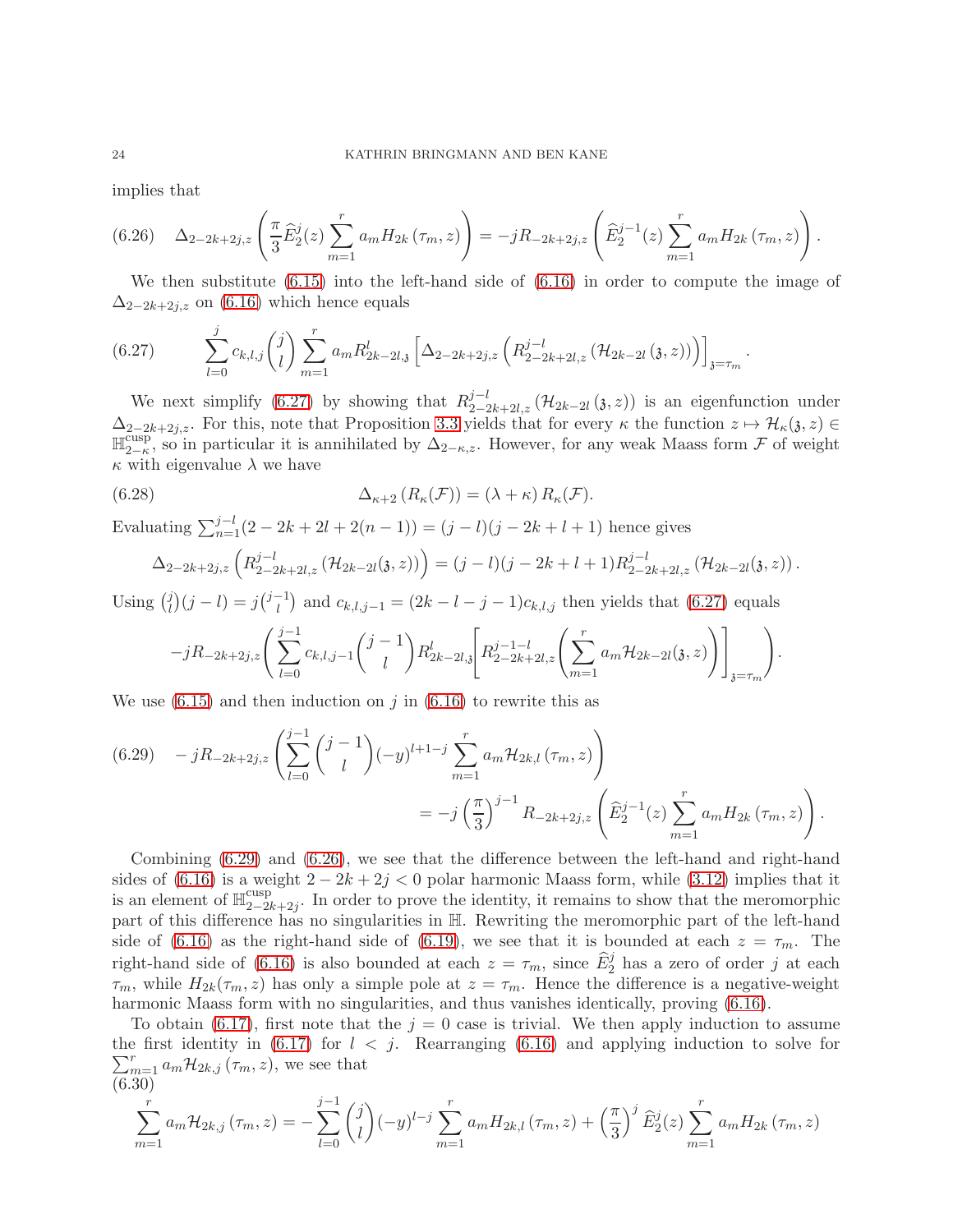is an almost meromorphic modular form. By [\(6.26\)](#page-23-2) and the fact that  $z \mapsto H_{2k,l}(\mathfrak{z}, z)$  is meromorphic, lowering applied to the right-hand side of [\(6.30\)](#page-23-3) yields

$$
j\sum_{l=0}^{j-1} {j-1 \choose l} (-y)^{l-j+1} \sum_{m=1}^{r} a_m H_{2k,l}(\tau_m, z) - j \left(\frac{\pi}{3}\right)^{j-1} \widehat{E}_2^{j-1}(z) \sum_{m=1}^{r} a_m H_{2k}(\tau_m, z) = 0,
$$

where we used  $(6.16)$  (with the first identity in  $(6.17)$  inductively plugged in) in the last step. By [\(6.30\)](#page-23-3), it follows that  $\sum_{m=1}^r a_m \mathcal{H}_{2k,j}(\tau_m, z)$  is meromorphic. Denoting

<span id="page-24-0"></span>
$$
g_{l,j}(z) := \sum_{m=1}^{r} a_m c_{k,l,j} {j \choose l} R_{2k-2l,j}^{l} \left[ R_{2-2k+2l,z}^{j-l} \left( \mathcal{H}_{2k-2l}^{-}(\mathfrak{z}, z) \right) \right]_{\mathfrak{z} = \tau_m}
$$

and noting that  $z \mapsto H_{2k,j}(\mathfrak{z}, z)$  is meromorphic, Proposition [6.7](#page-21-3) hence implies that

(6.31) 
$$
z \mapsto \sum_{m=1}^{r} a_m \mathcal{H}_{2k,j}(\tau_m, z) - \sum_{m=1}^{r} a_m H_{2k,j}(\tau_m, z) = \sum_{l=0}^{j} g_{l,j}(z)
$$

is meromorphic. We next show that the right-hand side of  $(6.31)$  is zero, implying the first identity in [\(6.17\)](#page-21-6). To do so, we first recognize each  $g_{l,j}$  as an eigenfunction under  $\Delta_{2-2k+2j,z}$ , so that [\(6.31\)](#page-24-0) may be seen as a decomposition into eigenspaces. The projection of [\(6.31\)](#page-24-0) into each eigenspace is then simultaneously an eigenfunction under  $\Delta_{2-2k+2j,z}$  and meromorphic, from which we conclude that it is zero unless the eigenvalue is zero. The projection to the eigenspace with eigenvalue zero we then show is both meromorphic and also the non-meromorphic part of a polar harmonic Maass form, implying that it vanishes.

To realize [\(6.31\)](#page-24-0) as a decomposition into eigenspaces, we recall that since  $\mathcal{H}_{2k-2l}^-$  is annihilated by  $\Delta_{2-2k+2l,z}$ , [\(6.28\)](#page-23-4) implies that  $g_{l,j}$  is an eigenfunction under  $\Delta_{2-2k+2j,z}$  with eigenvalue

$$
\alpha_{l,j} := \sum_{n=0}^{j-l} (2 - 2k + 2l + 2(n - 1)) = (j - l)(j - 2k + l + 1).
$$

Since  $\sum_{l=0}^{j} g_{l,j}$  is meromorphic, it is in particular annihilated by  $\Delta_{2-2k+2j,z}$ . Thus, for every  $0 \leq l_0 \leq j$ , the function

$$
\prod_{\substack{0 \le l \le j \\ \alpha_{l,j} \neq \alpha_{l_0,j}}} (\Delta_{2-2k+2j,z} - \alpha_{l,j}) \left( \sum_{l=0}^j g_{l,j}(z) \right) = \prod_{\substack{0 \le l \le j \\ \alpha_{l,j} \neq \alpha_{l_0,j}}} (\alpha_{l_0,j} - \alpha_{l,j}) \sum_{\substack{0 \le l \le j \\ \alpha_{l,j} = \alpha_{l_0,j}}} g_{l,j}(z)
$$

is both meromorphic (and hence in particular annihilated by  $\Delta_{2-2k+2j,z}$ ) and an eigenfunction with eigenvalue  $\alpha_{l_0,j}$  under  $\Delta_{2-2k+2j,z}$ . If  $\alpha_{l_0,j} \neq 0$ , then we conclude that

$$
\sum_{\substack{0 \le l \le j \\ \alpha_{l,j} = \alpha_{l_0,j}}} g_{l,j}(z) = 0.
$$

Hence

$$
\sum_{l=0}^{j} g_{l,j} = \sum_{\substack{0 \le l \le j \\ \alpha_{l,j} = 0}} g_{l,j},
$$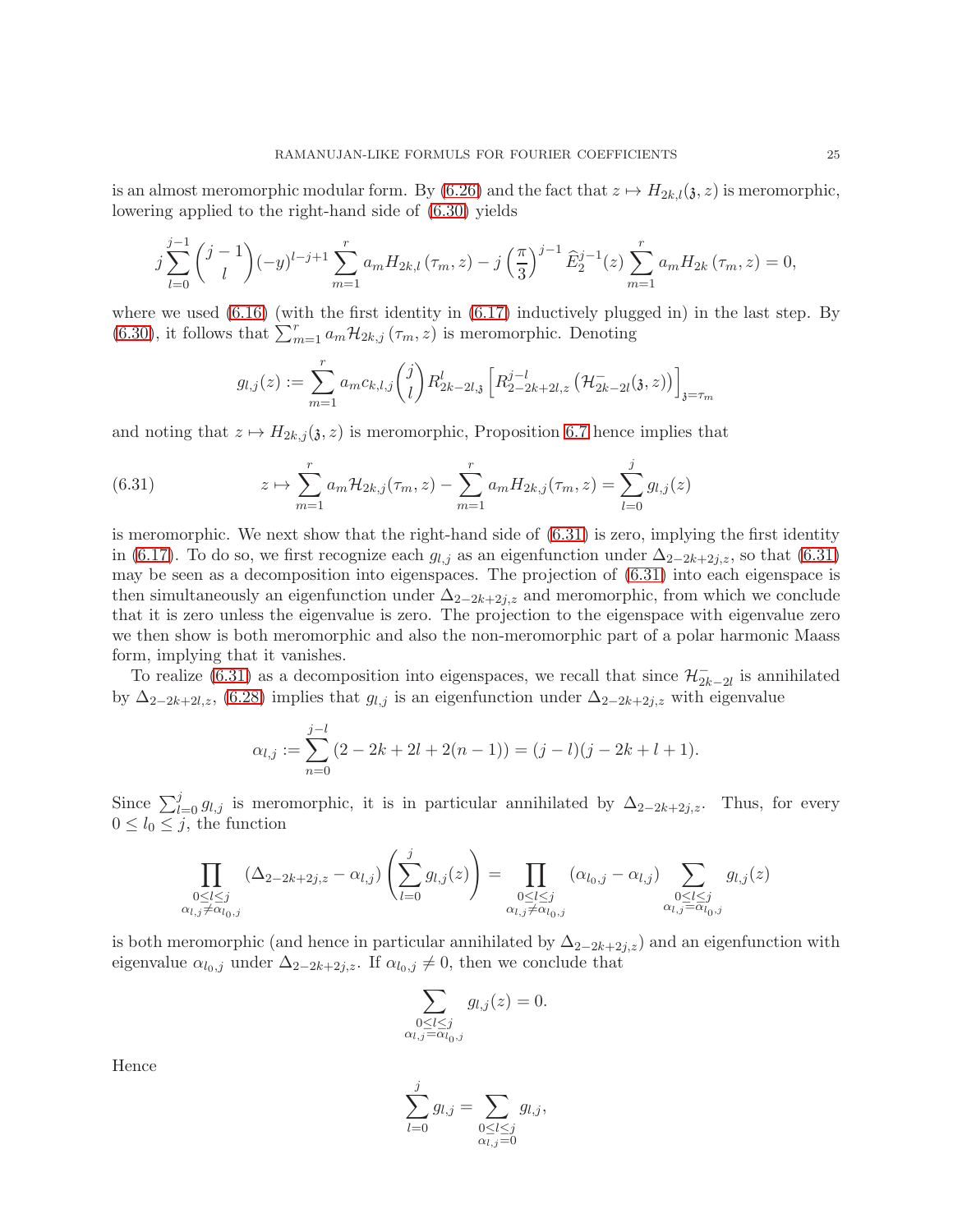but  $\alpha_{l,j} = 0$  if and only if  $l = j$  or  $l = 2k - j - 1$ . Since  $l \leq j \leq k - 1$ , we have  $l < 2k - j - 2$ , and thus the second case cannot occur. Therefore

$$
\sum_{l=0}^{j} g_{l,j}(z) = g_{j,j}(z) = \sum_{m=1}^{r} a_m c_{k,j,j} R_{2k-2j,j}^j \left[ \mathcal{H}_{2k-2j}^-(\mathfrak{z}, z) \right]_{\mathfrak{z} = \tau_m}
$$

is meromorphic. But by Proposition [3.3,](#page-10-3)  $g_{j,j}$  is the non-meromorphic part of the polar harmonic Maass form

$$
\sum_{m=1}^r a_m c_{k,j,j} R_{2k-2j,3}^j \left[ \mathcal{H}_{2k-2j}(\mathfrak{z}, z) \right]_{\mathfrak{z} = \tau_m}.
$$

Since the non-meromorphic part of a polar harmonic Maass form can only be meromorphic if it is zero, we conclude that the right-hand side of [\(6.31\)](#page-24-0) is zero, implying the first identity in [\(6.17\)](#page-21-6).

Substituting the first identity in [\(6.17\)](#page-21-6) into [\(6.16\)](#page-21-5) and comparing the mermorphic parts on both sides yields the second identity in [\(6.17\)](#page-21-6).

We finally prove Theorem [1.3.](#page-4-1)

*Proof of Theorem [1.3.](#page-4-1)* Since  $1/E_{10}(z) = a_1H_{12}(i, z) + a_2H_{12}(\rho, z)$  is meromorphic (write  $a_1$  and  $a_2$ ) as in  $(6.14)$ ,  $(6.17)$  yields

$$
\left(\frac{\pi}{3}\right)^n \frac{E_2^n(z)}{E_{10}(z)} = \left(\frac{\pi}{3}\right)^n E_2^n(z) \left(a_1 H_{12}(i, z) + a_2 H_{12}(\rho, z)\right) = a_1 H_{12, n}(i, z) + a_2 H_{12, n}(\rho, z).
$$

Plugging in Theorem [4.7,](#page-14-4) we then obtain the desired result.

#### **REFERENCES**

- <span id="page-25-11"></span>[1] M. Aganagic, V. Bouchard, and A. Klemm, Topological strings and (almost) modular forms Commun. Math. Phys. 277 (2008), 771–819.
- <span id="page-25-14"></span>[2] S. Ahlgren and B. Kim, Mock modular grids and Hecke relations for mock modular forms, Forum Math. 26 (2014), 1261–1287.
- <span id="page-25-6"></span>[3] C. Alfes, M. Griffin, K. Ono, and L. Rolen, Weierstrass Mock Modular forms and elliptic curves, Research in Number Theory 1:24 (2015), 1–31.
- <span id="page-25-12"></span>[4] M. Alim, E. Schreidegger, S.-T. Yau, and J. Zhou, Special polynomial rings, quasi modular forms and duality of topological strings, Adv. Theor. Math. Phys. 18 (2014), 401–467.
- <span id="page-25-4"></span><span id="page-25-1"></span>[5] P. Bengoechea, Corps quadratiques et formes modulaires, Ph.D. thesis, 2013.
- [6] B. Berndt, P. Bialek, and A. Yee, Formulas of Ramanujan for the power series coefficients of certain quotients of Eisenstein series, Int. Math. Res. Not. 2002 (2002), 1077–1109.
- <span id="page-25-2"></span>[7] P. Bialek, Ramanujan's formulas for the coefficients in the power series expansions of certain modular forms, Ph. D. thesis, University of Illinois at Urbana–Champaign, 1995.
- <span id="page-25-10"></span><span id="page-25-8"></span>[8] G. Bol, Invarianten linearer Differentialgleichungen, Abh. Mat. Sem. Univ. Hamburg 16 (1949), 1–28.
- [9] K. Bringmann and A. Folsom, Almost harmonic Maass forms and Kac-Wakimoto characters, J. reine angew. Math. 2014, 179-202 (2014).
- <span id="page-25-3"></span>[10] K. Bringmann and B. Kane, Ramanujan and coefficients of meromorphic modular forms, J. Math. Pures Appl., accepted for publication.
- <span id="page-25-7"></span><span id="page-25-0"></span>[11] J. Bruinier and J. Funke, On two geometric theta lifts, Duke Math. J. 125 (2004), no. 1, 45–90.
- [12] J. Bruinier and K. Ono, Algebraic formulas for the coefficients of half-integral weight harmonic weak Maass forms, Adv. Math. 246 (2013), 198–219.
- <span id="page-25-9"></span>[13] J. Bruinier, K. Ono, and R. Rhoades, Differential operators for harmonic Maass forms and the vanishing of Hecke eigenvalues, Math. Ann. 342 (2008), 673–693.
- <span id="page-25-13"></span>[14] J. Bruinier, G. van der Geer, and D. Zagier, The 1-2-3 of modular forms, Universitext, Springer-Verlag, Berlin, 2008.
- <span id="page-25-5"></span>[15] W. Duke and P. Jenkins, Integral traces of singular values of weak Maass forms, Algebra and Number Theory 2 (2008), 573–593.

 $\Box$